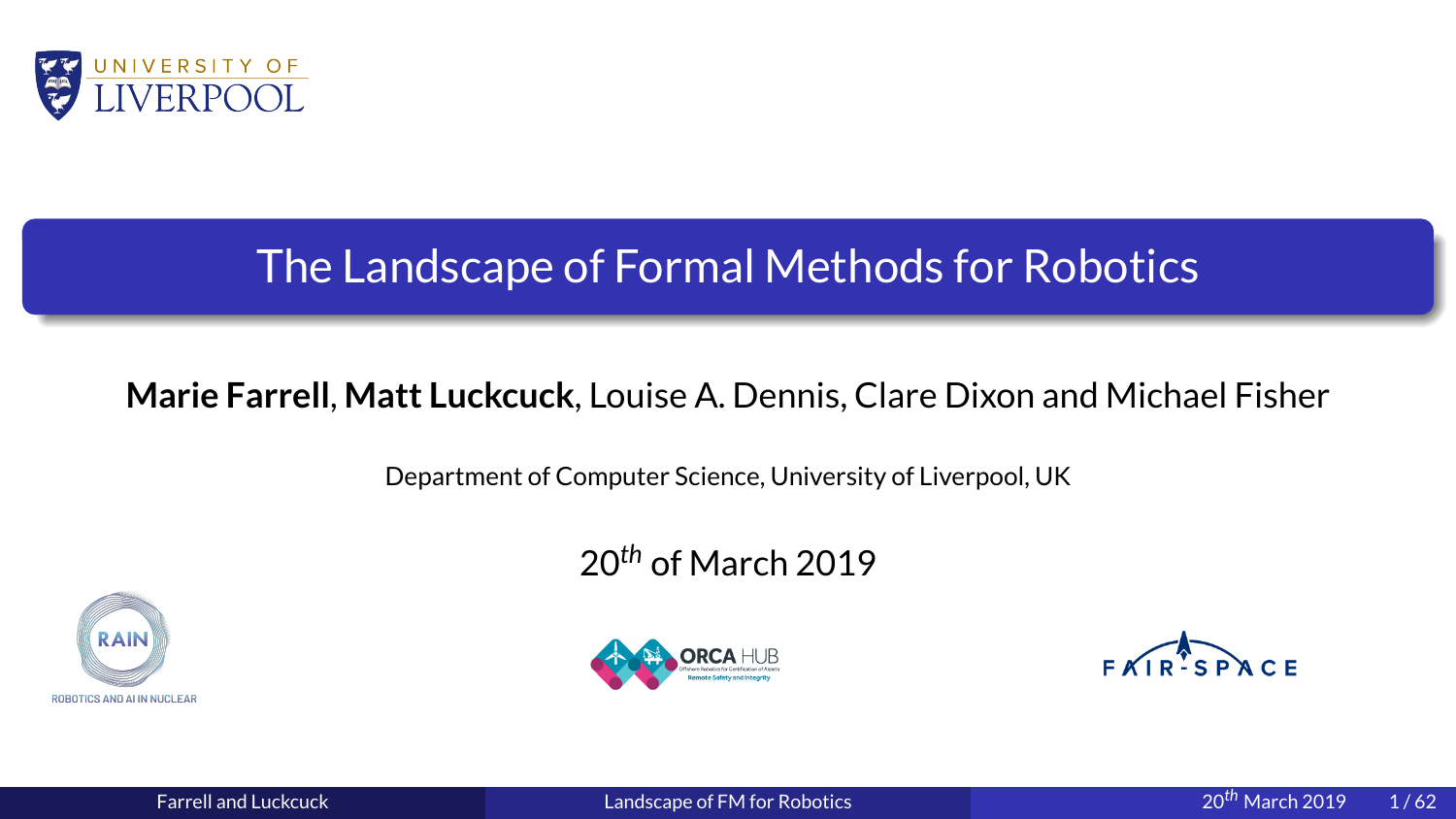## 1 Methodo<br>2 What is a<br>3 General 9

- 2<br>3<br>3 ی<br>What is a Rob<br>General Softv<br>Robotic Syste
- 
- $\begin{array}{c} \hline 3 \\ 4 \end{array}$ General Software Enginee<br>Robotic Systems' Challeng<br>Formalisms, Tools and App  $\frac{4}{5}$  $\overline{4}$
- Robotic Systems' Challenges<br>Formalisms, Tools and Approaches for Robotic Systems<br>Conclusions Rormalisms, Tools and Approaches for Robotic Systems<br>Conclusions  $5^{\circ}$

### 5<br>6<br>6 5 Formalisms<br>Formalisms<br>Farrell and Luckcuck Landscape of FM for Robotics 6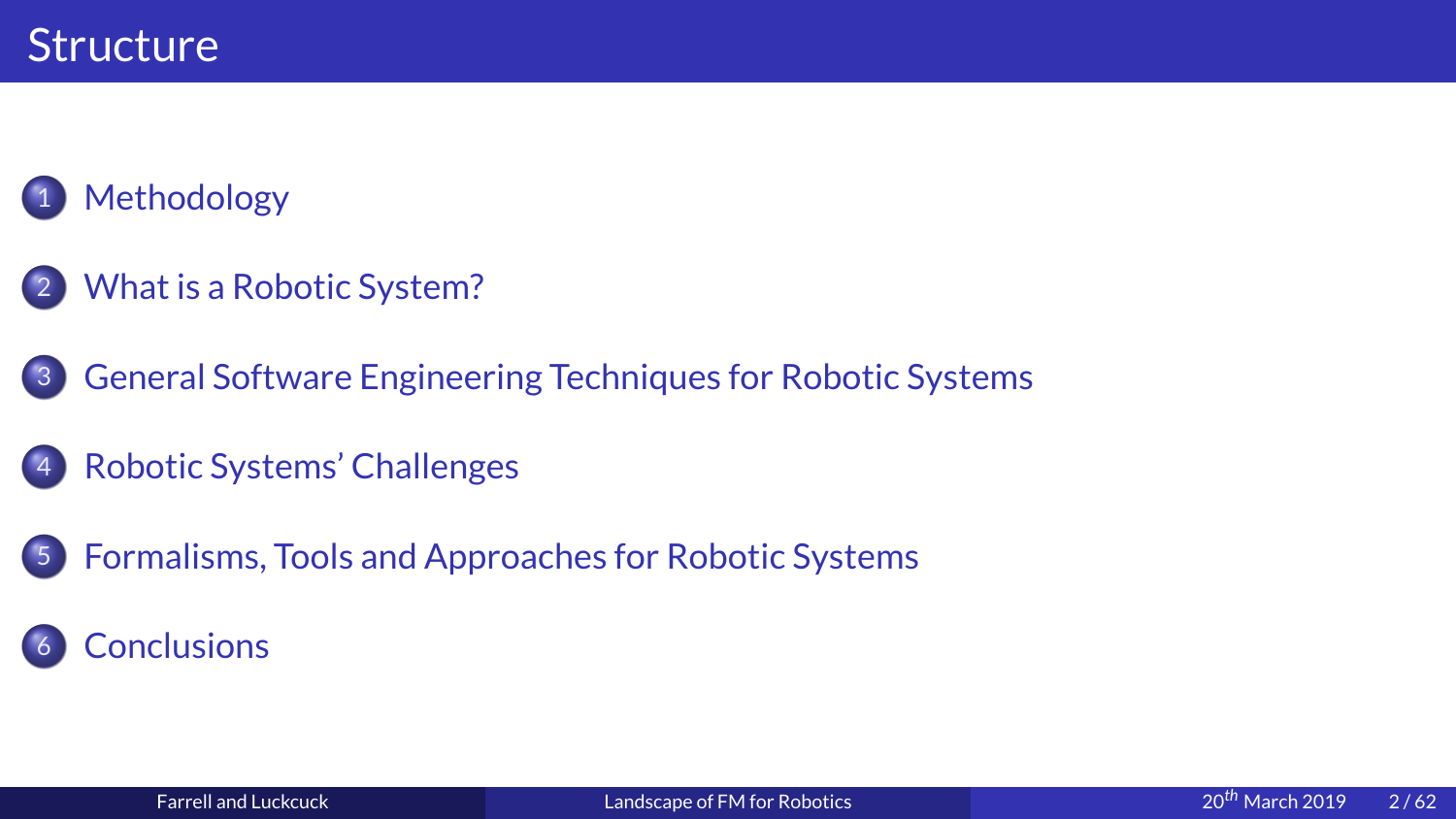Aim<br>We describe the<br>This tutorial is b

We describe the current state of formal methods being applied to robotics.<br>This tutorial is based on the survey paper Formal Specification and Verification<br>Robotic Systems: A Survey, which looks at the last ten years of li This tutorial is based on the survey paper *Formal Specification and Verification of Autonomous*<br>Robotic Systems: A Survey, which looks at the last ten years of literature.<br>The current version is available on ArXiv: 1807.0 *Robotic Systems: A Survey*ailable on ArXiv: 1807.00048.<br>At the literature.<br>At the literature. The current version is available on Arxiv: 1807.<br>The current version is available of Arxiv: 1807.<br>The current version of Arxiv: 1807.<br>The current version of Arxiv: 1807.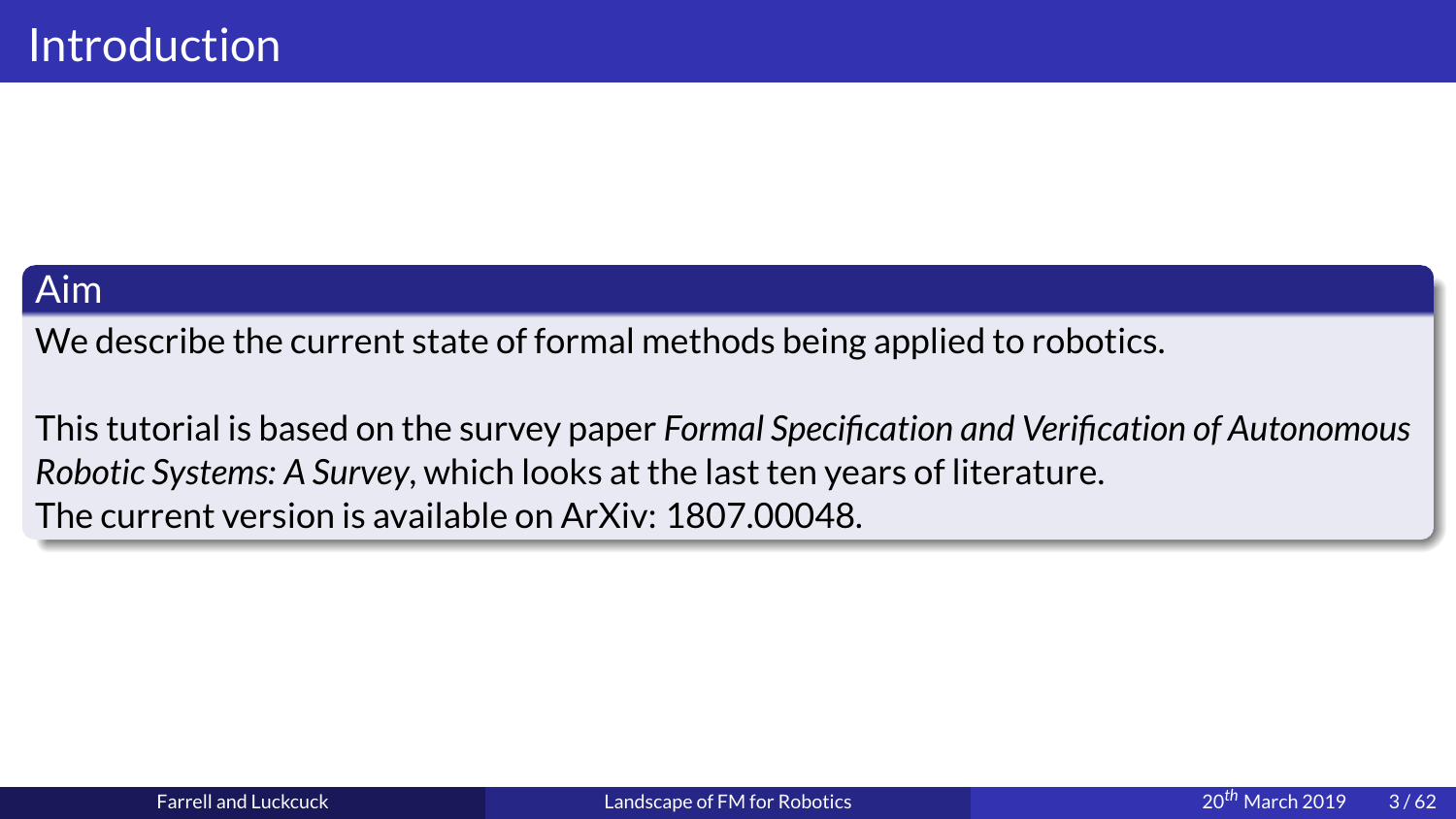# Methodology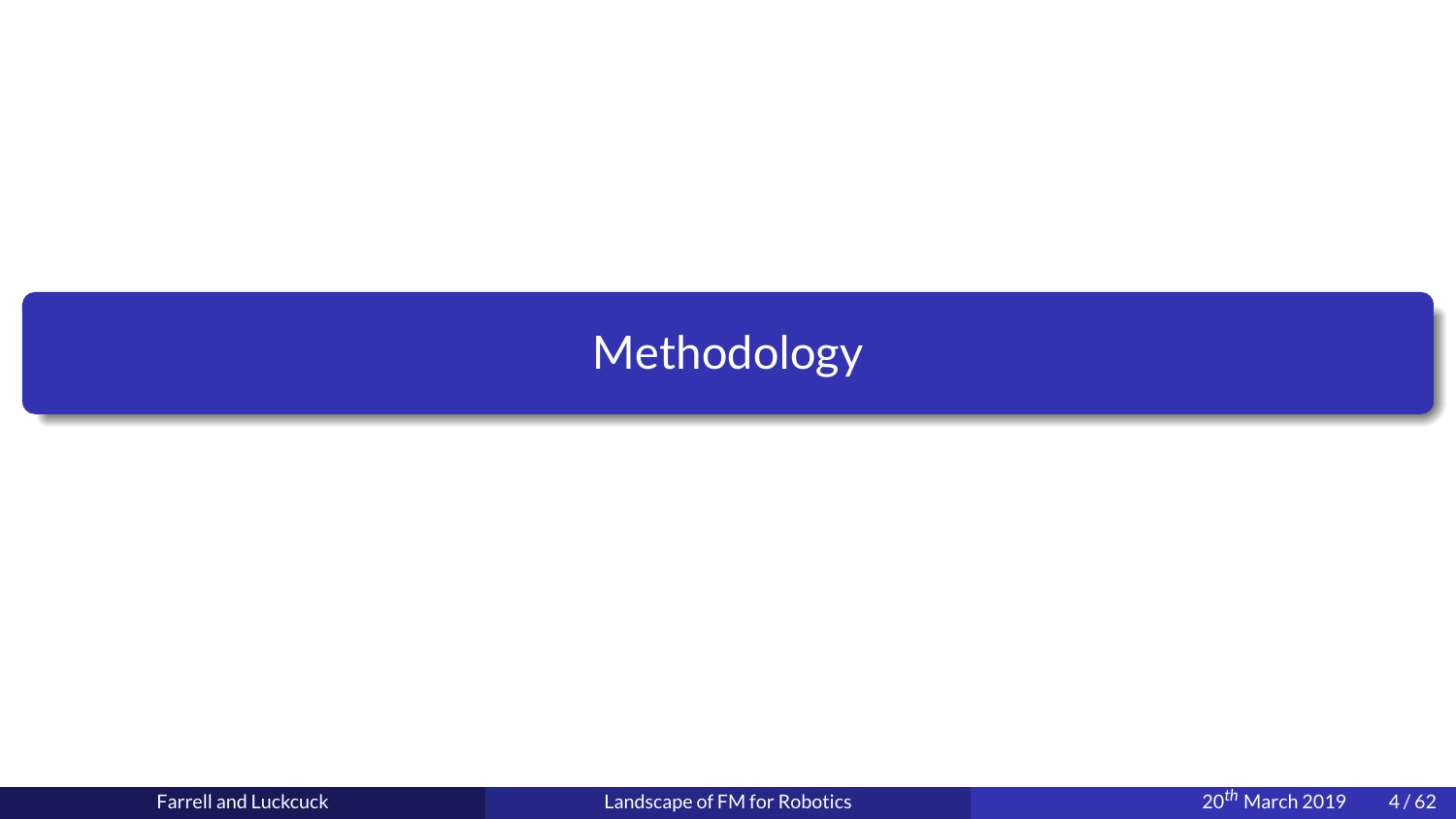- 
- Survey Scope<br>
 systems that (eventua<br>
 systems that both affe systems that both affect and are controlled by humans<br>full range of autonomy<br>formal properties concerning the behaviour of autonomous robo
- systems the systems the systems of the systems of the system of the system of the system of the system of the system of the system of the system of the system of the system of the system of the system of the system of th
	- skill range of autonomy<br>formal properties concerning the behaviour of autonomy<br>formal techniques, not (for example) differential equat formal properties cond<br>formal techniques, not
	- formal techniques, not (for example) differential equations<br>Farrell and Luckcuck Landscape of FM for Robotics 20<sup>th</sup> N formal techniques, not (for example) differential example) differential equations of  $\blacksquare$ <br>Farrell and Luckcuck and differential equations of  $\blacksquare$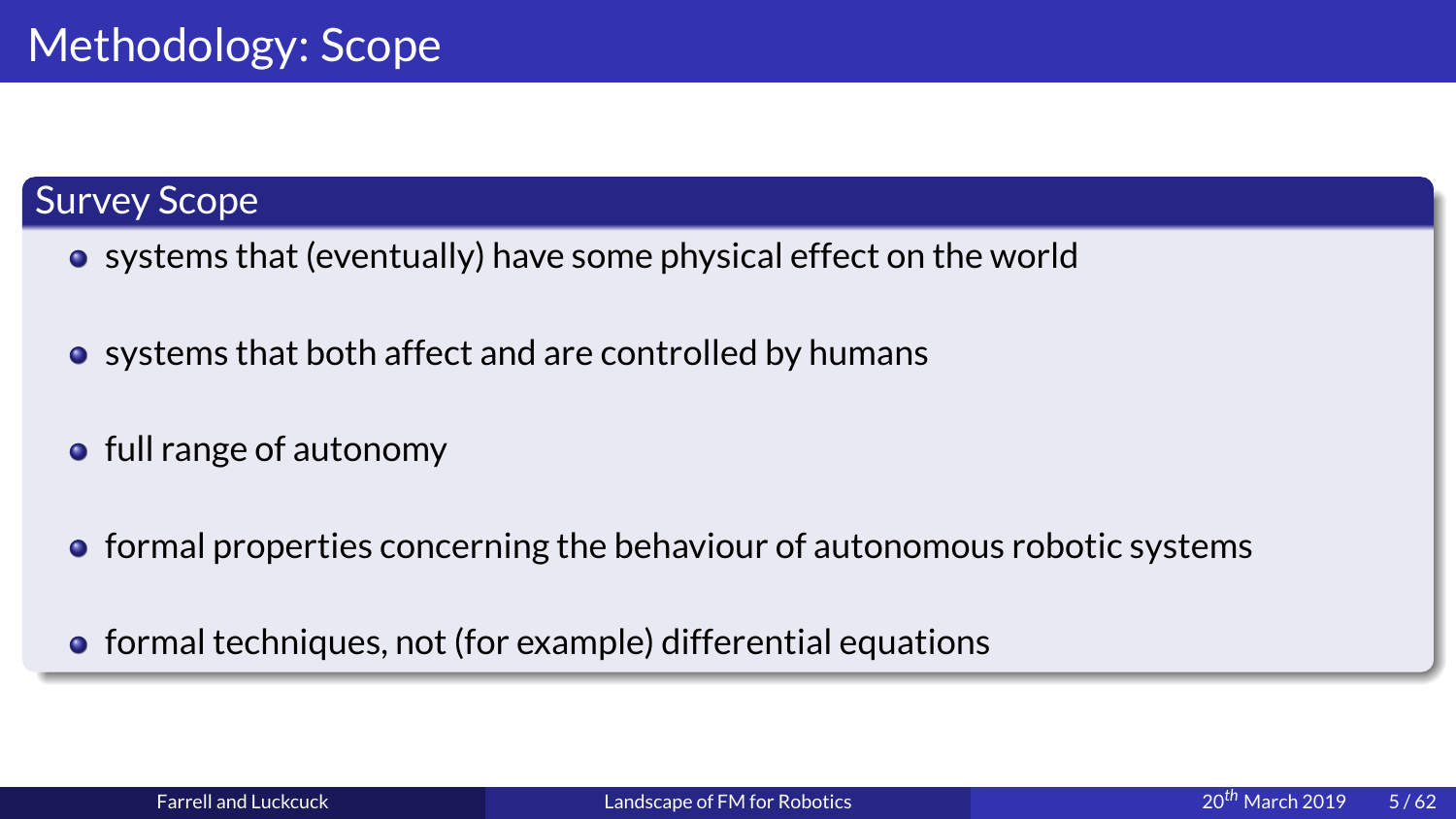Methodology: What are the challenges when formally s<br>(autonomous) robotic systems?<br>Next are the current formalisms, tools, a<br>answer to RQ1?

(autonomous) robotic systems?<br>RQ2: What are the current formalisms, tools, and approaches used when addressing the answer to RO1? (automous)<br>(automous) What are the current formalism<br>(automous) What are the current limitation

answer to RQ1?<br>RQ3: What are the current limitations of the answers to RQ2 and are there developing<br>solutions aiming to address them? **What are the cu**<br>solutions aiming<br>and a solutions aiming Solutions aiming to address them?<br>
Rarrell and Luckcuck Landscape of FM for Robotics  $20^{th}$  March 20<br>
Rarrell and Luckcuck Landscape of FM for Robotics  $20^{th}$  March 20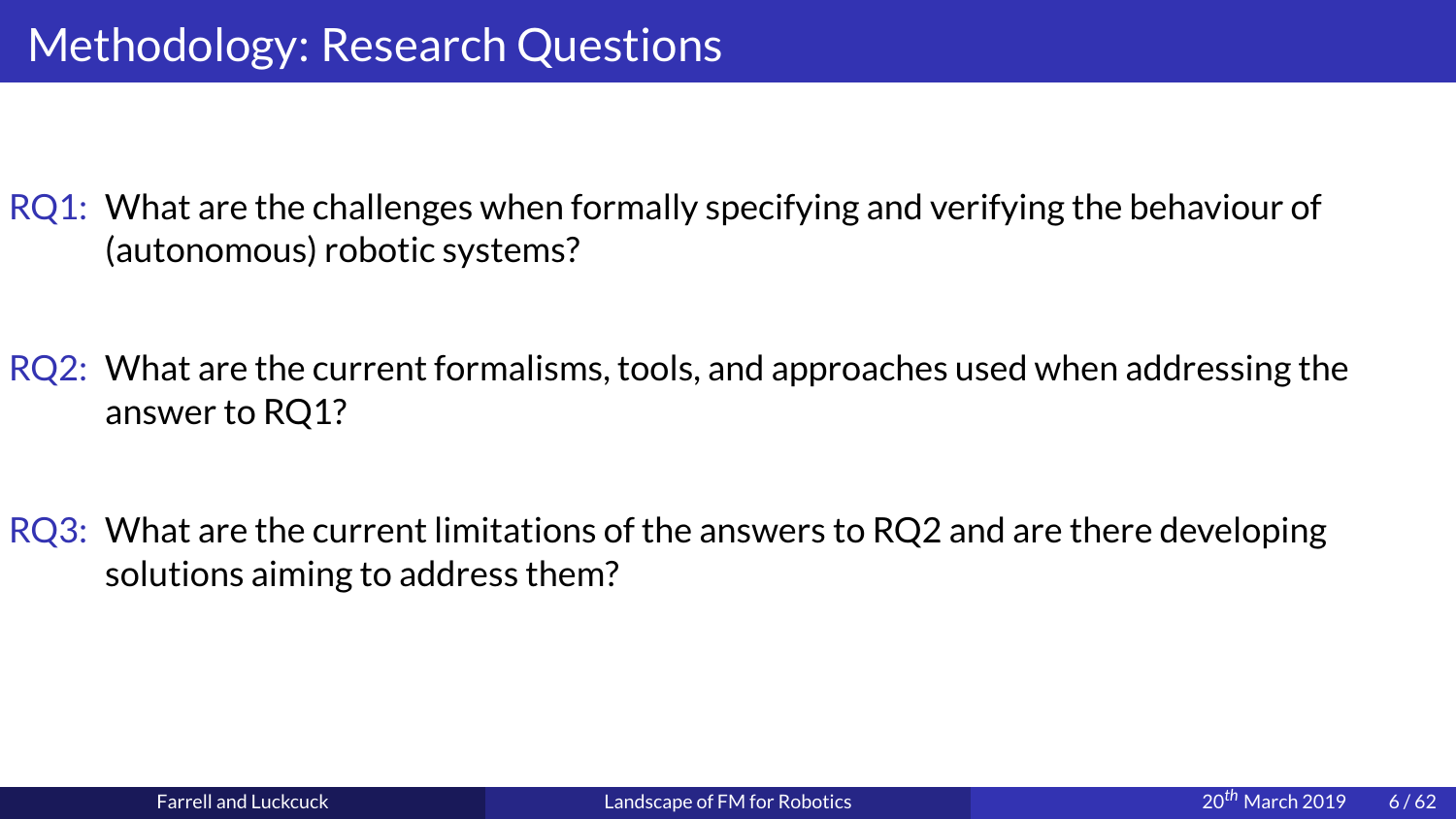- Search Queries: formal modelling,<br>(autonomous) robotic systems<br>3 Depages deep on Google Scholar re Search Queries: formal modelling, formal specification and formal verification of<br>(autonomous) robotic systems<br>5 pages deep on Google Scholar results (21/05/2018)<br>surveyed 156 papers with 63 deemed to be in scope
	- $\bullet$  5 pages deep on Google Scholar results (21/05/2018)
	- 9 surveyed 156 papers with 63 deemed to be in scope<br>• restricted to last ten years (2007–2018)
	- restricted to last ten years (2007–2018) restricted to the year of the year of the year of the year of the year of the year of the year of the year of the year of the year of the year of the year of the year of the year of the year of the year of the year of the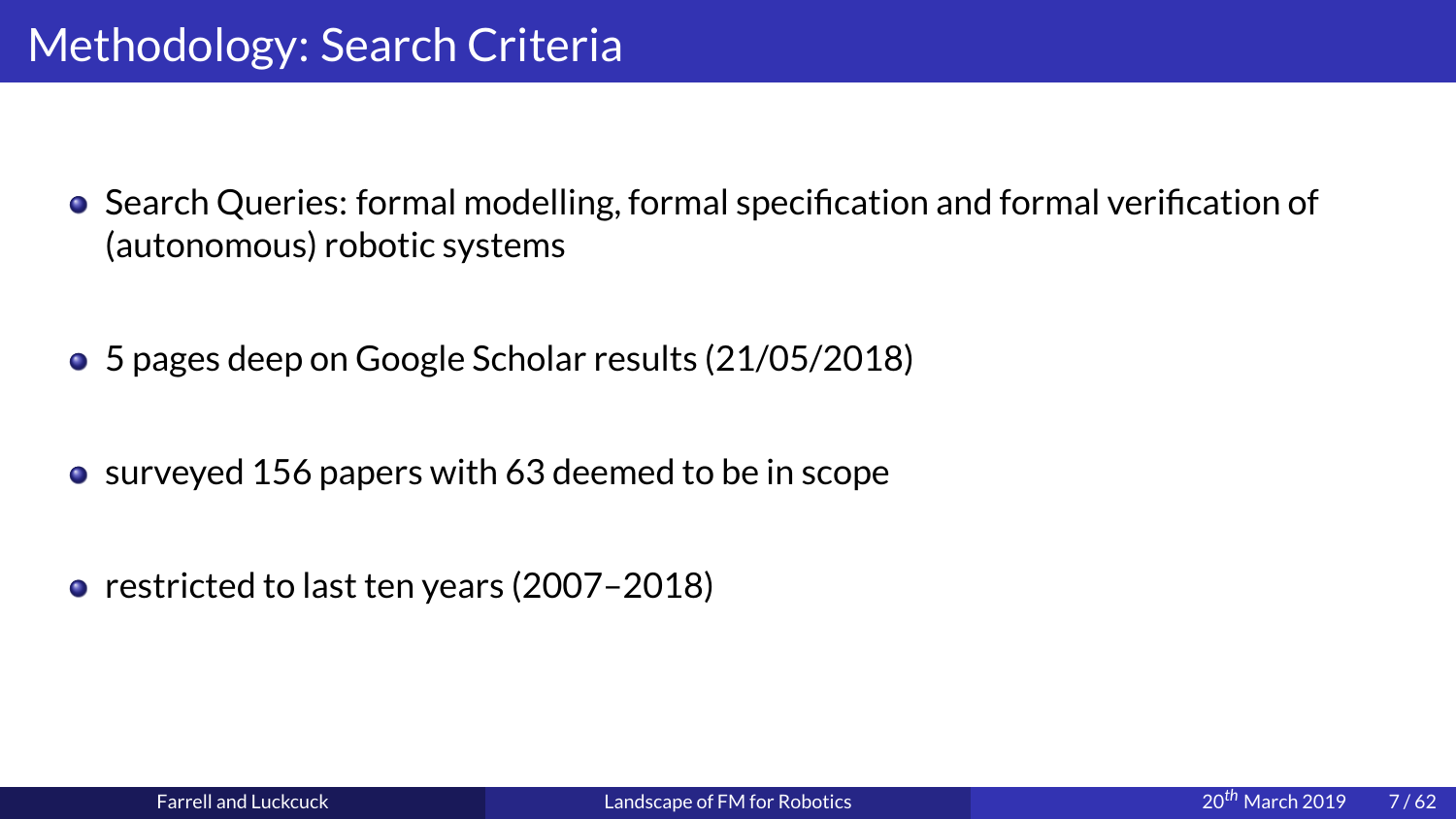# What is a Robotic System?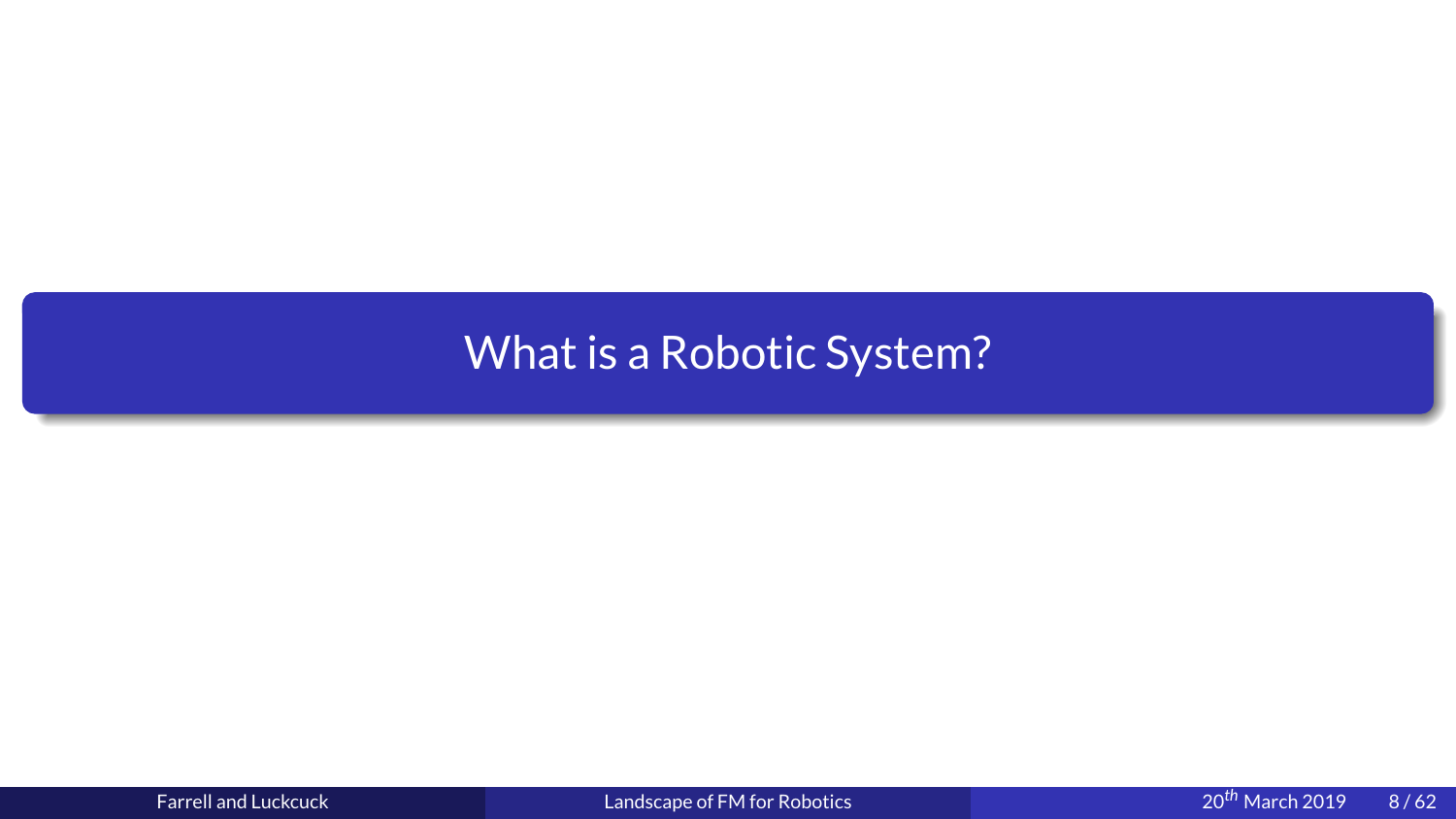- Embedded Syste<br>• Cyber-Physical!<br>• Real-Time Syste<br>• Hybrid System<br>• Adaptive System<br>• Autonomous System
- Multi-dimensional:<br>
 Embedded System<br>
 Cyber-Physical System<br>
 Real-Time System Cyber-Physical Sys<br>Real-Time System<br>Hybrid System<br>Adaptive System<br>Autonomous Syste
	-
	-
	- Adaptive Syste<br>Adaptive Syste<br>Autonomous S
	- ,<br>Real-Time System<br>Hybrid System<br>Adaptive System<br>Autonomous System Hybrid System<br>Adaptive System<br>Autonomous Syst Autonomous Sys

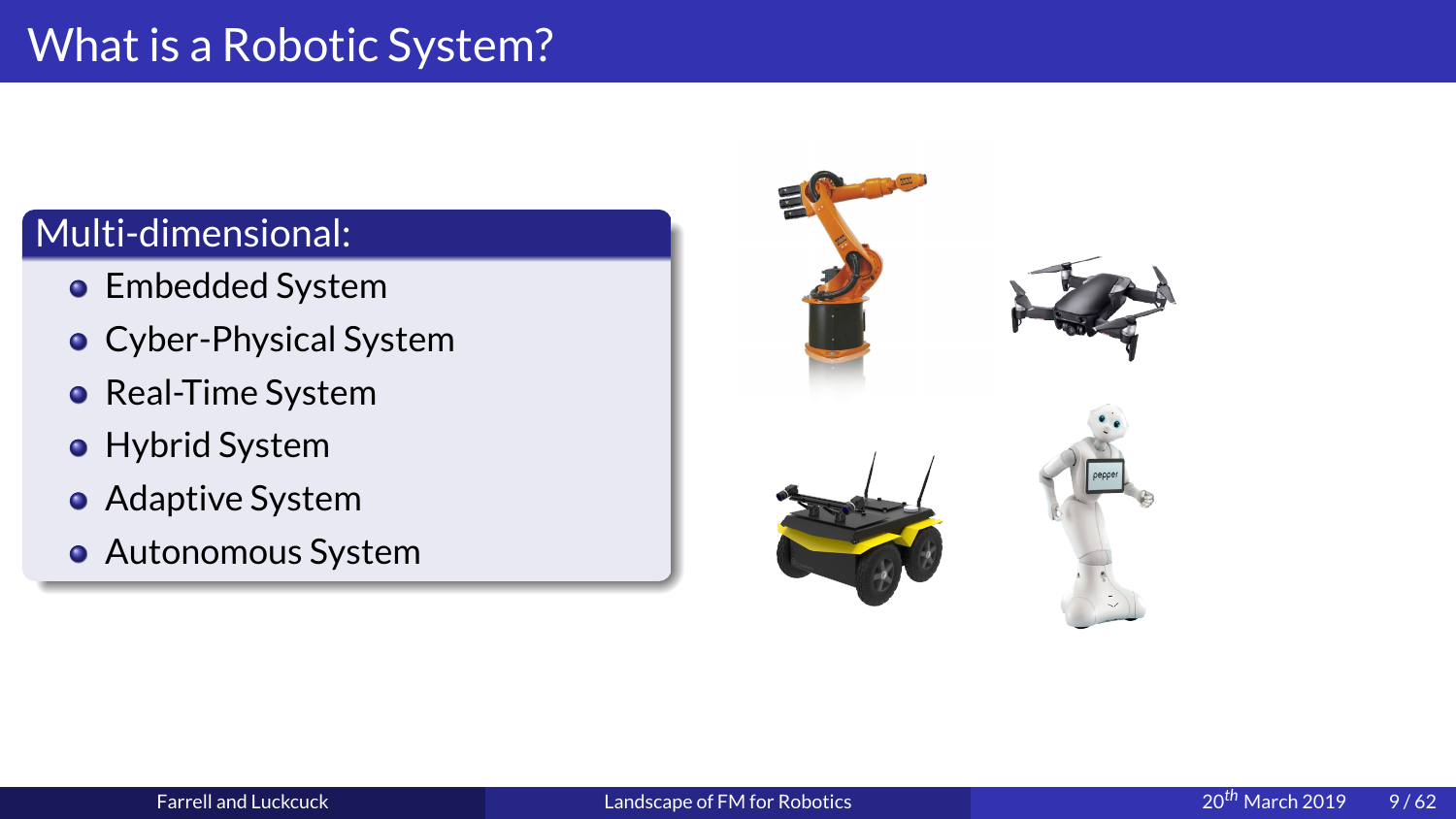- Embedded Syste<br>• Cyber-Physical!<br>• Real-Time Syste<br>• Hybrid System<br>• Adaptive System<br>• Autonomous System
- Multi-dimensional:<br>
 Embedded System<br>
 Cyber-Physical System<br>
 Real-Time System • Cyber-Physical System<br>• Real-Time System<br>• Hybrid System<br>• Adaptive System
	-
	-
	- Adaptive Syste<br>Autonomous S<br>achine that imp
	- ,<br>Real-Time System<br>Hybrid System<br>Adaptive System<br>Autonomous System Hybrid System<br>Adaptive System<br>Autonomous System<br>Alime Martin Li



### Autonomous System<br>achine that implements A machine that implements Artificial Intelligence and interacts with the physical world.<br>Earrell and Luckcuck Language of EM for Robotics Farrell and Luckcuck 2019 A machine that implements Artificial Intelligence and interacts with the physical world.<br>Farrell and Luckcuck Landscape of FM for Robotics  $20^{th}$  March 2019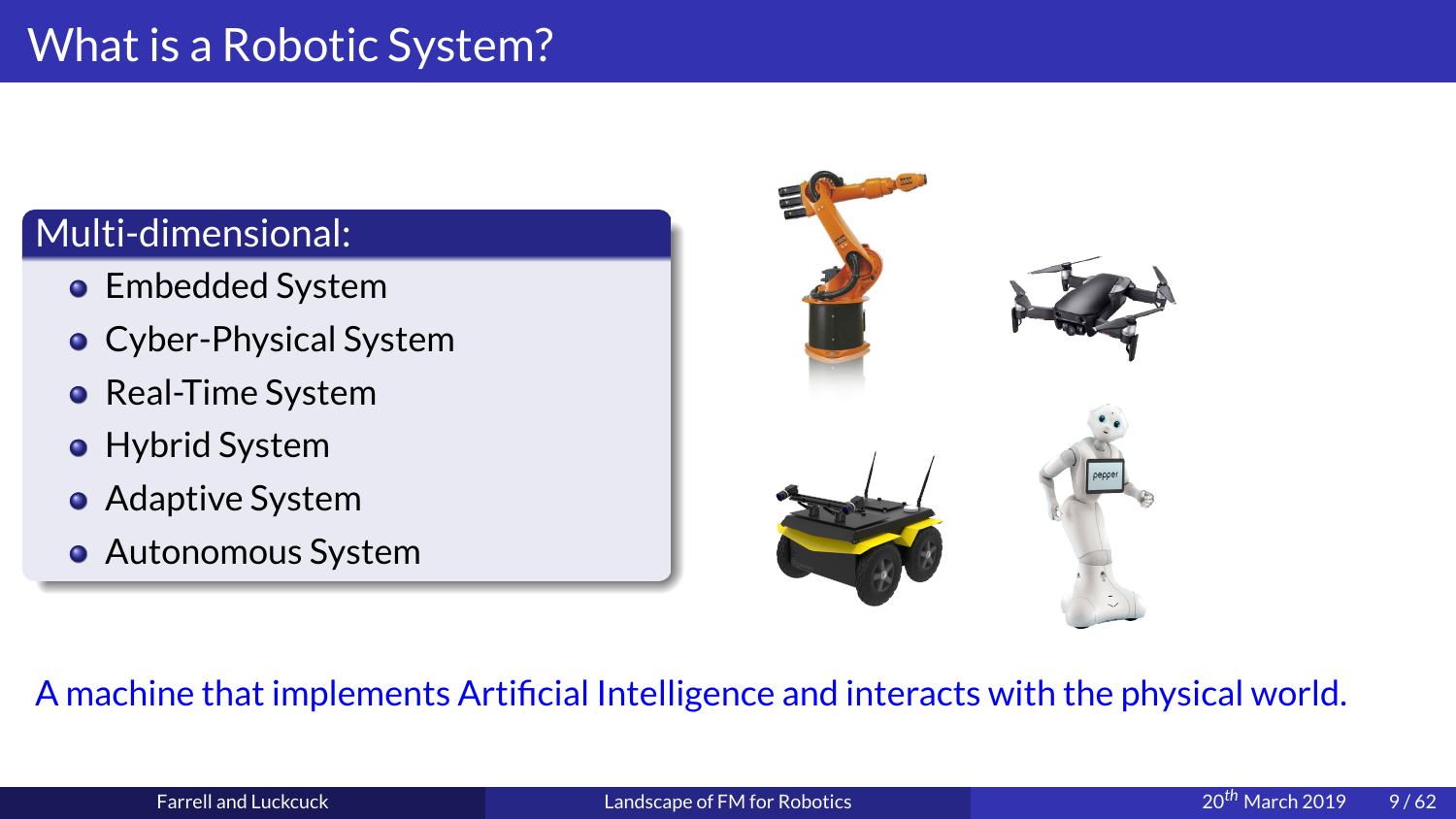# <span id="page-10-0"></span>General Software Engineering Techniques for Robotic Systems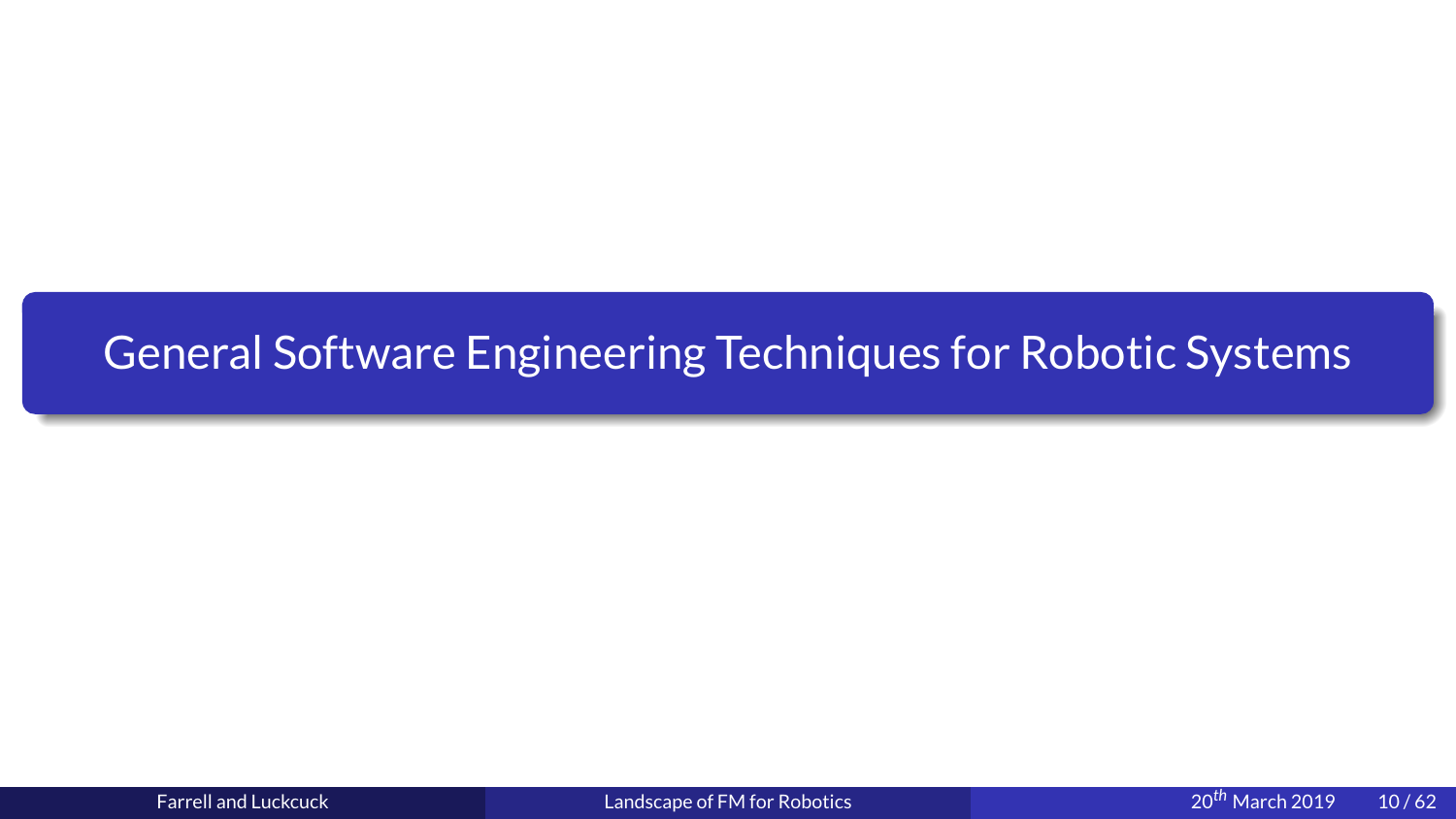Robot Software Engineering<br>
Our survey covered formal methods, but there were also some non-formal software<br>
angineering techniques aposifiedly addressing rebatio systems Our survey covered *formal* methods, but there were also some non-formal software<br>engineering techniques specifically addressing robotic systems.<br>Notice systems. engineering techniques specifically addressing robotic systems.<br>
And the systems of the systems of the system of the system of the system of the system of the system of the system of the system of the system of the system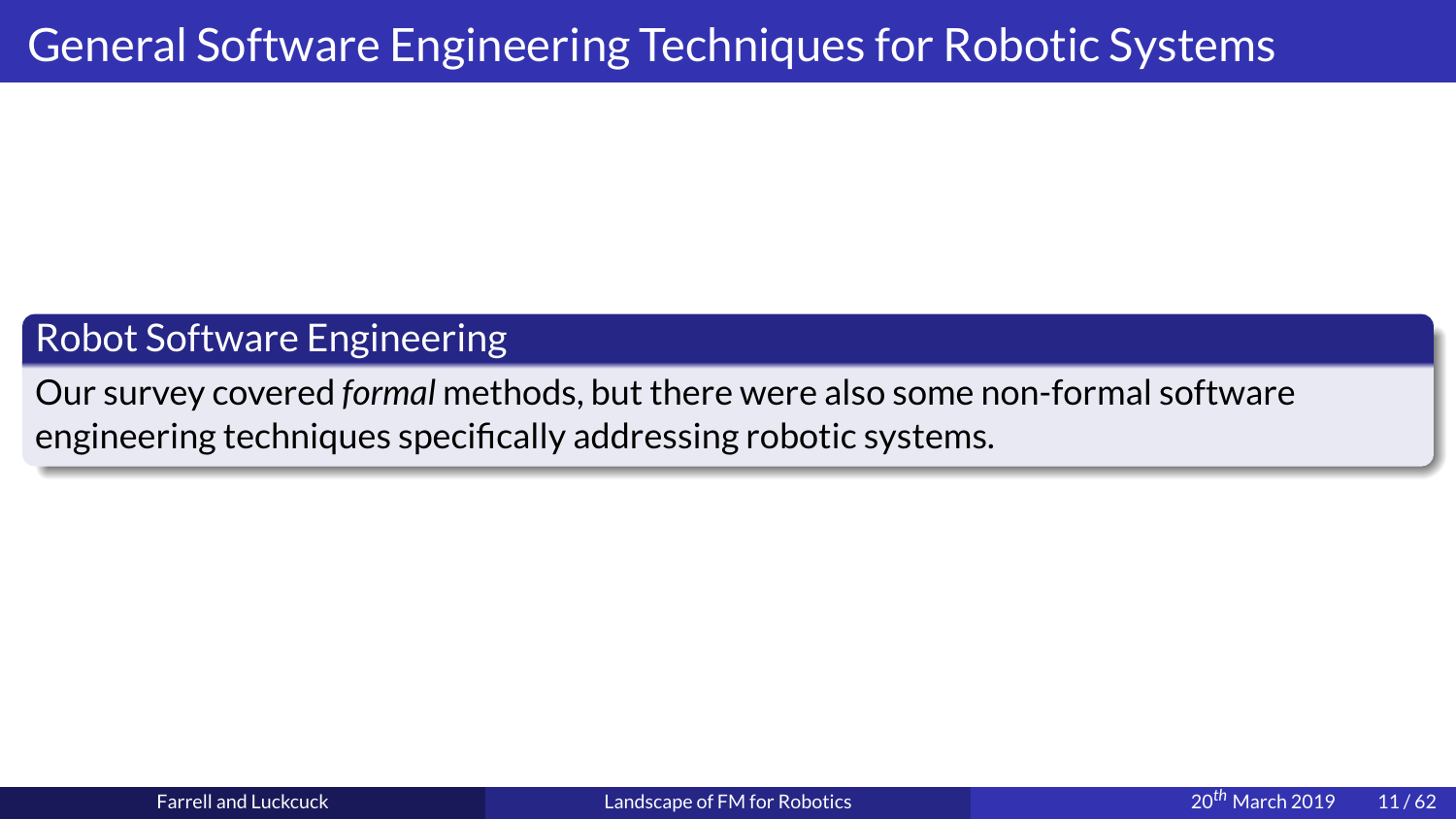- 
- **Middleware Architectures: ROS, OPRoS, OpenRTM, Orocos and G<sup>en</sup>oM**
- **Testing and Simulation:** field-tests using the real robots and/or simulations<br>
 Middleware Architectures: ROS, OPRoS, OpenRTM, Orocos and G<sup>en</sup>oM<br>
 Domain Specific Languages: describing robotic systems, often aimed at **Testing and Simulation:** field-tests using the real robots and/or simulations<br>Middleware Architectures: ROS, OPRoS, OpenRTM, Orocos and G<sup>en</sup>oM<br>Domain Specific Languages: describing robotic systems, often aimed at par<br>sub Rosporting robotic systems, often aimed at poor and all poor and all poor and all poor and the Machi<br>Antes (ArmarX, restricted Finite State Machi **Domain Specific Languages:**
	- n)<br>harts (ArmarX, restricted Finite State Machines),<br>BRICS Component Model, etc. Graphical Notations: Statechal<br>RoboFlow, etc.<br>MDE/XML: AutomationML, BR **Graphical Notations:** STATECHART COMPONENT MODEL, ETC.<br>STATECHART COMPONENT MODEL, ETC.<br>Randscape of FM for Robotics and a control of PM for Robotics
	- $\begin{array}{c}\n\mathsf{MDE/XML:} \ \mathsf{A}\n\end{array}$ Farrell and Luckcuck **MDE/XML:** Autor: The Matter Media of EM for Robotics<br>Autor: The Matter Media of EM for Robotics<br>Autor: The Matter Media of EM for Robotics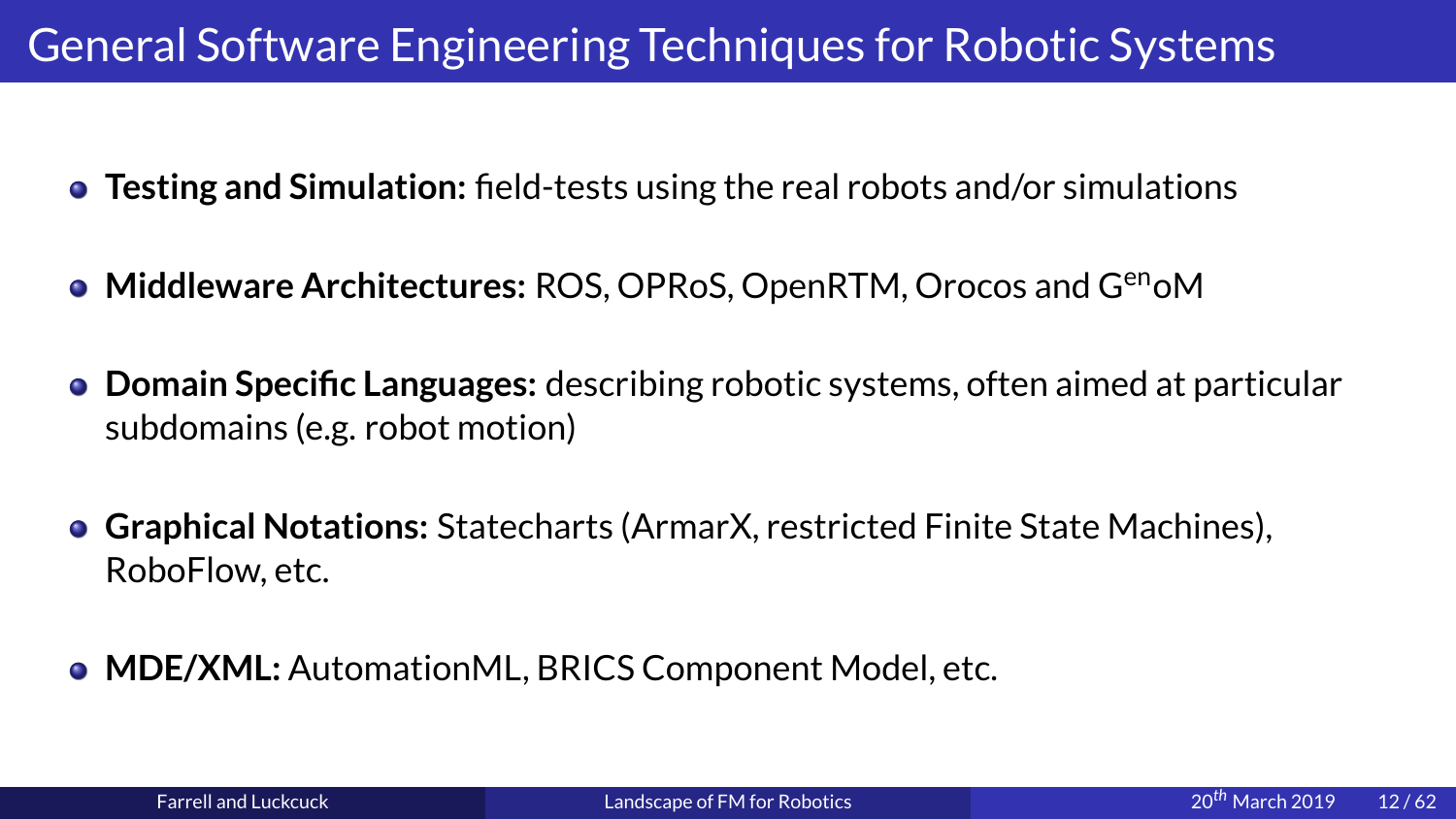# <span id="page-13-0"></span>Robotic Systems' Challenges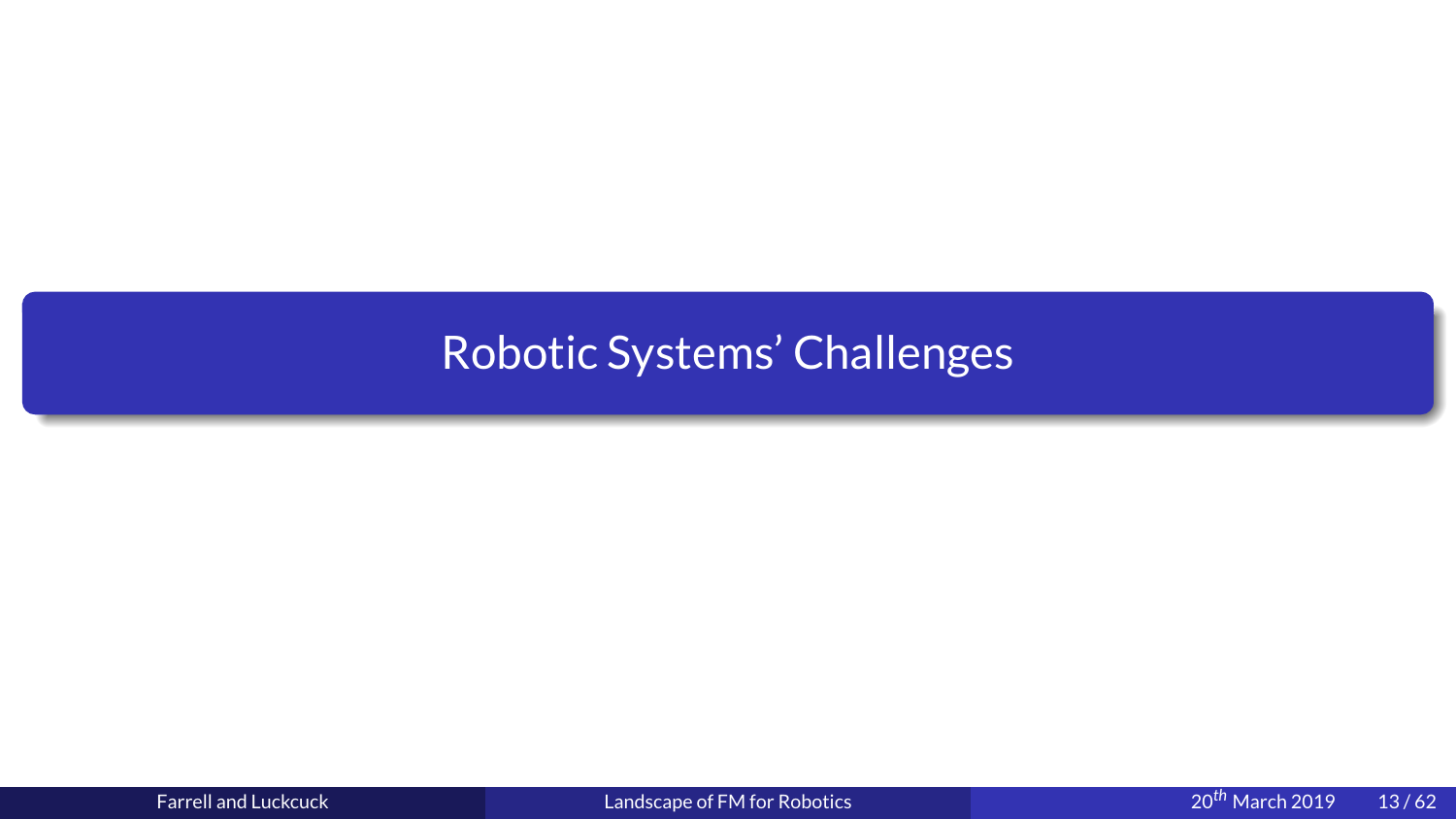We partitioned the challenges curve<br> $\sum_{n=1}^{\infty}$ 

- External Challenges:<br>
External Challenges:<br>
 Modelling the Physical Environment<br>
 Multi-Robot Syst
- Modelling the Phy<br>• Trust and Certifica Trust and Certification Evidence Trust and Certification Evidence<br>Farrell and Luckcuck

- 
- 
- Agent-Based Syst<br>• Multi-Robot Syst<br>• Self-Adaptive and<br>Systems Multi-Robot Systems<br>Self-Adaptive and Rec<br>Systems Self-Adaptive and Res<br>Systems<br>Alternative Systems [Self](#page-0-0)-Adaptive and Reconfigurable<br>Systems<br>botics and the configurable<br>potics and the co<sup>th</sup> March 20 systems<br>botics<br>systems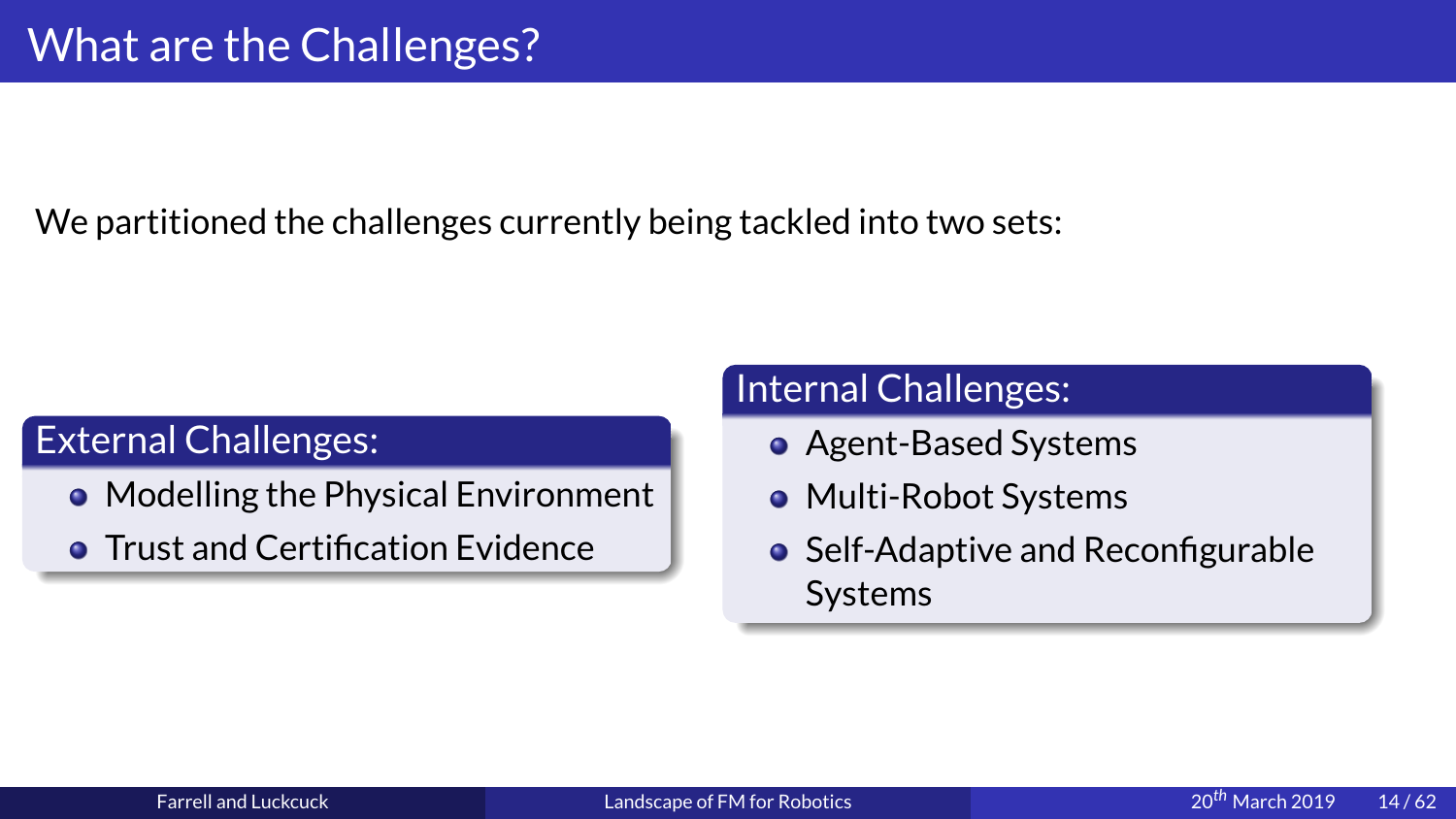Challenge:<br>
• How to specify and verify the behaviour of<br>
unknown environment that is further comp<br>
accuracy. • How to unknow<br>accuracy • How to specify and verify the behaviour of the robot working in a dynamic and often unknown environment that is further complicated by differing and/or degraded sensor accuracy. accuracy.

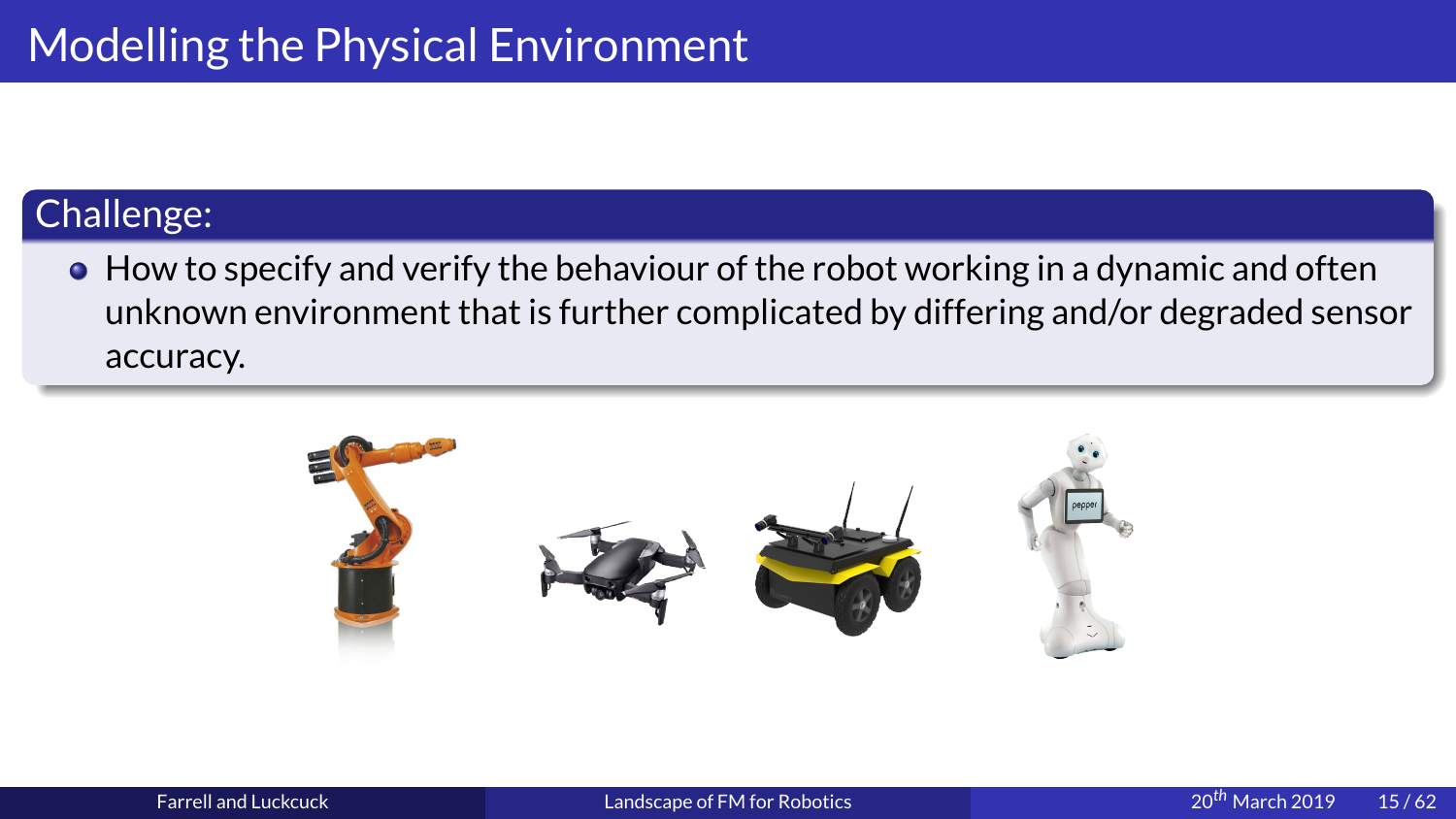- 
- 
- Current Solutions:<br>
 Ignore the environment!<sup>*a*</sup><br>
 Assume that the environment it is static an<br>
 Use predicates representing sensor data to

**e** Ignore the environment!<sup>*a*</sup><br> **Current Solution**<br> **Current Solutions:**<br> **Current Solutions:**<br>
Checking". In: Robotics and Autonomous S<br>
<sup>b</sup>Salar Moarref and Hadas Kress-Gazit<br>
logic specifications". In: Int. Symp. Mult O Use predicates representing sensor data to abstract away from the environment<sup>c</sup><br>
<sup>*a*</sup>Savas Konur, Clare Dixon, and Michael Fisher. "Analysing Robot Swarm Behaviour via Probabilistic Model<br>
Checking". In: *Robotics and* a Savas Konur, Clare Dixon, and Michael Fisher. "Analysing Robot Swarm Behaviour via Probabilistic Model

*b*logic specifications". In: *Int. Symp. Multi-Robot Multi-Agent Syst.* IEEE, 2017.

Assume that the environment it is static and known, prior to deployment<sup>b</sup><br>Use predicates representing sensor data to abstract away from the enviro<br>was Konur, Clare Dixon, and Michael Fisher. "Analysing Robot Swarm Behavio Savas Konur, Clare Dixon, 2021, pp. 199–213.<br>
Salar Moarref and Hadas Kress-Gazit. "Decentralized control of robotic swarms from high-level temporal<br>
logic specifications". In: *Int. Symp. Multi-Robot Multi-Agent Syst.* IE Constitution Michael Fisher, Louise A Dennis, and Matt Webster. "Verifying Autonomous Systems". In: Commun. ACM (2013), pp. 84–93.<br>(2013), pp. 84–93.<br>(2013), pp. 84–93. *c*Michael Fisher, Louise A Dennis, and Matt Webster. "Verifying Autonomous Systems". In: *Commun. ACM*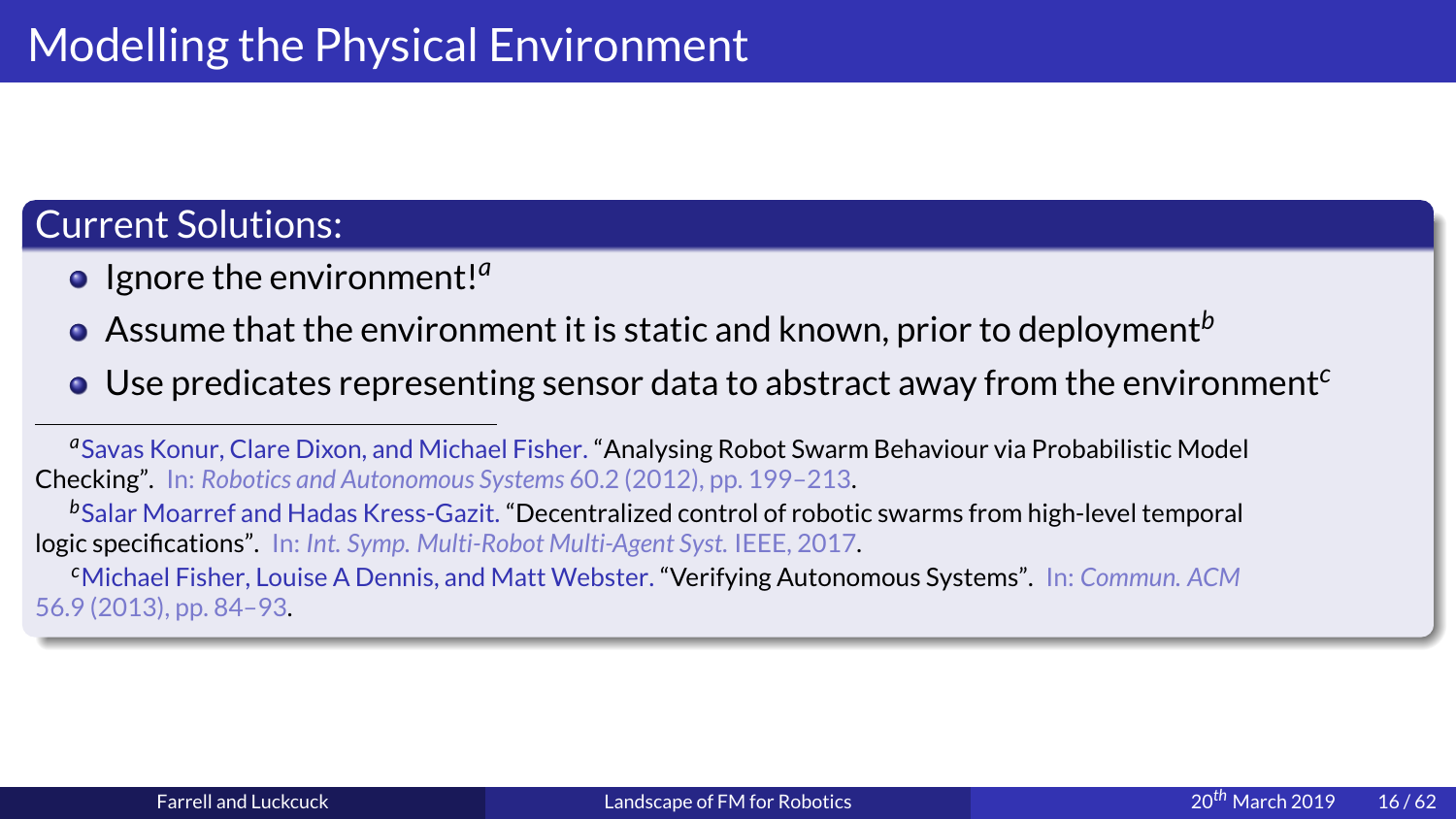## Formal Methods must bridge the *reality gap*<br>1. Model the environment using e.g. Probabil<br>2. Monitor the environment using e.g. Timed Formal Methods must bridge the *reality gap*:<br>1. Model the environment using e.g. Probabili<br>2. Monitor the environment using e.g. Timed A

1. Model the environment using e.g. Probabilistic Temporal Logic (PTL)<sup>*a*</sup><br>2. Monitor the environment using e.g. Timed Automata<sup>b</sup>

2. Monitor the environment using e.g. Timed Automata*<sup>b</sup>*



<sup>a</sup>M. Webster et al. "Toward Reliable Autonomous Robotic Assistants Through Formal Verification: A Case M. Webster et al. "Toward Reliable Autonomous Robotic Assistants Through Formal Verification: A Case<br>
y". In: *IEEE Transactions on Human-Machine Systems* 46.2 (2016), pp. 186–196.<br>
Adina Aniculaesei et al. "Towards the Ve Study". In: *IEEE Transactions on Human-Machine Systems* 46.2 (2016), pp. 186–196.<br>
<sup>b</sup>Adina Aniculaesei et al. "Towards the Verification of Safety-critical Autonomou<br> **Environments**". In: *Electron. Proc. Theor. Comput. S b*Adina Aniculaesei et al. "Towards the Verification of Safety-critical Autonomous Systems in Dynamic<br>ironments". In: Electron. Proc. Theor. Comput. Sci. 232 (2016), pp. 79–90.<br>Farrell and Luckcuck Landscape of FM for Roboti Environments". In: *Electron. Proc. Theor. Comput. Sci.* 232 (2016), pp. 79–90.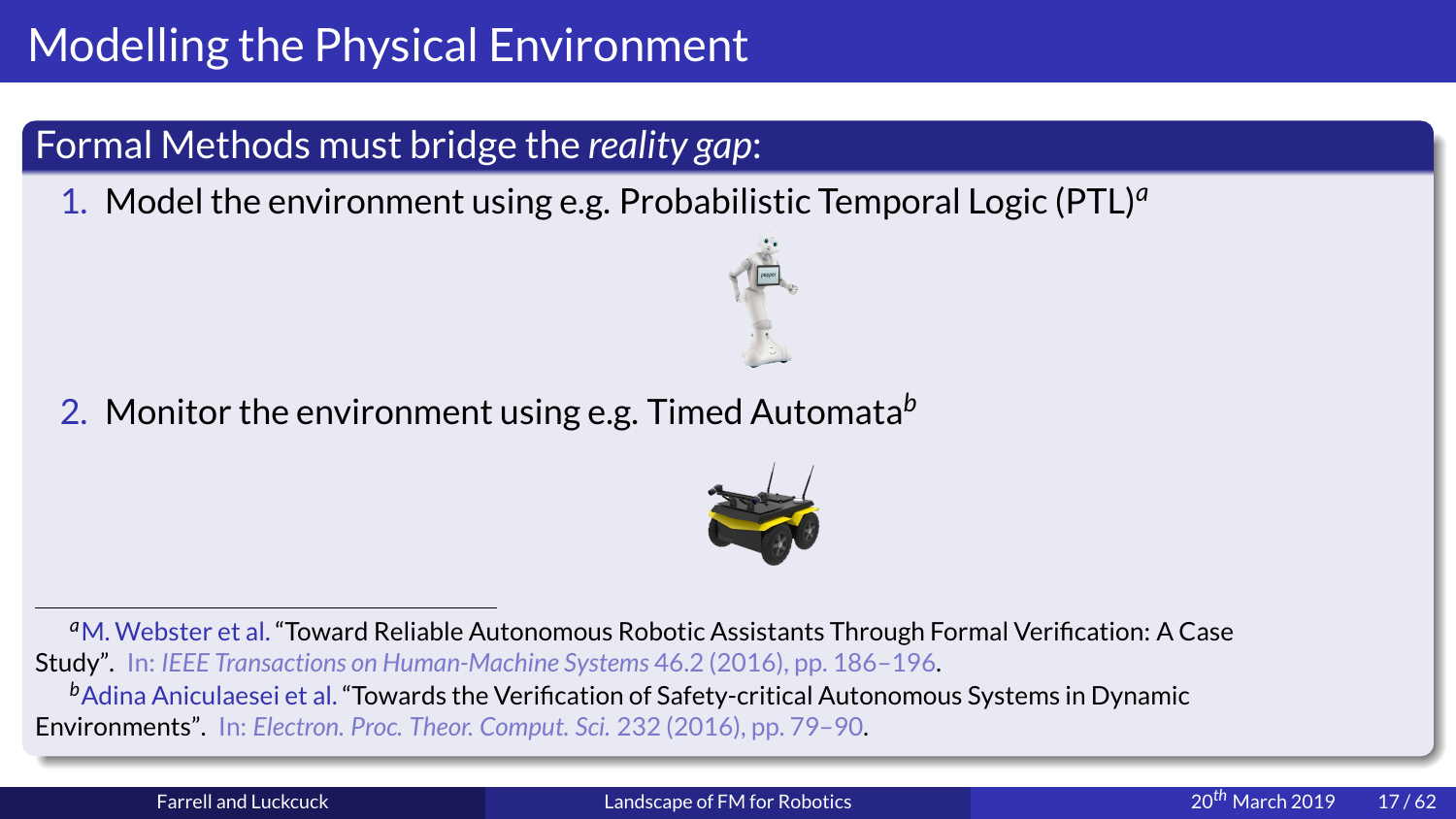Trust and Certification Evidence<br>Robotic systems operate in areas that are:<br>1. Saftey-Critical e.g. nuclear/aerospace

1. Saftey-Critical e.g. nuclear/aerospace



 $\mathcal{L}$  require public trust trust trust trust trust trust trust trust trust trust trust trust trust trust trust trust trust trust trust trust trust trust trust trust trust trust trust trust trust trust trust trust trust

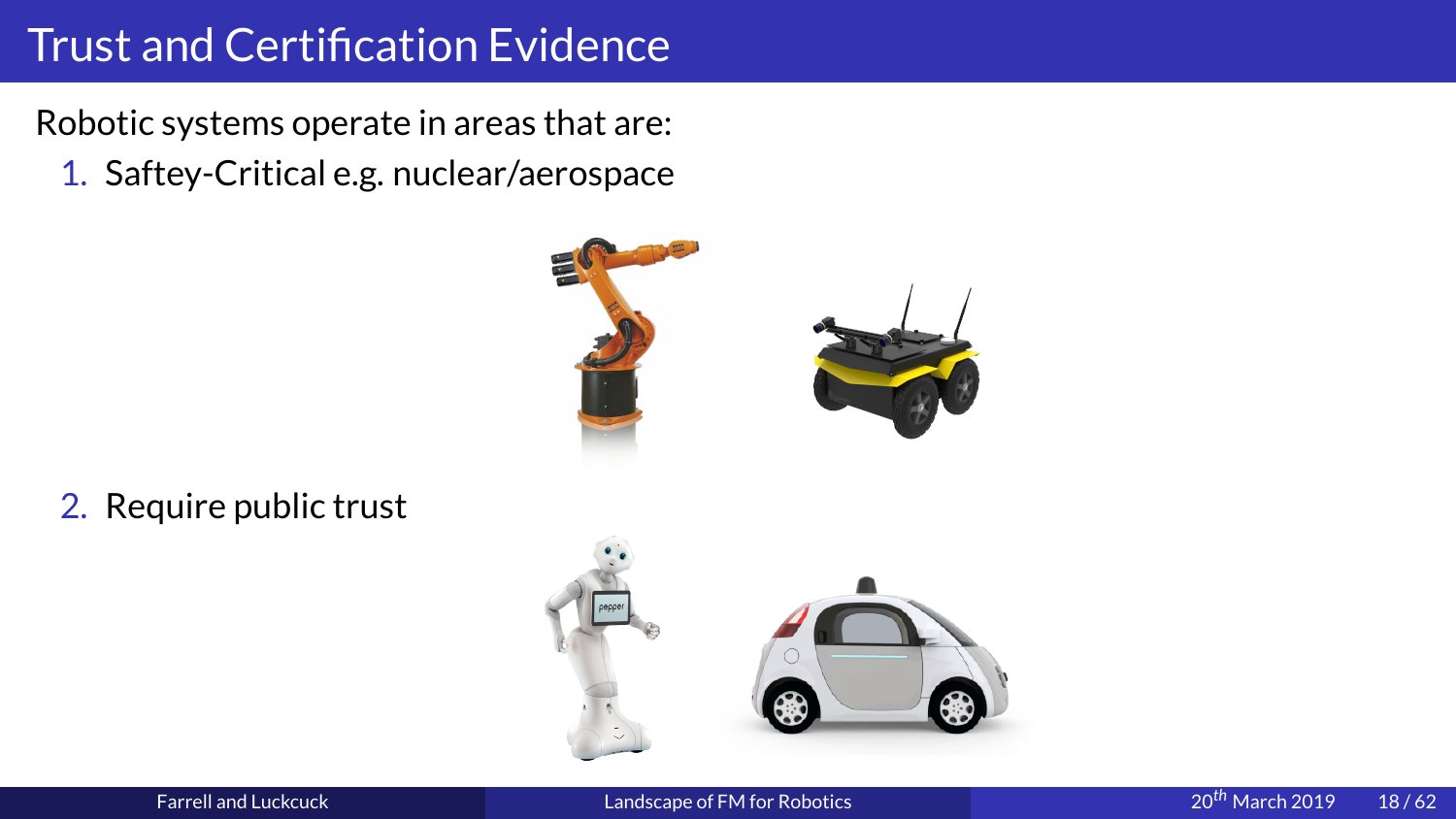- Challenges:<br>• Formal verification providing appropriate trust and certification evidence
	- $\bullet$  Determining suitable formal methods for particular types of robotic system. Determining suitable formal methods for particular types of robotic system.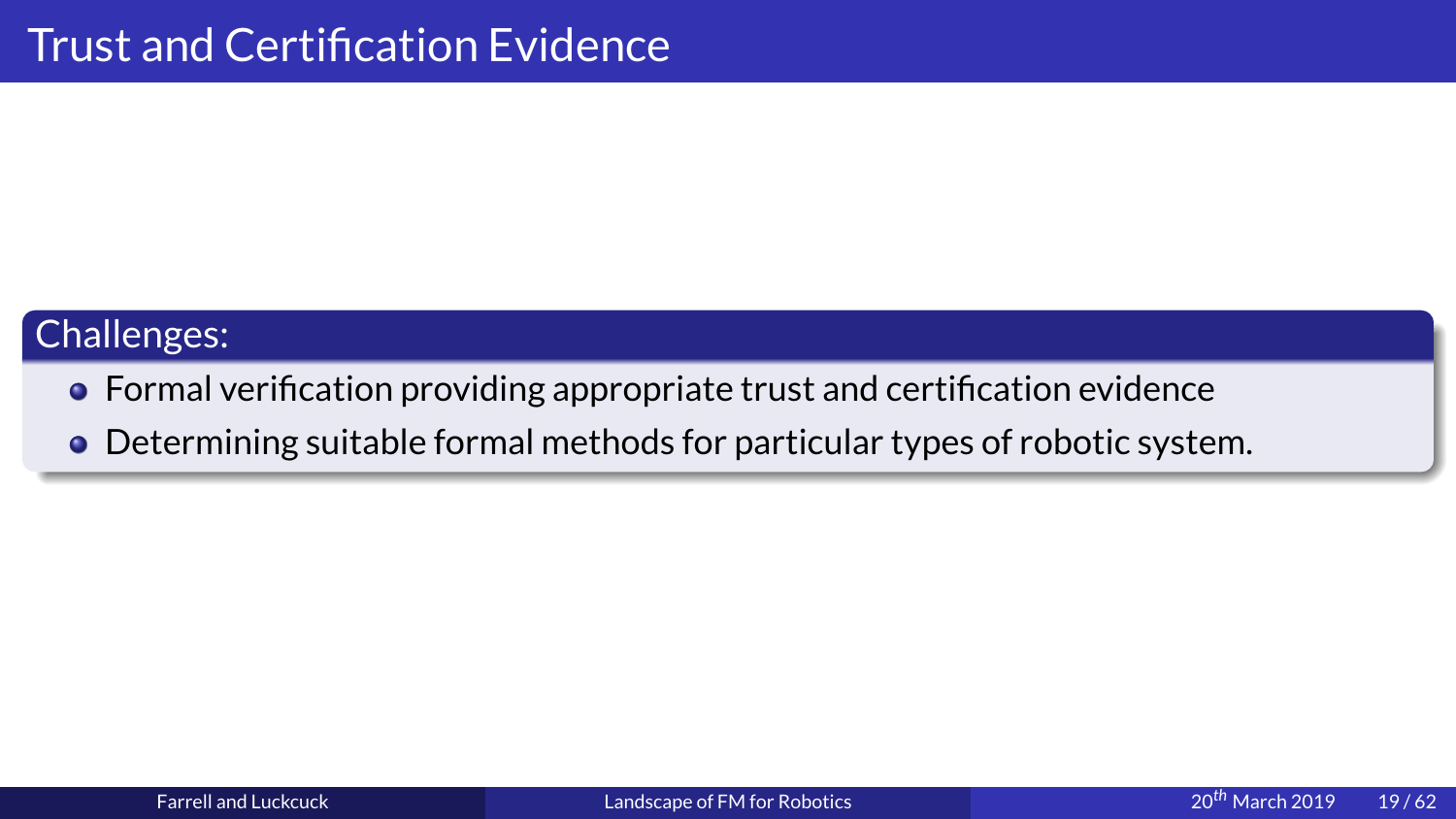

Trust and Certification Evidence<br>
Current Solutions:<br>
• Automatic generation of safety cases<br>
• Formalising and verifying domain spe • Automatic gene<br>
• Formalising and<br>
rules for vehicle Automatic generation of safety cases e.g. the AUTOCERT tool for a pilotless aircraft<sup>a</sup><br>
<br> **• Formalising and verifying domain specific rules e.g. using Isabelle/HOL to formalise<br>
rules for vehicle overtaking<sup>b</sup>** Formalising and verifying domain specific rules e.g. using Isabelle/HOL to formalise<br>rules for vehicle overtaking<sup>b</sup><br>wen Denney and Ganesh Pai. "Automating the assembly of aviation safety cases". In: IEEE Transactions on<br>W



rules for vehicle overtaking<sup>b</sup><br>ven Denney and Ganesh Pai. "Automat<br>*lity 63.4 (2014), pp. 830–849.*<br>bert Rizaldi et al. "Formalising and mon **a** Ewen Denney and Ganesh Pai. "Automating the assembly of aviation safety cases". In: IEEE Transactions on *Reliability*

Ewen Denney and Ganesh Pai. "Automating the assembly of aviation safety cases". In: *IEEE Transactions on*<br>
ability 63.4 (2014), pp. 830–849.<br>
Albert Rizaldi et al. "Formalising and monitoring traffic rules for autonomous **Example 1 (B)**<br>BAlbert Rizaldi et al. **"Formalising**<br>Farrell and Luckcuck Albert Rizaldi et al. **"Formalising and monitoring traffic rules for autonomous vehicles in Isabelle/HOL".** In:<br>37. Form. Methods. Vol. 10510. LNCS. 2017, pp. 50–66.<br>140<sup>th</sup> Mandscape of FM for Robotics *Integr. Form. Methods*en de la partie de la partie de la papare de la partie de la partie de la partie de la partie de la partie de<br>Landsca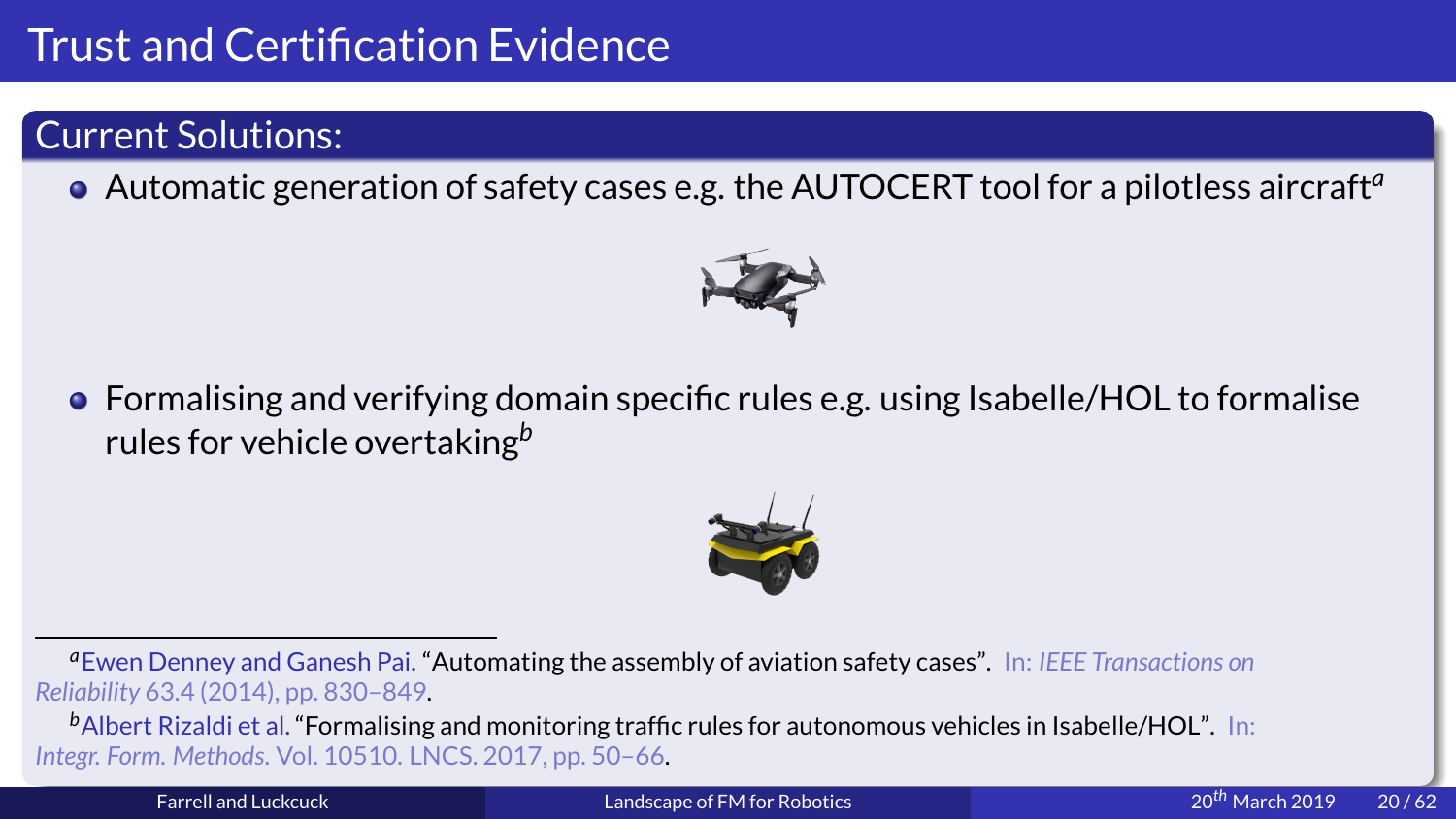- 
- 
- A model of autonomy.<br>• An agent encapsulates t<br>• It helps to provide ration<br>certification and trust n <ul>\n<li>• An agent encapsulates the system's decision-making capability into one component.</li>\n<li>• It helps to provide <i>rational</i> automomy (can explain its reasoning) which is crucial for certification and trust purposes</li>\n</ul> • It helps to provide *rational* autonomy (can explain its reasoning) which is crucial for certification and trust purposes<br>Challenge: It helps to provide *rational* autonomy (can explain its reasoning) which is crucial for<br>certification and trust purposes<br>llenge:<br>ring that agents are verifiable.

certification and trust purposes<br>|<br>|<br>|<br>|<br>|ring that agents are verifiable. Ensuring that agents are verifiable.<br>Experience of the control and Luckcuck<br>Earrell and Luckcuck Ensuring that agents are verifiable.<br>Farrell and Luckcuck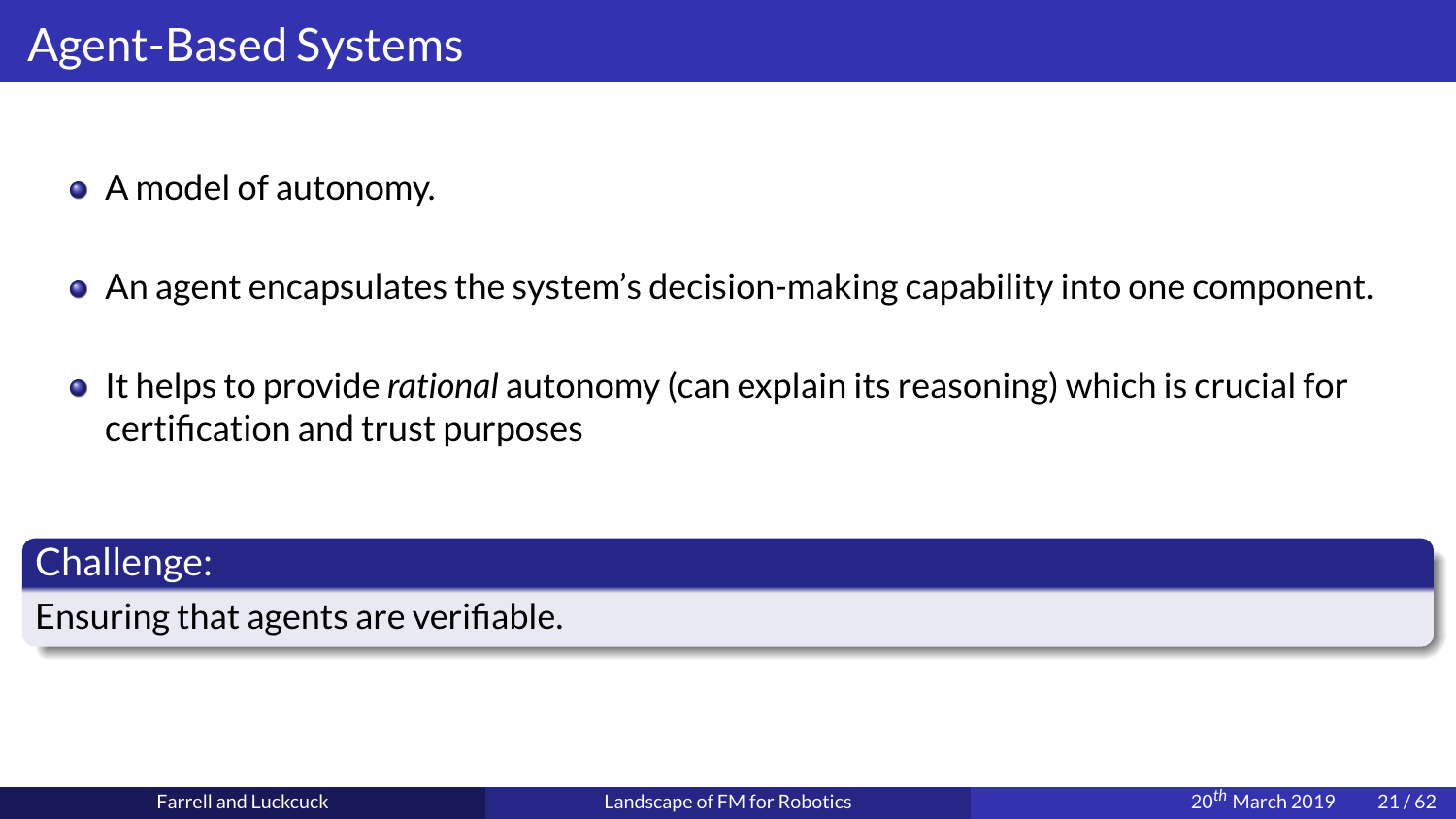- 
- Current Approaches:<br>
 Belief-Desire-Intention<br>
 Model Checker for Mult<br>
 Alloy for verifying multi
	-

• Belief-Desire-Intention (BDI) model of agency<sup>*a*</sup><br>• Model Checker for Multi-Agent Systems (MCM<br>• Alloy for verifying multi-agent systems<sup>c</sup>.<br><sup>«</sup>Mark D'Inverno et al. "The dMARS Architecture: A Specification of System". |<br>|<br>| Model Checker for Multi-Agent Systems (MCMAS)<sup>*b*</sup><br>Alloy for verifying multi-agent systems<sup>c</sup>.<br>The proper set al. "The dMARS Architecture: A Specification of the Din". In: Auton. Agent. Multi. Agent. Syst. 9.1/2 (2004), pp s<br>ti Alloy for verifying multi-agent systems<sup>c</sup><br>ark D'Inverno et al. "The dMARS Architecture: A Speci<br>n". In: Auton. Agent. Multi. Agent. Syst. 9.1/2 (2004), pp.<br>young Choi, Seungkeun Kim, and Antonios Tsourdos. "N<br>MCMAS". In: f<br>./<br>... <sup>a</sup> Mark D'Inverno et al. "The dMARS Architecture: A Specification of the Distributed Multi-Agent Reasoning

<sup>a</sup>Mark D'Inverno et al. "The dMARS Architecture: A Specification of the Distributed Multi-Agent Reasoning<br>System". In: *Auton. Agent. Multi. Agent. Syst.* 9.1/2 (2004), pp. 5–53.<br><sup>b</sup>Jiyoung Choi, Seungkeun Kim, and Antoni *b*

<sup>b</sup>Jiyoung Choi, Seungkeun Kim, and Antonios Tsourdos. "Verification of heterogeneous multi-agent system<br>using MCMAS". In: *Int. J. Syst. Sci.* 46.4 (2015), pp. 634–651.<br><sup>c</sup>Rodion Podorozhny et al. "Verification of Multi-a *c*Rodion Podorozhny et al. "Verification of Multi[-agent Negotiations Usi](#page-0-0)ng the Alloy Analyzer". In: *Integr. Form. Methods*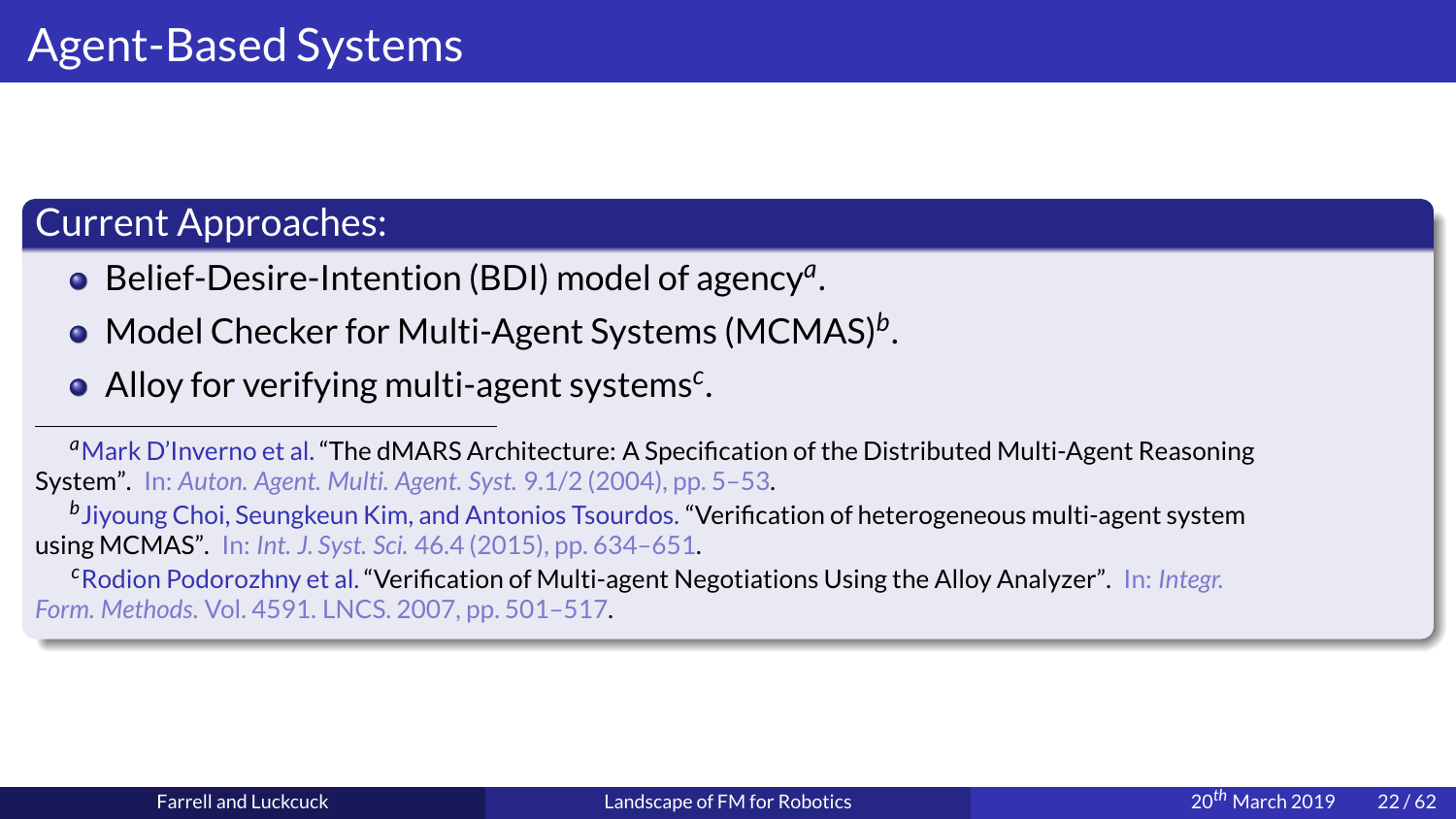There are many different ki

- Swarms of homogeneous robots<br>• Teams of heterogeneous robots<br>• System including: The Multi-Robots • Swarms of homogeneous robots<br>• Teams of heterogeneous robots
	- Teams of heterogeneous robots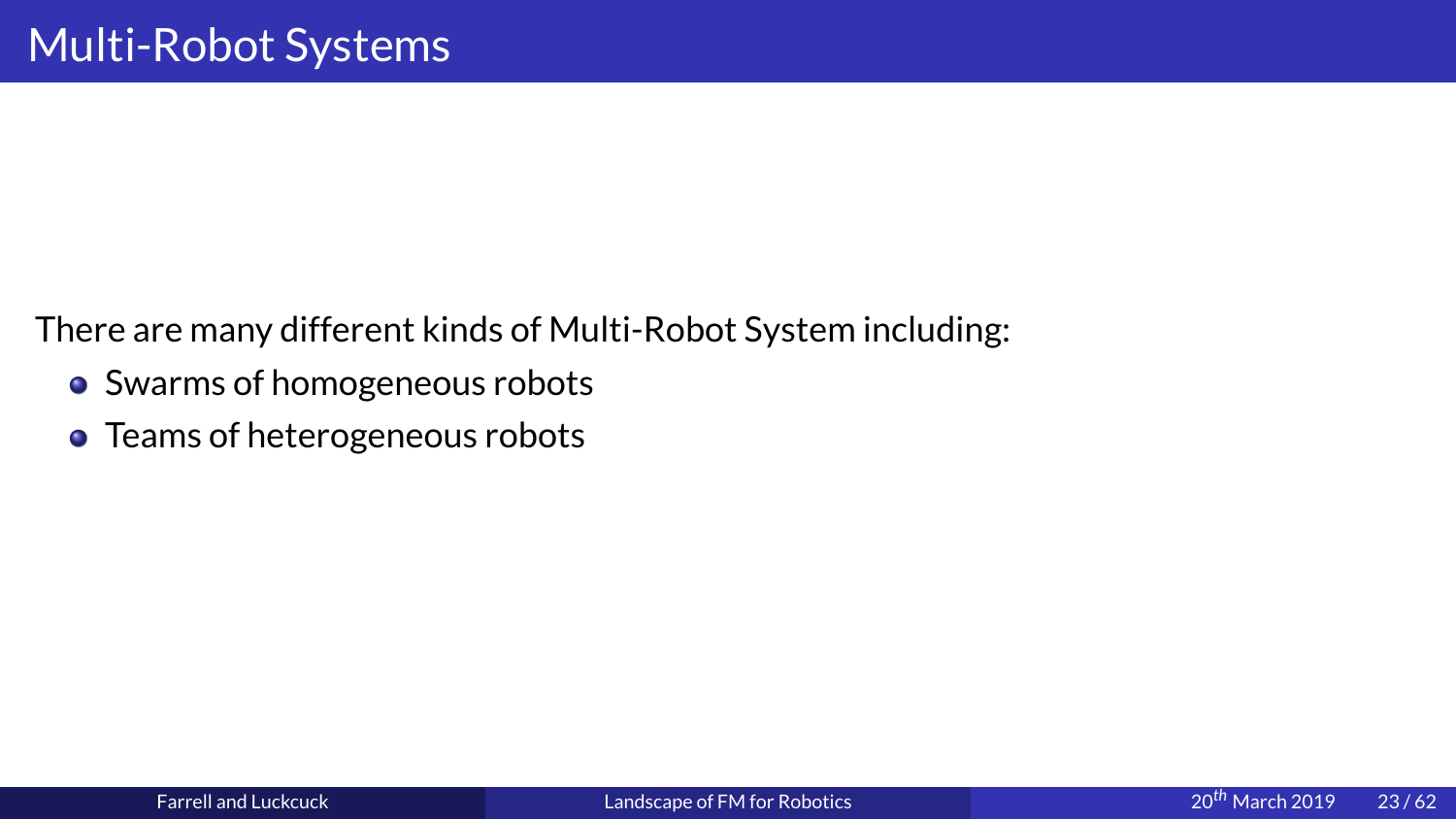

- Linking<br>robots)<br>• How to Linking the formal specification [and veri](#page-0-0)fi[cation us](#page-0-0)ed at the microscopic (individual<br>robots) level and macroscopic (whole system) level.<br>How to resolve the state space explosion problem when model-checking large sware<br>Far
	- From the state space explosion problem who resolve the state space explosion problem whole system and tuckcuck How to resolve the state space of the state space explosion problem when model-checking large space of the state space of FM for Robotics and the state space of FM for Robotics and the state space of FM for Robotics and th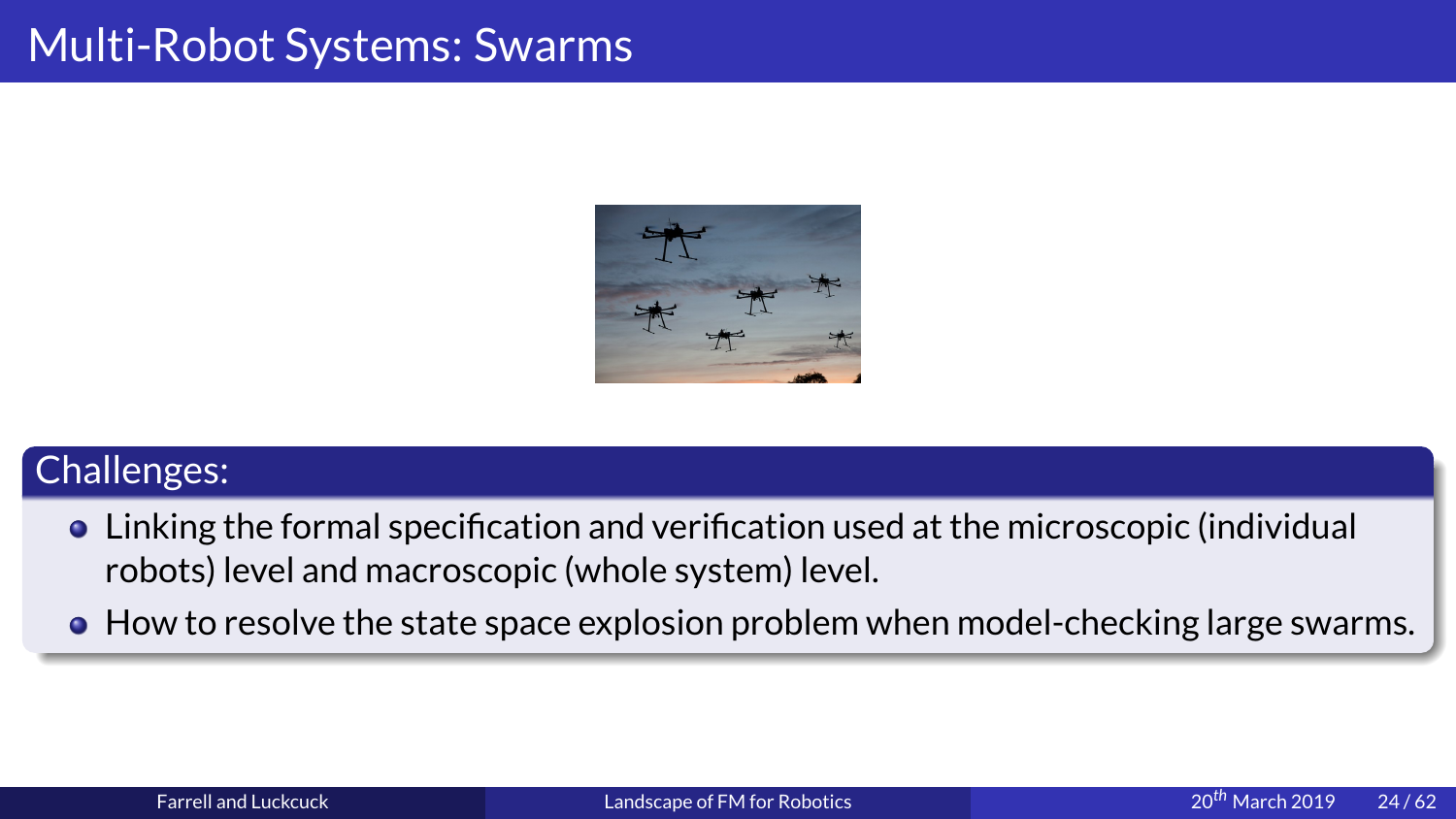

## Multi-Robot<br>Current Approaches:<br>A Temperal logics and model-checking

- **Temporal logics and model-checking to specify and verify swarms at different levels of abstraction<sup>a</sup><br>• Using techniques such as symmetry reduction or abstracting the swarm to a single**
- Temporal logics and<br>abstraction<sup>a</sup><br>• Using techniques s<br>robot helps to miti<br> $\frac{a_{\text{Alan F.T. Winfield et al.}}}{b_{\text{Sub. Robel. Syst. 2.4 (2005), pp}}$ **abstraction<sup>***a***</sup><br>Using techni<br>robot helps 1<br>an F.T. Winfield e<br>Robot. Syst. 2.4 (2<br>iwas Konur, Clare<br>ing". In: Robotics**
- **The Tana Strate space State space explosion problem**<br> **EXECUTE AS SET ASSET AS SUCK SYST.** 2.4 (2005), pp. 363–370.<br> **EXECUTE AS Syst.** 2.4 (2005), pp. 363–370.<br> **EXECUTE AS Systems Solider State Space of FM** and Nichael robot helps to mitigate the state space explosion problem<sup>b</sup><br>an F.T. Winfield et al. "On formal specification of emergent behaviours in swarm in<br>*Robot. Syst.* 2.4 (2005), pp. 363–370.<br>was Konur, Clare Dixon, and Michael F <sup>a</sup> Alan F.T. Winfield et al. "On formal specification of emergent behaviours in swarm robotic systems". In: Int. Alan F.T. Winfield et al. **"On formal specification of emergent behaviours in swarm robotic systems".** In: *Int.*<br>
W. Robot. Syst. 2.4 (2005), pp. 363–370.<br>
Savas Konur, Clare Dixon, and Michael Fisher. **"Analysing Robot S** *J. Adv. Robot. Syst.*

**Example 12.4 (2006)**, pp. 363–485. In: Robotics and Autonomous Systems". In: Robotics and Autonomous Systems Farrell and Luckcuck **Cking".** In: Robotics and Autonomous Systems 60.2 (2012), pp. 199–213.<br>
Farrell and Luckcuck **Example Robot Swarm Behaviour via Prop**ability Robotics 20<sup>th</sup> M Checking". In: *Robotics and Autonomous Systems* 60.2 (2012), pp. 199–213.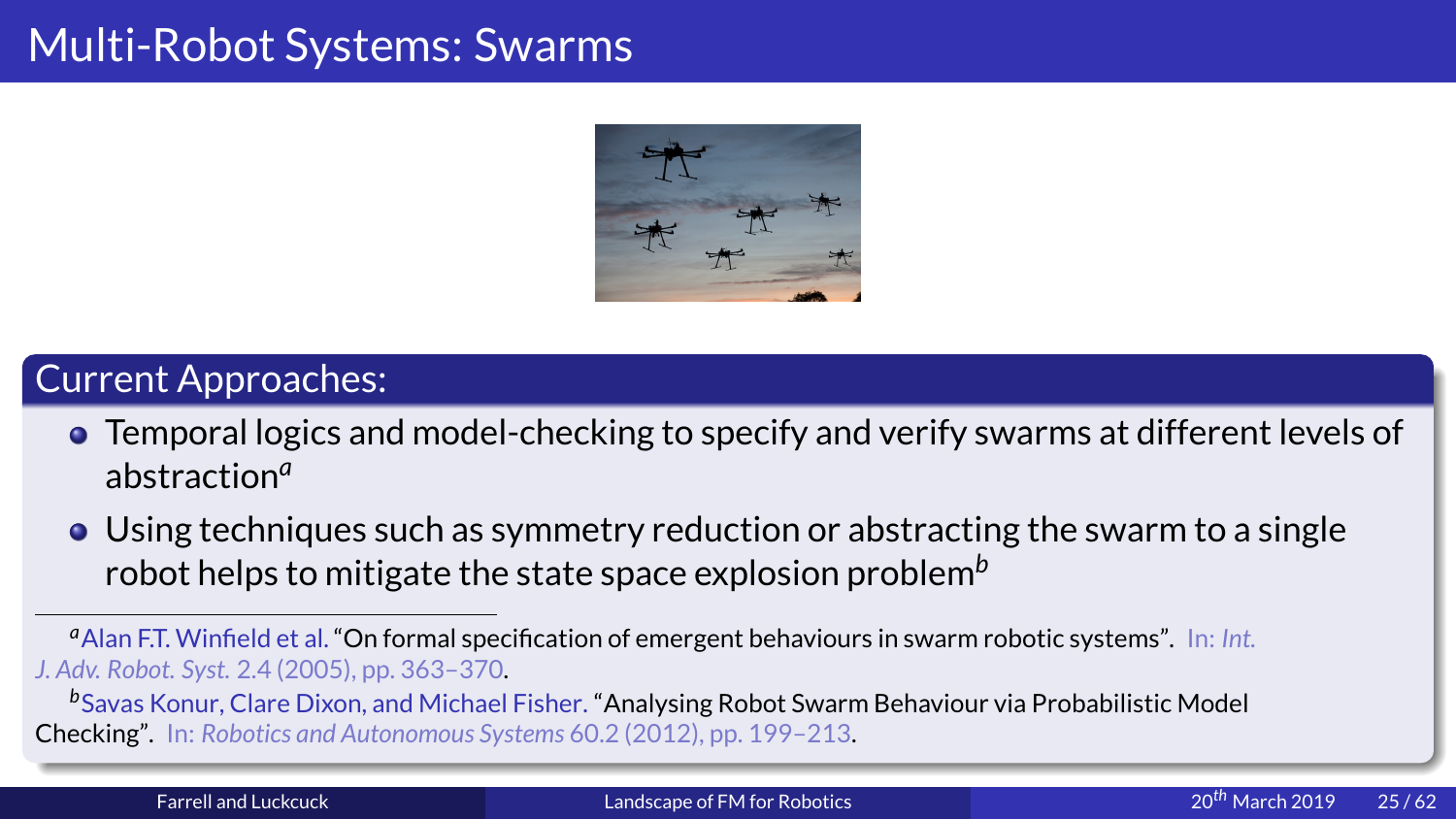

Challenge:<br>
How to link the formal methods used for the specification and verification of individual<br>
robots and the overall behaviour of the team<br>
Farrell and Luckcuck<br>
Landscape of FM for Robotics<br>
Landscape of FM for R How to link the formal methods used for the specification and verification of individual<br>robots and the overall behaviour of the team<br>Farrell and Luckcuck Landscape of FM for Robotics 20<sup>th</sup> March 2019 robots and the overall behaviour of the team of the team of the team of the team of the team of the team of the<br>Farrell and Luckcuck and the team of the team of the team of the team of the team of the team of the team of t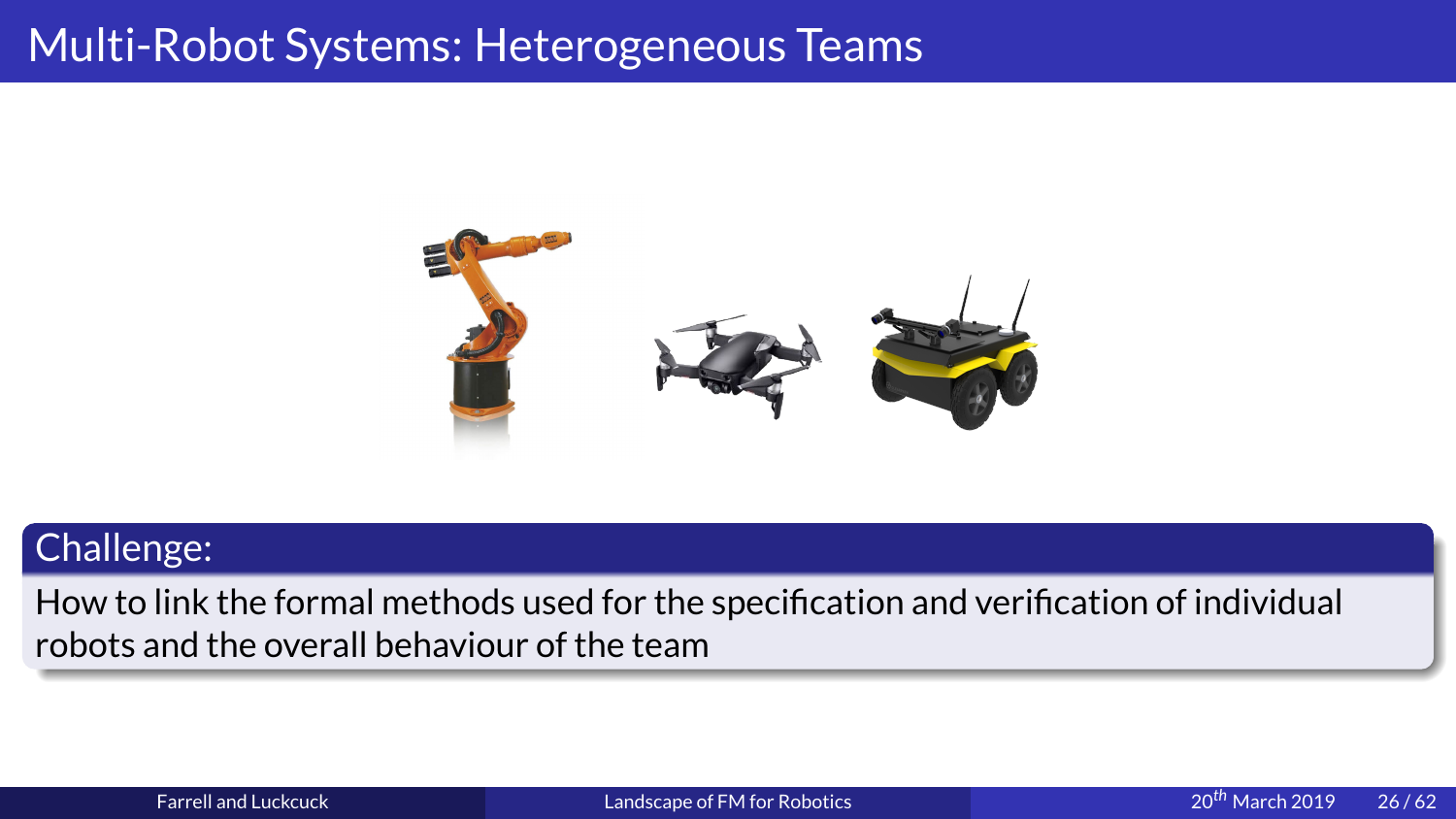

- A methodology for<br>
model-checking<sup>a</sup>.<br>
 FOL formalisation<br>
another agent<sup>b</sup>.<br>
 Marius Kloetzer, Xu Chu Direduced communication<sup>7</sup>. In: Definition of the state of the state of the state of the state of the state of the
	- <ul>\n<li>▶ A methodology for automating the development of robot teams using LTL-X and model-checking<sup>a</sup>.</li>\n<li>▶ FOL formalisation of beliefs and intentions to allow a robot to predict the plan of another agent<sup>b</sup>.</li>\n<li><sup>a</sup> Marius Kloetzer, Xu Chu Ding, and Calin Belta. "Multi-robot deployment from LTL specifications with duced communication". In: Decis. Control Eur. Control Conf. IEEE. 2011, pp. 4867–4872.</li>\n<li><sup>b</sup>Kartik Talamadupula et al. "Coordinate and luckuck</li>\n<li>■ Landscape of FM for Robotics</li>\n<li>120<sup>th</sup> March 2019</li>\n</ul> model-checking<sup>a</sup><br>FOL formalisatio<br>another agent<sup>b</sup>.<br>arius Kloetzer, Xu Chu<br>ad communication". In:<br>artik Talamadupula et al<br>Farrell and Luckcuck .<br>.<br>.<br>. another agent*b*

Following and the region of the Ding, and Calin Belta. "Multi-robot deployment from LTL specifications with<br>artik Talamadupula et al. "Coordination in human-robot teams using mental modeling and plan<br>Farrell and Luckcuck .<br>.<br>.<br>.<br>. **a** Marius Kloetzer, Xu Chu Ding, and Calin Belta. "Multi-robot deployment from LTL specifications with Marius Kloetzer, Xu Chu Ding, and Calin Belta. "Multi-robot deployment from LTL specifications with<br>Intered communication". In: Decis. Control Eur. Control Conf. IEEE. 2011, pp. 4867–4872.<br>Kartik Talamadupula et al. "Coord reduced communication". In: *Decis. Control Eur. Control Conf.* IEEE. 2011, pp. 4867–4872. *b*

Kartik Talamadupula et al. "Coordination in human-robot teams using mental modeling mental modeling mental mod<br>The coordination in human-robot teams using mental mental mental mental mental mental mental modeling and plan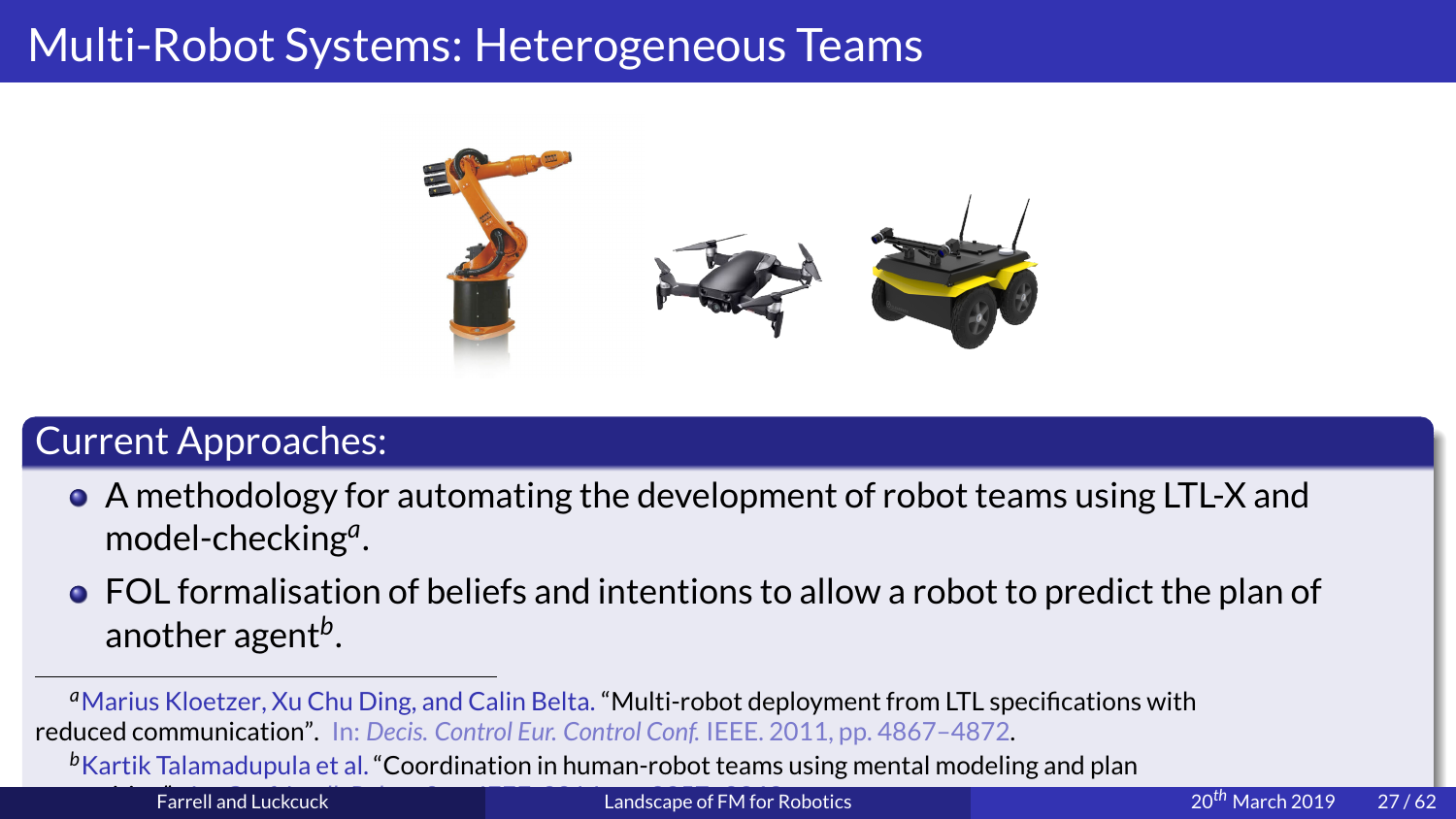- 
- Self-Adaptive and Reconfigurable Systems<br>
 Self-adaptive systems are driven by and respond to<br>
 Reconfigurable systems sense their environment a<br>
 Reconfigurability requires the system to gutonome <ul>\n<li>• Reconfigure systems sense their environment and decide on how best to reconfigure themselves</li>\n<li>• Reconfigureing variables</li>\n<li>• Reconfigureing variables</li>\n<li>• Reconfigureing variables</li>\n<li>• Reconfigureing values</li>\n<li>• Reconfigureing values</li>\n<li>• Reconfigureing values</li>\n<li>• Reconfigureing values</li>\n<li>• Reconfigureing values</li>\n<li>• Reconfigureing values</li>\n<li>• Reconfigureing values</li>\n<li>• Reconfigureing values</li>\n<li>• Reconfigureing values</li>\n<li>• Reconfigureing values</li>\n<li>• Reconfigureing values</li>\n<li>• Reconfigureing values</li>\n<li>• Reconfigureing values</li>\n<li>• Reconfigurable systems sense their environment and *decide* on how best to reconfigure<br>themselves<br>Reconfigurability requires the system to *autonomously* make a decision and this<br>autonomous behaviour must be verified<br>lleng
	- Reconfigura<br>autonomou<br>llenges:<br>Ensuring 'co Reconfigurability requires the system to *autonomously* make a decision and this<br>autonomous behaviour must be verified<br>Ilenges:<br>Ensuring 'correct' choice of configuration<br>Ensuring each configuration is 'correct'

- 
- autonomous behaviour must be verified<br>|lenges:<br>Ensuring 'correct' choice of configuratio<br>Ensuring each configuration is 'correct' O Ensuring<br>Challenges: External<br>Extreme Farrella Ensuring 'correct' choice of configuration<br>Ensuring each configuration is 'correct'<br>Farrell and Luckcuck Landscape of F Ensuring each configuration is 'correct'<br>Farrell and Luckcuck Landscape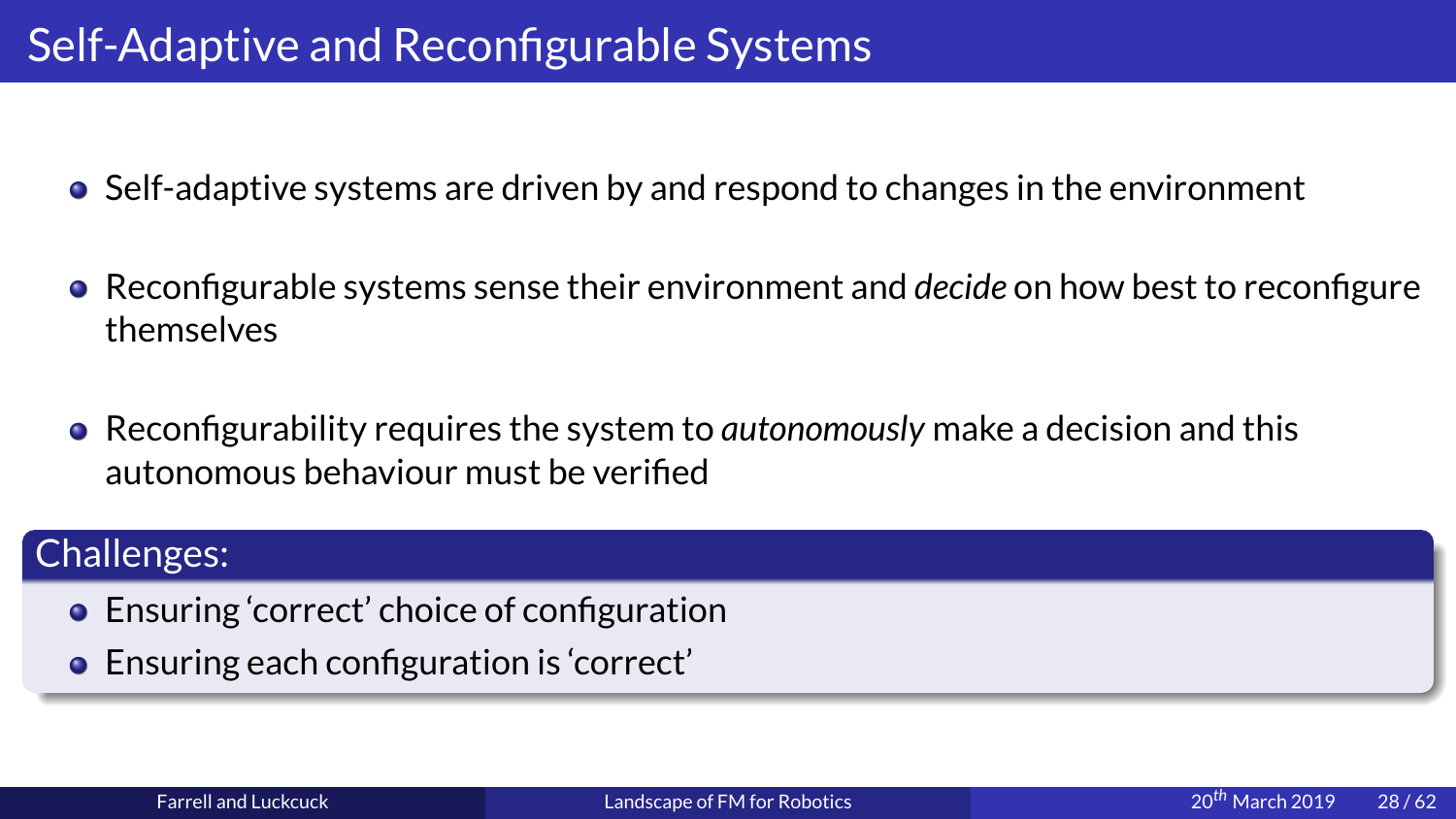- 
- Adaptation, Reconfigurability and Autonomy<br>
Current Approaches:<br>
 Model-checking at runtime for self-adaptive systems<sup>a</sup><br>
 Agent-based systems to model autonomy that are ver<br>
model-checkers e.g. probabilistic model-check • Model-checking at<br>• Agent-based syste<br>model-checkers e.g<br>• Betty H.C. Cheng et al. "Usir<br>Models@run.time. Vol. 8378. LNG<br>• Paolo Izzo, Hongyang Qu, al<br>architecture with reasoning". In Model-checking at runtime for self-adaptive systems<sup>*a*</sup><br>Agent-based systems to model autonomy that are ver<br>model-checkers e.g. probabilistic model-checking of a<br>tty H.C. Cheng et al. "Using models at runtime to address as Agent-based systems to model autonomy that are verified using temporal logics and<br>model-checkers e.g. probabilistic model-checking of autonomous mine detector rob<br>texty H.C. Cheng et al. "Using models at runtime to address

model-checkers e.g. probabilistic model-checking of autonomous mine detector robot<sup>b</sup><br>etty H.C. Cheng et al. "Using models at runtime to address assurance for self-adaptive systems". In:<br>*@run.time.* Vol. 8378. LNCS. 2014, <sup>a</sup> Betty H.C. Cheng et al. "Using models at runtime to address assurance for self-adaptive systems". In: *Models@run.time*

Els@run.time. Vol. 8378. LNCS. 2014, pp. 101–136.<br>Paolo Izzo, Hongyang Qu, and Sandor M. Veres. "A stochastically verifiable autonomous control<br>litecture with reasoning". In: Conf. Decis. Control (2016), pp. 4985–4991. **Example 1220**, Hongyang Qu, and Sandor M. Veres. "A hitecture with reasoning". In: Conf. Decis. Control (2) Paolo Izzo, Hongyang Qu, and Sandor M. Veres. "A stochastically verifiable autonomous control<br>itecture with reasoning". In: Conf. Decis. Control (2016), pp. 4985-4991.<br>The control of the stochastical property of the contro architecture with reasoning". In: *Conf. Decis. Control* (2016), pp. 4985–4991.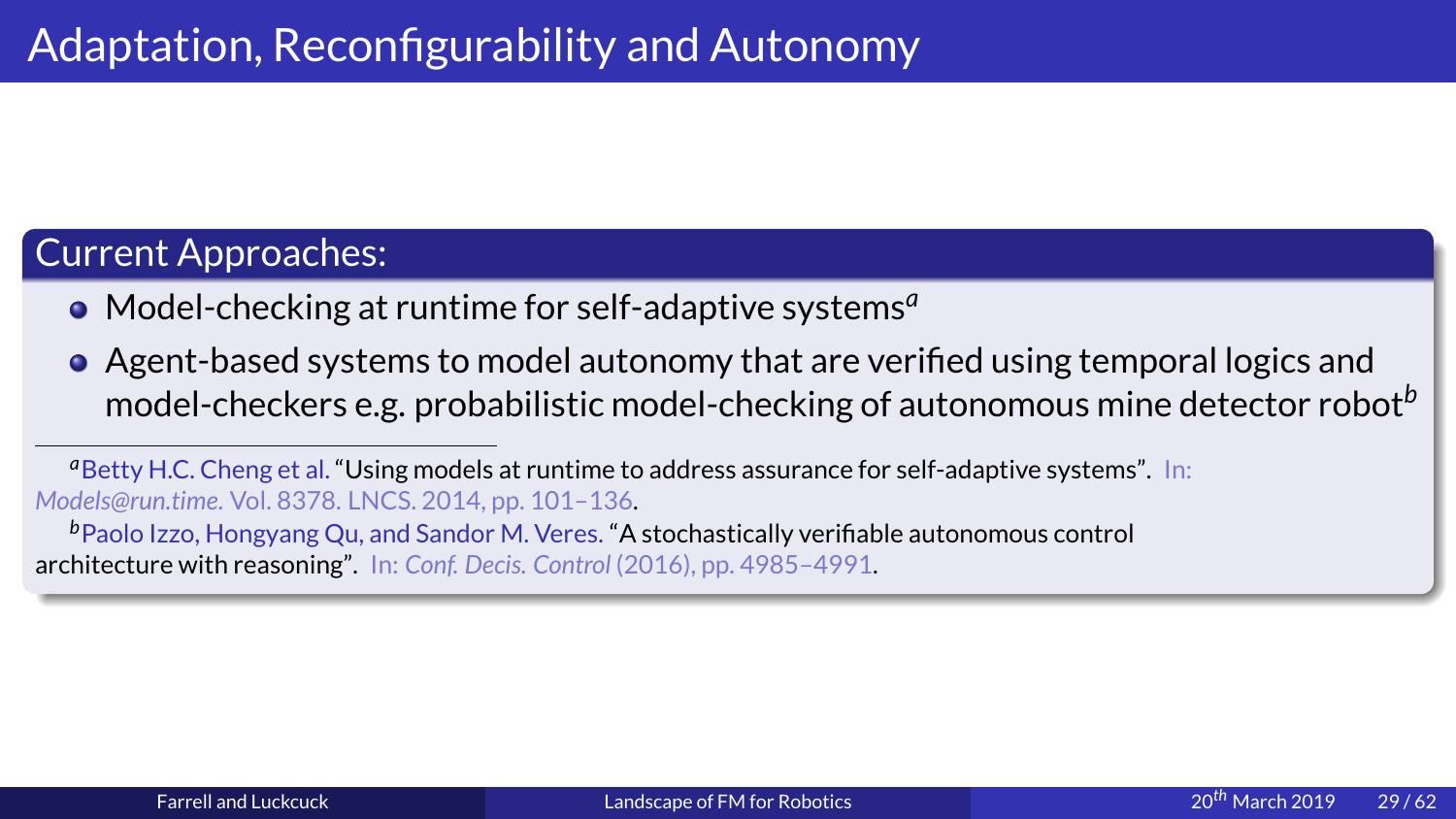# <span id="page-30-0"></span>Formalisms, Tools and Approaches for Robotic Systems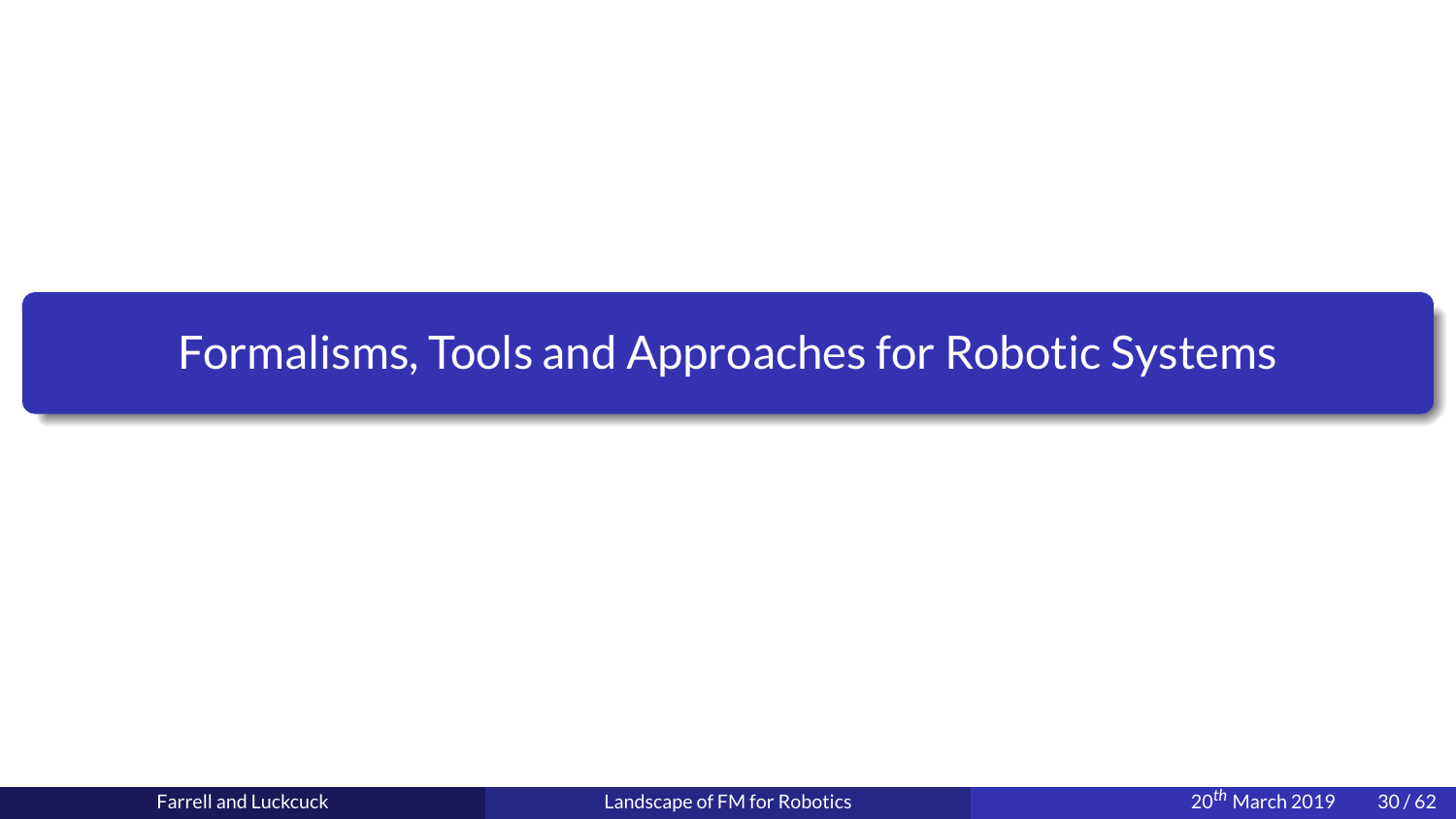- Summary<br>
 Temporal logics most prevalent forma<br>
 Specifying properties
	-
- Tempo<br>● S<br>● Discre<br>● C Specifying properties<br>
Discrete Event Systems (state-transition s<br>
Often to specify systems<br>
Often to specify systems
	- $\bullet$  Often to specify systems Often to specify systems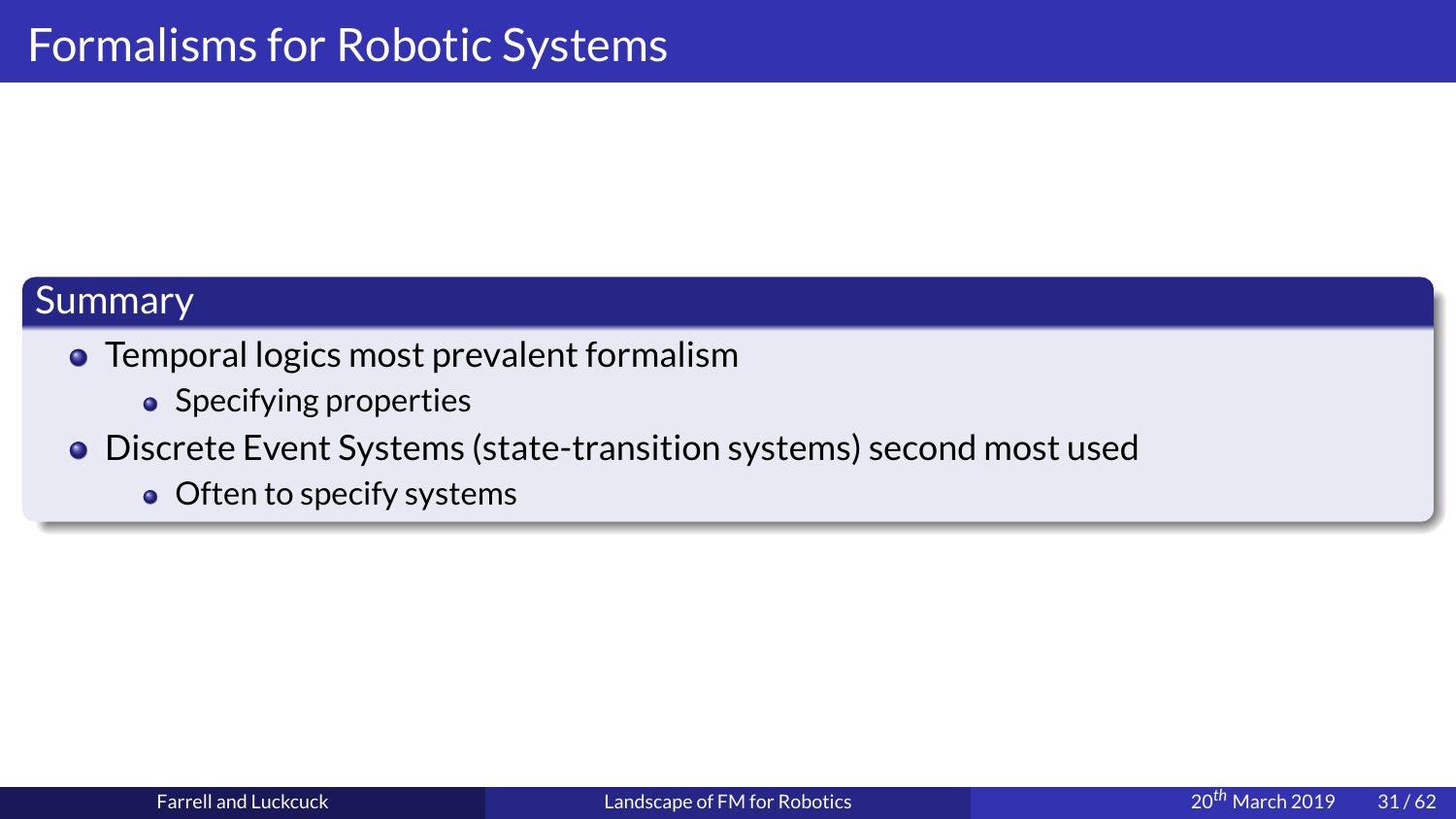| <b>Temporal Logics</b>                         | 34 |
|------------------------------------------------|----|
| <b>Discrete Event Systems</b>                  | 22 |
| Discrete Event Systems (minus Temporal Logics) | 11 |
| Model-Oriented Specification                   | 5  |
| Process Algebra                                | 3  |
| Ontologies                                     | 4  |
| <b>Other Formalisms</b>                        | 12 |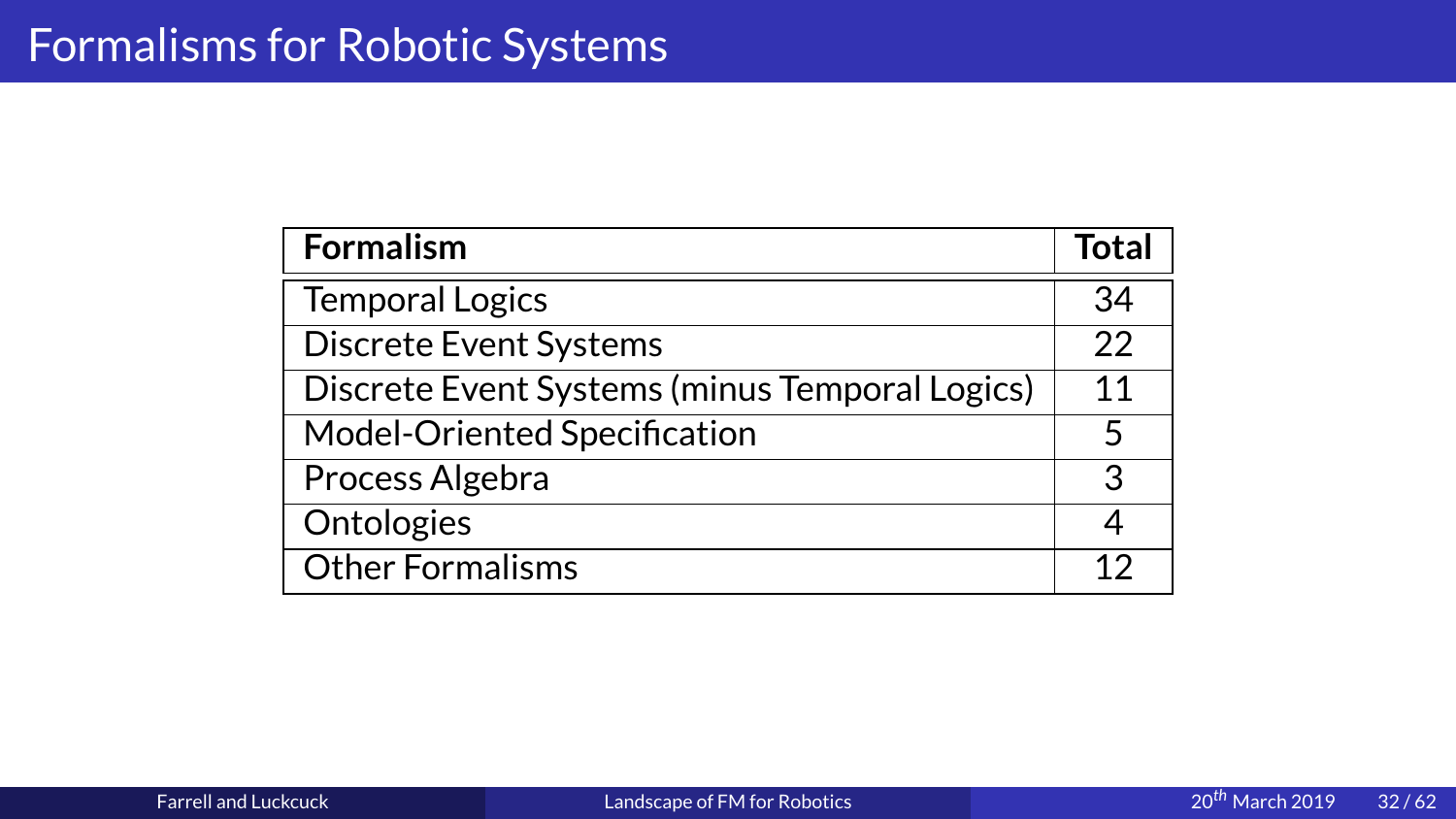- 
- Formalisms for Specifying dynamic properties about a system over<br>Formal Logic (LTL), Com<br>Probabilistic Temporal Logic (PTL), Probabilistic Computation ● Used for specifying dynamic properties about a system over linear or branching time<br>● Extensions include: Linear-Time Temporal Logic (LTL), Computation Tree Logic (CTL),<br>Probabilistic Temporal Logic (PTL), Probabilistic Probabilistic Temporal Logic (PTL), Probabilistic Computation Tree Logic (PCTL), LTL-X (LTL minus the 'next' operator), etc.<br> $\frac{1}{2}$ (LTL minus the 'next' operator), etc.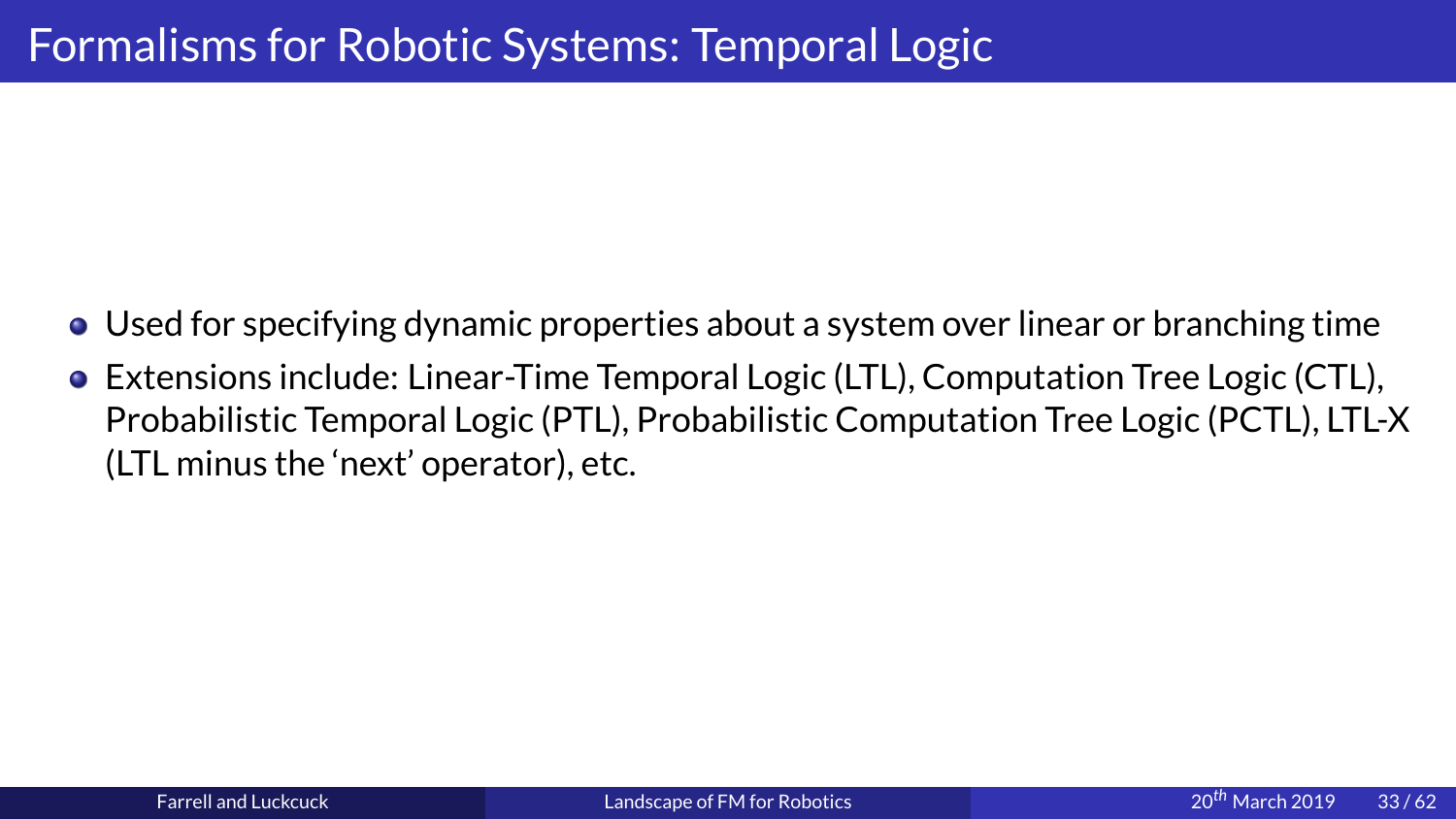- Temporal Logic Examples<br>
 Automatically building PTL models of the safety rules and e<br>
robot assistant<sup>4</sup>.<br>
 Using LTL specifications to synthesise robot motion automa • Automatically building<br>
robot assistant<sup>*a*</sup>.<br>
• Using LTL specification<br>
<sup>*a* Paul Gainer et al. "CRutoN: Autom<br> *Methods Ind. Crit. Syst.* Vol. 10471. LNe<br>
<sup>*b*</sup> Sertac Karaman and Emilio Frazzo<br>
specifications". In: C</sup>
	-

**The Sum of Automatical Sum of the safety Community Community Community Community Community Community Community Community Community Community of the safety rules Ind. Crit. Syst. Vol. 10471. LNCS. 2017, pp. 119–133.<br>
In t** a Paul Gainer et al. "CRutoN: Automatic Verification of a Robotic Assistant's Behaviours". In: Int. Work. Form. Paul Gainer et al. **"CRutoN: Automatic Verification of a Robotic Assistant's Behaviours".** In: *Int. Work. Form.*<br>hods Ind. Crit. Syst. Vol. 10471. LNCS. 2017, pp. 119–133.<br>Sertac Karaman and Emilio Frazzoli. **"Sampling-ba** *Methods Ind. Crit. Syst.*

robot assistant*a* .<br>-<br>.<br>.<br>.<br>. Using LTL specifications to synthesise robot motion automata<sup>b</sup><br>
uul Gainer et al. "CRutoN: Automatic Verification of a Robotic Assistant's Behaviours".<br> *ds Ind. Crit. Syst.* Vol. 10471. LNCS. 2017, pp. 119–133.<br>
rtac Kar .<br>.<br>.<br>. **bSertac Karaman and Emilio Frazzoli. "Sampling-based mc edifications".** In: Conf. Decis. Control. Ed. by John Baillieul a Sertac Karaman and Emilio Frazzoli. "Sampling-based motion planning with deterministic  $\mu$ -calculus<br>ifications". In: Conf. Decis. Control. Ed. by John Baillieul and Lei Guo. IEEE. IEEE, 2009, p. 8.<br>And Lei Guo. IEEE. IEE specifications". In: *Conf. Decis. Control*. Ed. by John Baillieul and Lei Guo. IEEE. IEEE, 2009, p. 8.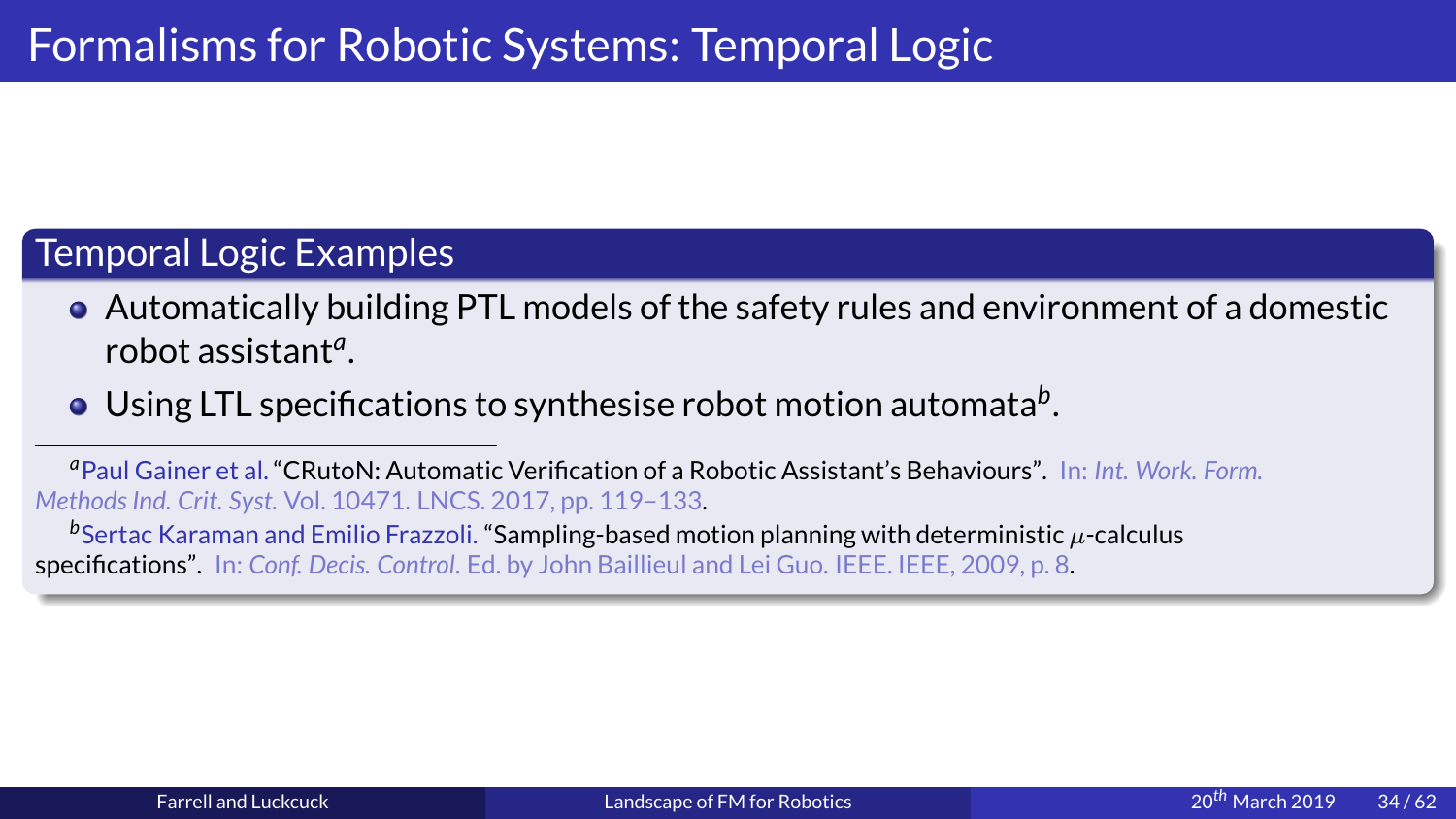Formalisms for Robotics<br>Formalisms for Piech and System in the System of Assember 2013<br>Therish for American Systems for properties specified in another formal language<br>Logic) • Used to specify behaviour during the design phase or used as input to a tool which usually checks them for properties specified in another formal language (e.g. temporal logic). usually checks them for properties specified in another formal language (e.g. temporal<br>logic).<br>comprises the properties specified in another formal language (e.g. temporal  $\overline{\phantom{a}}$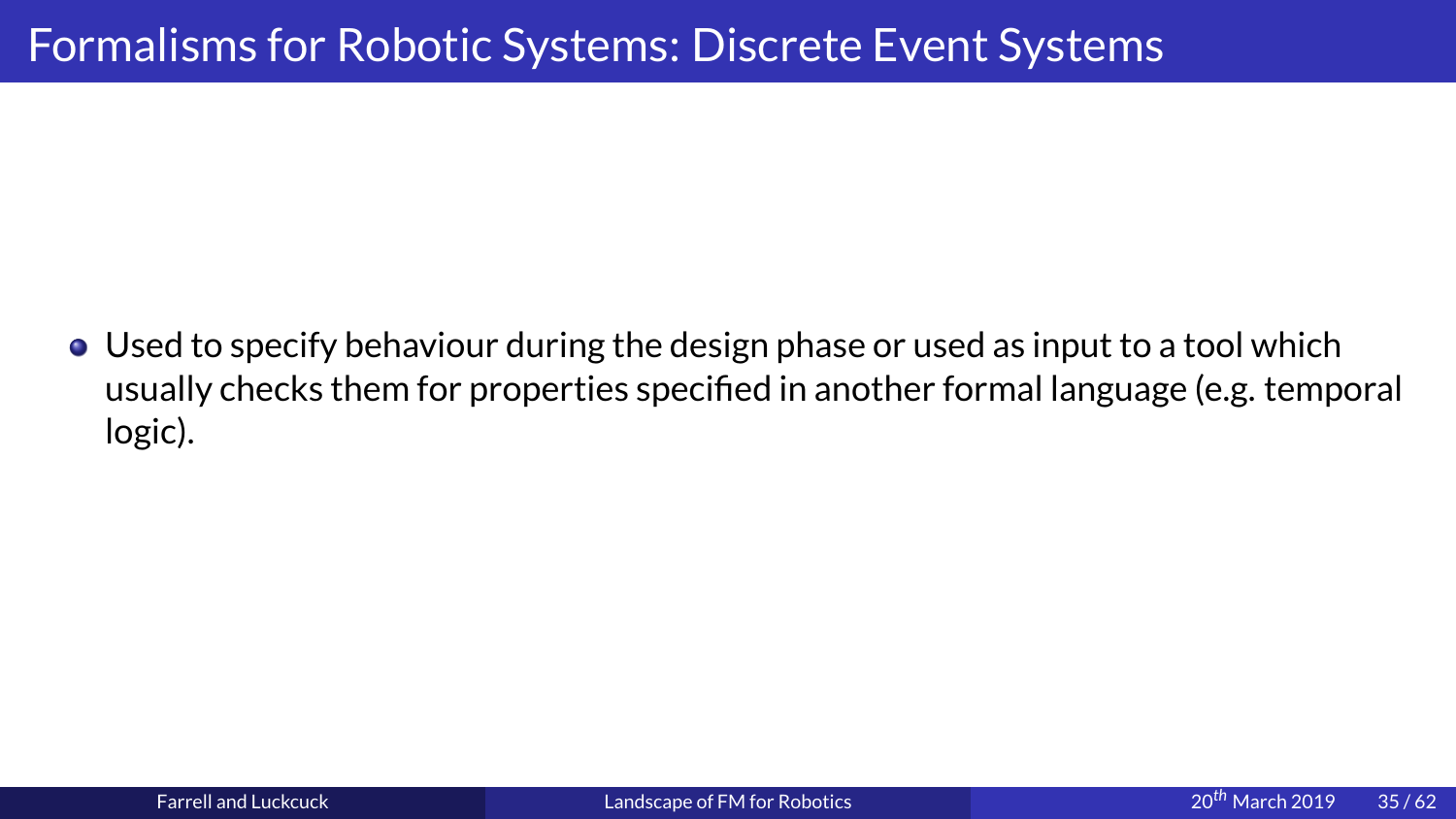- Formalism of Petri Nets to capture robot plans which can be executed<br>
the An extension of Petri Nets to capture robot plans which can be executed<br>
sequence of transitions from the start to goal markers<sup>a</sup>.<br>
 Capture commu • An extension of Petri Nets to cap<br>sequence of transitions from the<br>• Capture communication betwee<br>• VA Ziparo et al. "Petri Net Plans: A Formal Mo<br>In: Auton. Agents Multiagent Syst. Vol. 23. AAMAS. 2<br>• Raju Halder et al.
	-

<sup>a</sup>V A Ziparo et al. "Petri Net Plans: A Formal Model for Representation and Execution of Multi-robot Plans".

An extension of Petri Nets to capture robot plans which can be executed to find a<br>sequence of transitions from the start to goal markers<sup>a</sup>.<br>Capture communication between ROS nodes using Timed Automata<sup>b</sup>.<br>A Ziparo et al. sequence of transitions from the start to goal markers<sup>*a*</sup><br>Capture communication between ROS nodes using Tin<br>A Ziparo et al. "Petri Net Plans: A Formal Model for Representation and Exeon. Agents Multiagent Syst. Vol. 23. .<br>.<br>.<br>. Capture communication between ROS nodes using Timed Automata<sup>b</sup><br>A Ziparo et al. "Petri Net Plans: A Formal Model for Representation and Execution of Multi-rob<br>fon. Agents Multiagent Syst. Vol. 23. AAMAS. 2008, pp. 79–86.<br>a .<br>.<br>.<br>. V A Ziparo et al. "Formal verification of ROS-based robotic applications using timed-automata". In:<br>
<sup>b</sup>Raju Halder et al. "Formal verification of ROS-based robotic applications using timed-automata". In:<br> *Proceedings* b Raju Halder et al. "Formal verification of ROS-based robotic applications using timed-automata". In: <sup>*P*</sup>Raju Halder et al. "Formal verification of ROS-based robotic applications using timed-automata". In:<br>*Proceedings - 2017 IEEE/ACM 5th International FME Workshop on Formal Methods in Software Engineering, FormaliSE<br>201 2017*  $\mathcal{L}^{\text{max}}$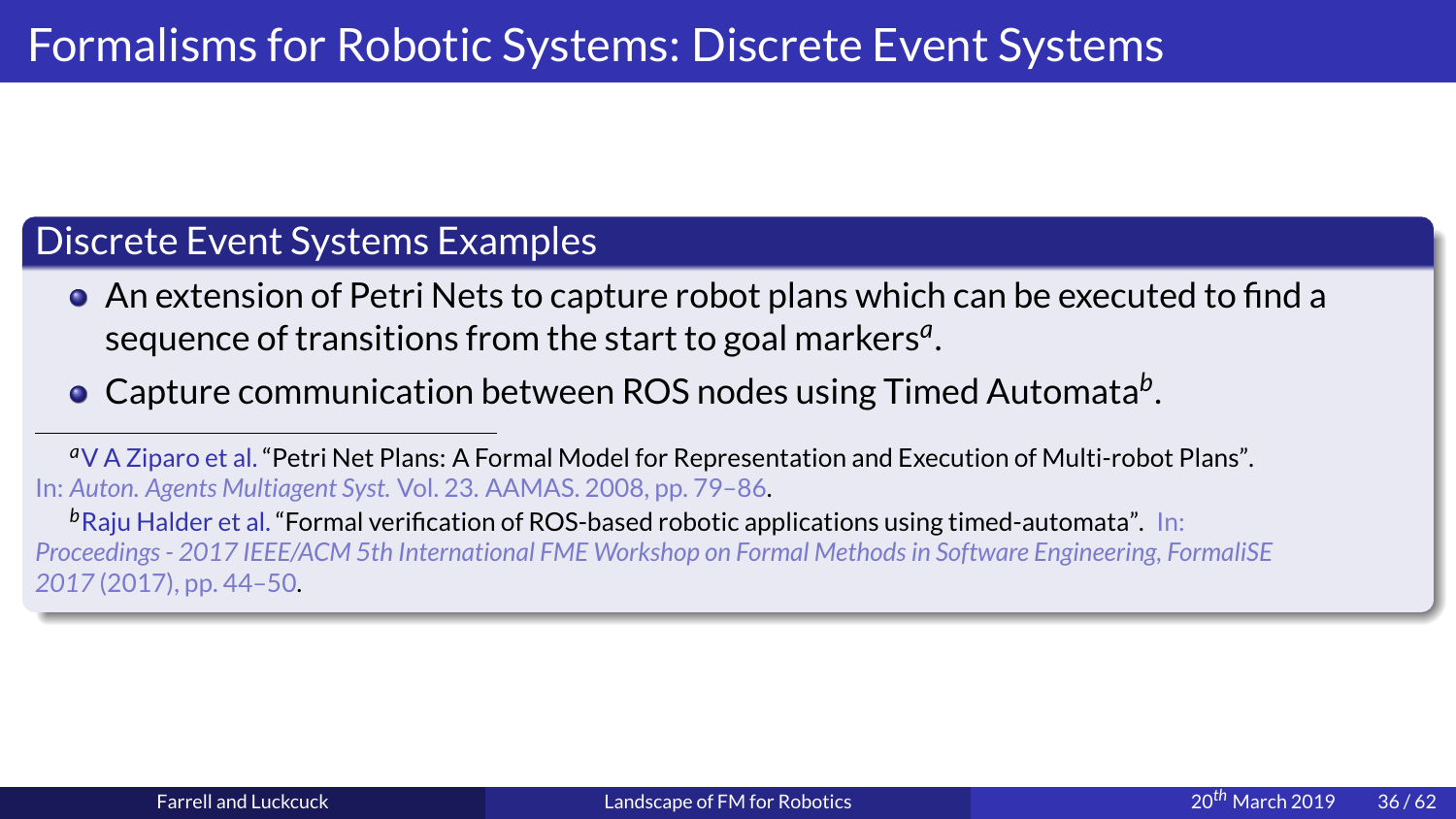- Formalisms formalisms for Specify<br>Formalism as a collection of data and a set of operations that manipular<br>Formalisms formalisms formalized for System in the United-Oriented Formalism<br>Formalisms for System in the United-Or ● Specify a system as a collection of data and a set of operations that manipulate that data.<br>
● Well suited to capturing complicated data structures but only provide limited features
	- for capturing behaviour. for capturing behaviour.<br> $\frac{1}{2}$ for capturing behaviour.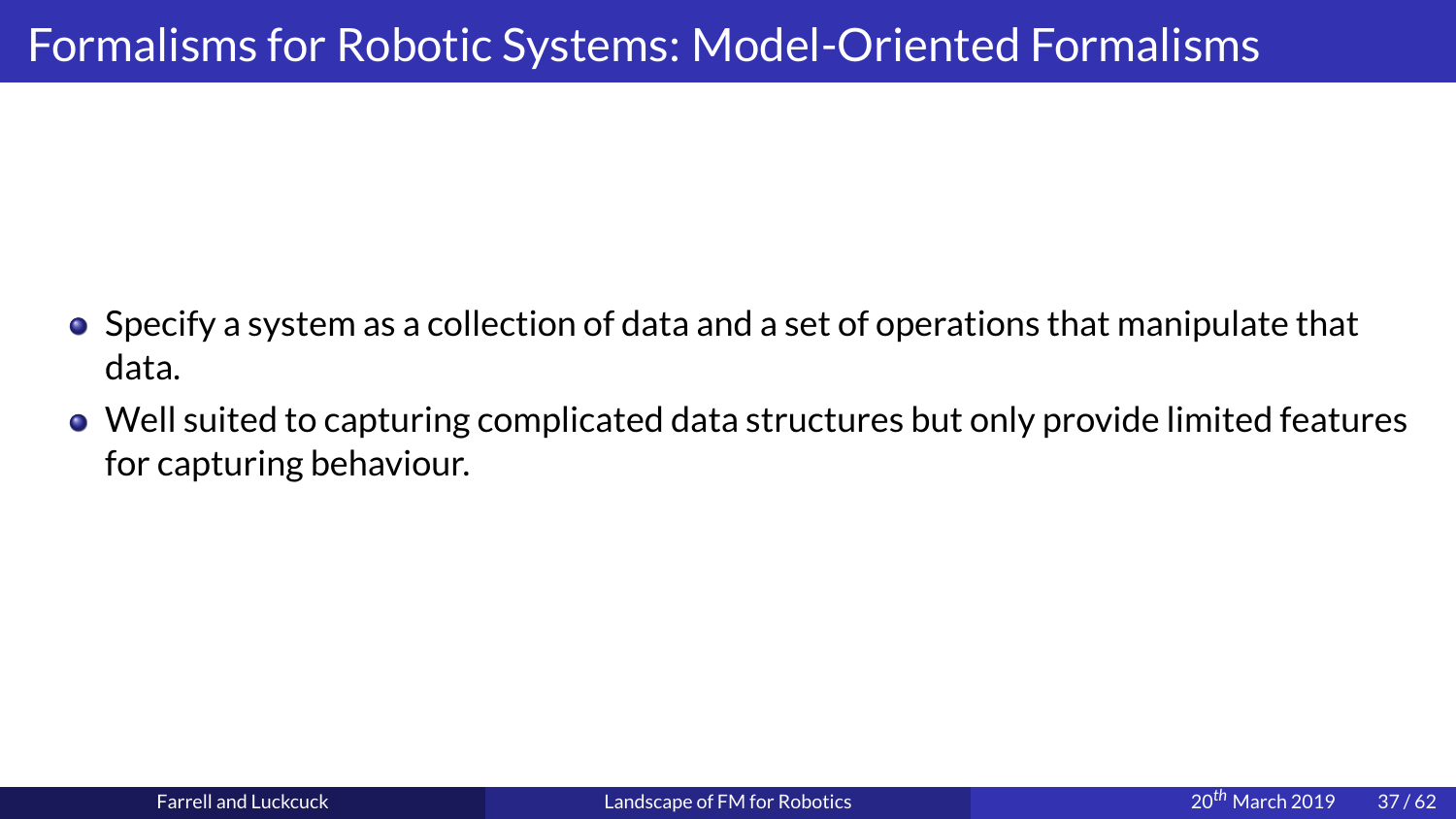- 
- Examples of its use:<br>
 Z model that describes an arbitrary self-adaptive system<sup>a</sup>.<br>
 Event-B specifications are integrated with probabilistic properties to derive<br>
reconfigurable architectures for an on-board satellite • Z model that des<br>• Event-B specifica<br>• reconfigurable at<br>• Thany Weyns and Sam M<br>Comput. ACM, 2010, pp. 205-<br>• Anton Tarasyuk et al. "Folln: Int. Conf. Computer Safety, I Z model that describes an arbitrary self-adaptive system<sup>*a*</sup><br>Event-B specifications are integrated with probabilistic preconfigurable architectures for an on-board satellite sys<br>anny Weyns and Sam Malek. "FORMS: a formal .<br>.<br>.<br>. Event-B specifications are integrated with probabilistic properties to derive<br>reconfigurable architectures for an on-board satellite system<sup>b</sup>.<br>https://www.mand.Sam Malek. "FORMS: a formal reference model for self-adaptat

**b**<br>Anton Tarasyuk et al. "Formal lnt. Conf. Computer Safety, Reliab<br>*h*<br>*b*<br>*Anton Computer Safety, Reliab* Anton Tarasyuk et al. "Formal development and assessment of a reconfigurable on-board satellite system".<br>ht. Conf. Computer Safety, Reliability, and Security. Vol. 7612. LNCS. 2012, pp. 210–222.<br>Note: Conf. Computer Safety In: *Int. Conf. Computer Safety, Reliability, and Security*. Vol. 7612. LNCS. 2012, pp. 210–222.

reconfigurable architectures for an on-board satellite system<sup>b</sup><br>anny Weyns and Sam Malek. "FORMS: a formal reference model for self-adaptation".<br>*t.t.* ACM, 2010, pp. 205–214.<br>ton Tarasyuk et al. "Formal development and a . **a** Danny Weyns and Sam Malek. "FORMS: a formal reference model for self-adaptation". In: Int. Conf. Auton. Danny Weyns and Sam Malek. **"FORMS: a formal reference model for self-adaptation".** In: *Int. Conf. Auton.*<br>put. ACM, 2010, pp. 205–214.<br>Anton Tarasyuk et al. **"Formal development and assessment of a reconfigurable on-boar** *Comput.*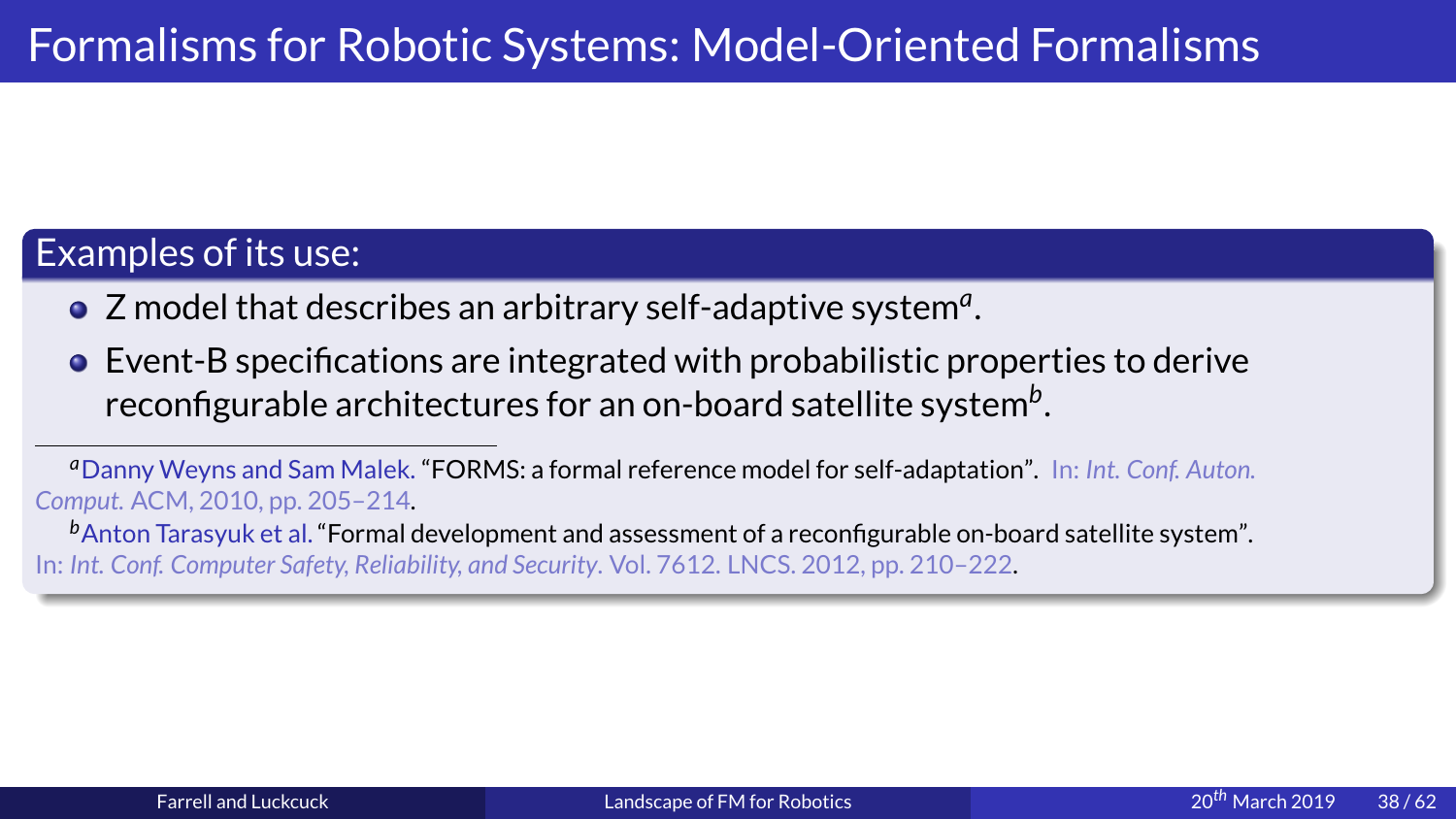- Formalisms for Robotics<br>Formalisms for Algebras for Algebras Algebra<br>Formalisms Conceptions: Process Algebras<br>Systems: Process Algebras Algebras<br>Systems: Process Algebras Algebras Algebras<br>Systems: Process Algebras Algebra Define the behaviours of a system in terms of events and the interactions of processes.<br>Suited for specifying concurrent systems.<br>.
	- Suited for specifying concurrent systems.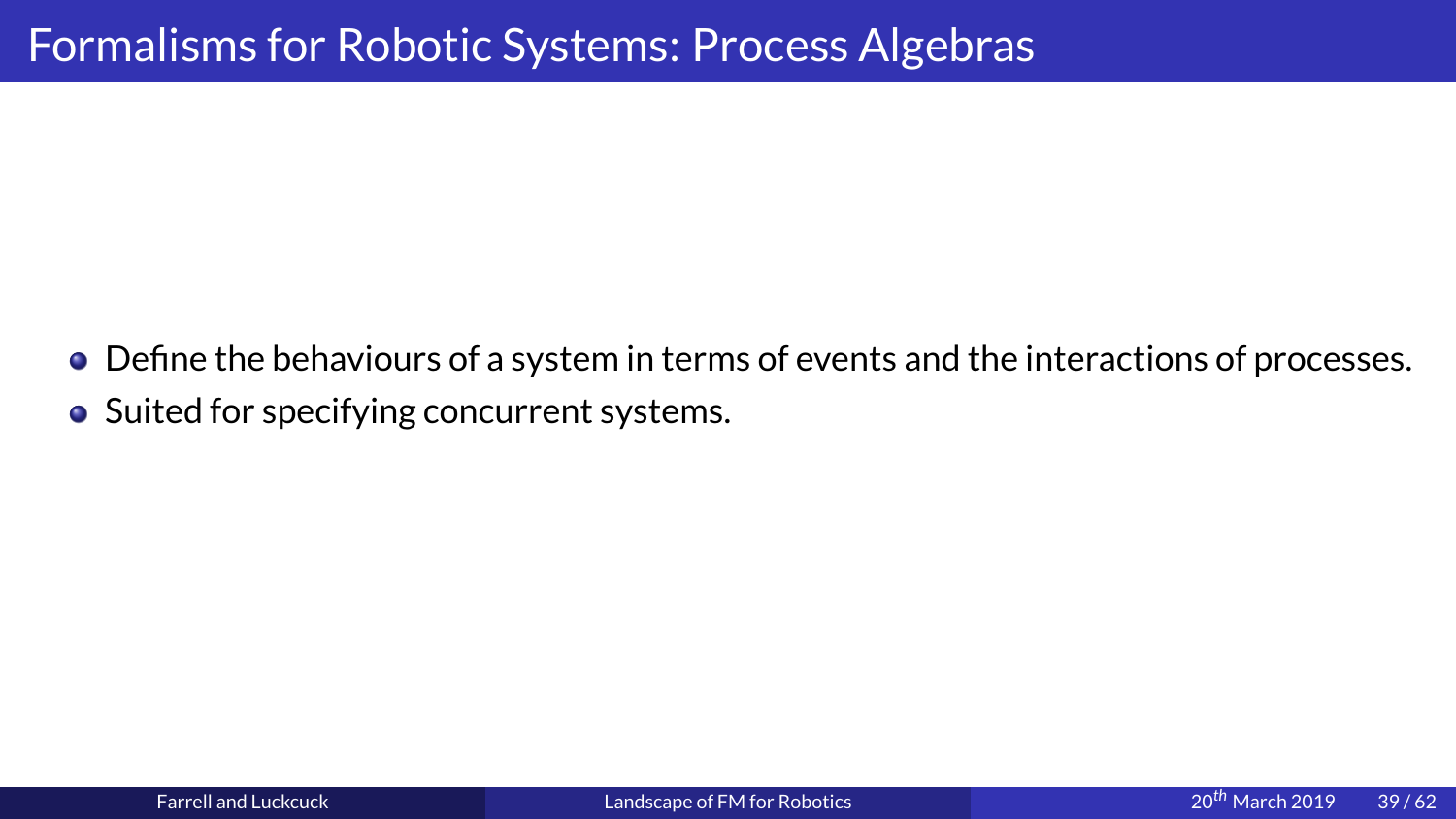- Process Algebra Examples<br>
 Combination of Finite State Processes Process Algebra and  $\pi$ -<br>
multi-agent systems<sup>4</sup>.<br>
 RoboChart provides a formal semantics, based on CSP, for a ti • Combination of Finite St<br>
multi-agent systems<sup>*a*</sup>.<br>
• RoboChart provides a fo<br>
notation<sup>b</sup>.<br>
<sup>*a*</sup>Nadeem Akhtar. "Contribution to the System". In: Eur. J. Sci. Res. 117.1 (2014
- **Combination of Finite State Processes Process Algebra and π-calculus to specify<br>multi-agent systems<sup>***a***</sup>.<br><b>• RoboChart provides a formal semantics**, based on CSP, for a timed state machine<br>notation<sup>*b*</sup>.<br><sup>*a*Nadeem Ak</sup> multi-agent systems*<sup>a</sup>* .<br>.<br>.<br>.

notation<sup>b</sup>.<br>
Adeem Akhtar. "Contribution to the Formal Specification and Verification of a Multi-Agent Robotic<br>
n". In: *Eur. J. Sci. Res.* 117.1 (2014), p. 2014.<br>
Adro Ribeiro et al. "Modelling and verification of timed notation<sup>b</sup><br>adeem Akhta<br>n". In: Eur. J. :<br>edro Ribeiro e<br>-33. .<br>.<br>.<br>. a Nadeem Akhtar. "Contribution to the Formal Specification and Verification of a Multi-Agent Robotic <sup>a</sup>Nadeem Akhtar. "Contribution to the Formal Specification and Verification of a Multi-Agent Robotic System". In: *Eur. J. Sci. Res.* 117.1 (2014), p. 2014.<br><sup>b</sup>Pedro Ribeiro et al. "Modelling and verification of timed rob

*b*Pedro Ribeiro et al. "Modelling and verification of timed robotic controllers". In: *LNCS* 10510 (2017), pp. 18–33.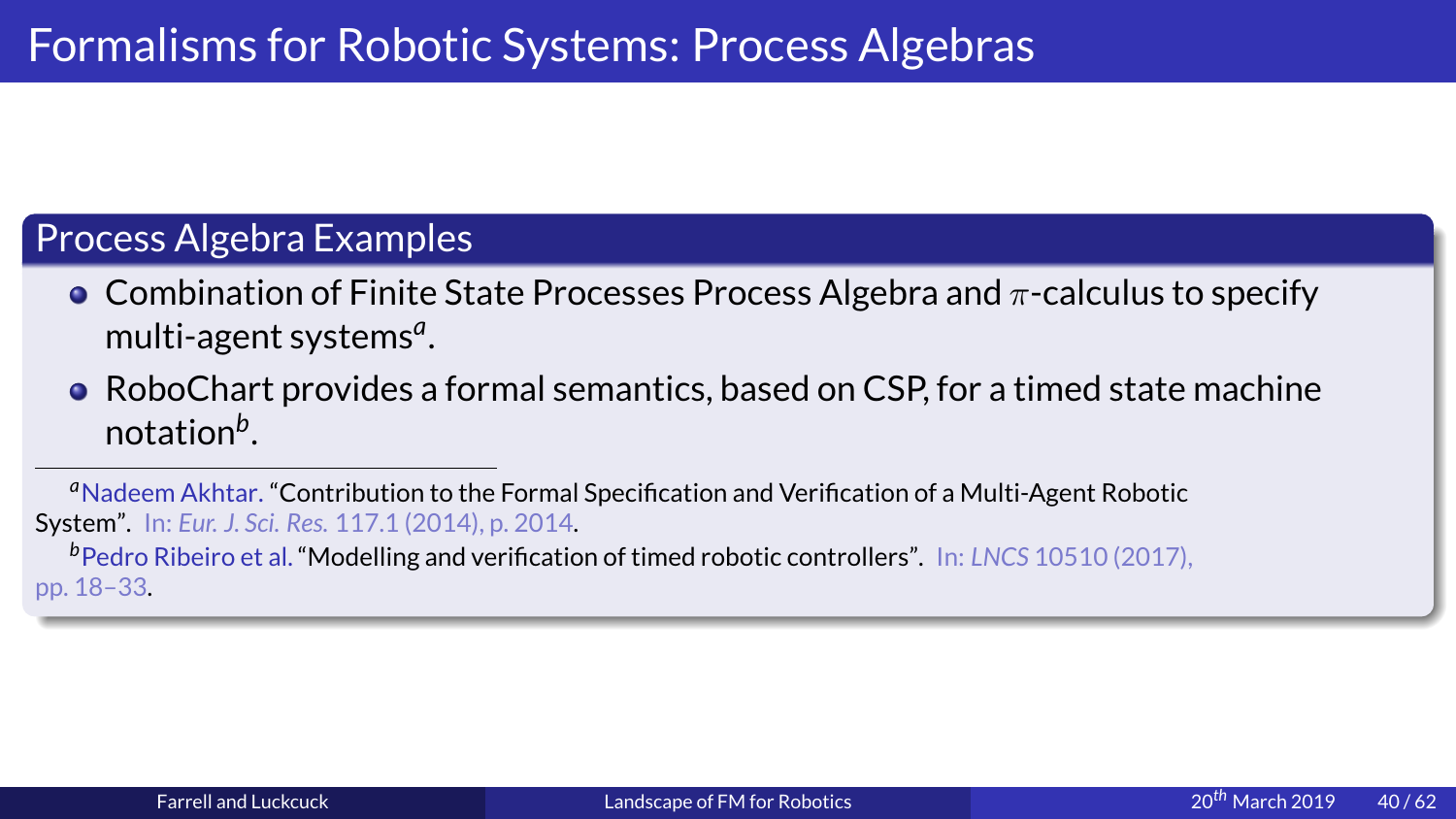Formalisms for Robots<br>Formalisms for Robots for Robots<br>Formalisms formation<br>intermation • Used to specify the key concepts, properties, relationships and axioms of a given<br>domain so that it is possible to reason over the information that it represents and infer<br>new information. domain so that it is possible to reason over the information that it represents and it represents and inferred<br>it represents and inferred inferred inferred inferred inferred inferred inferred in the inferred inferred in<br>th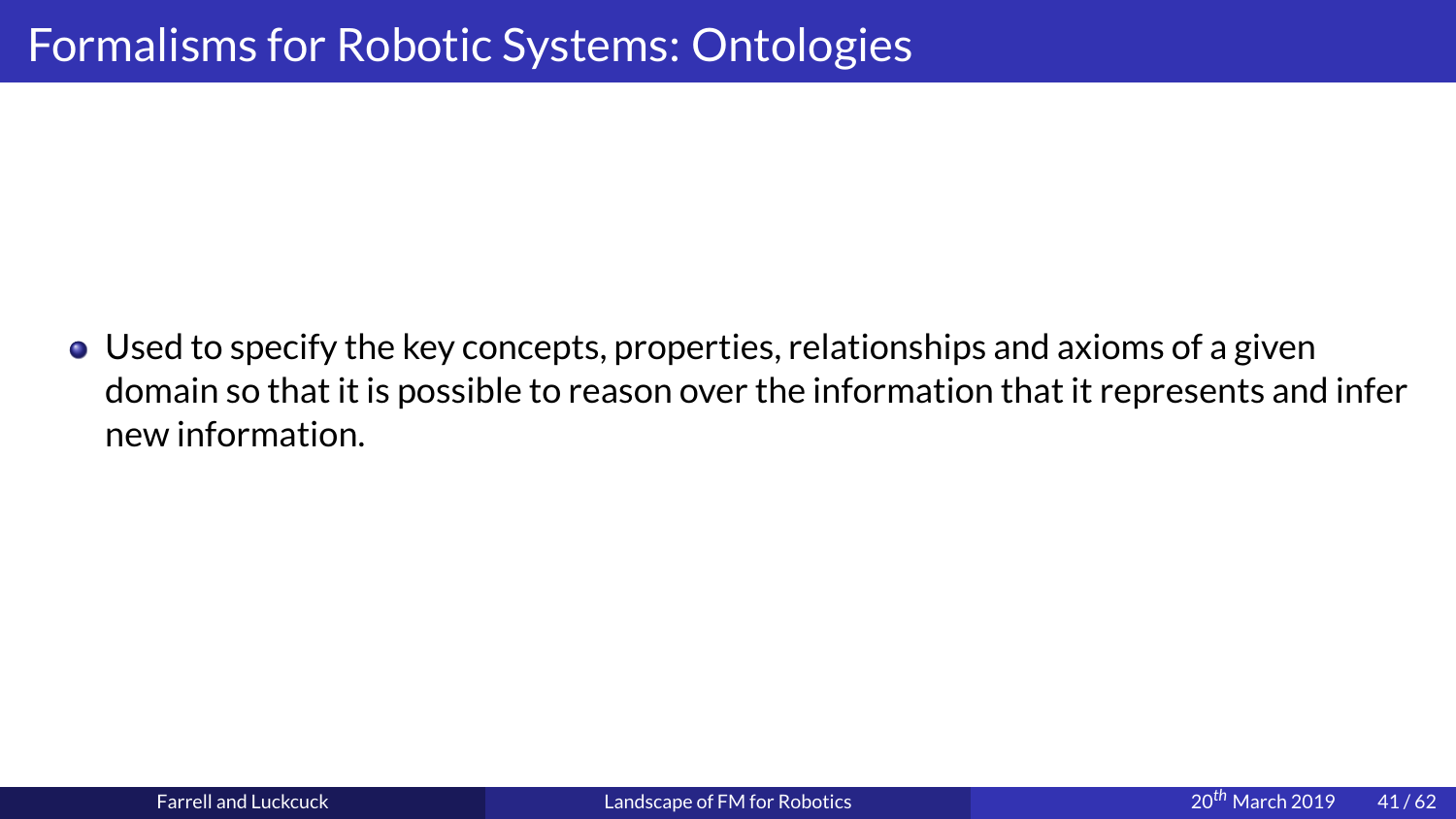- Examples of its use:<br>
 Describe the robot environment, describe and reason<br>
of domain knowledge<sup>a</sup>.<br>
 KNOWROB is a knowledge processing system for auto • Describe the rob<br>
of domain knowle<br>
• KNOWROB is a kn<br>
assistants<sup>b</sup>.<br>  ${}^a$ Craig Schlenoff et al. "An<br>
2012, pp. 1337–1342.<br>  ${}^b$ Moritz Tenorth and Mich
- **OF COMMORT STATE THEORY CONSUMPEDE ASSESS AND REGRISHERE:**<br> **OF CONSUMPORT ASSES AND ASSESS AND REFULLARE STATES:**<br> **OF CONSUMPORT AND REFULLARE STATES:**<br> **OF CONSUMPORT AND REFULLARE STATES:**<br> **OF CONSUMPORT AND FORT AN** of domain knowledge<sup>a</sup><br>KNOWROB is a knowle<br>assistants<sup>b</sup>.<br>Taig Schlenoff et al. "An IEEE stapp. 1337-1342.<br>The Michael Beet al."<br>Ell. Robot. Syst. IEEE. 2009, pp. 4 .<br>.<br>.<br>.<br>.<br>.

assistants<sup>b</sup>.<br>Craig Schlenoff et al. "An IEEE standard ontology for robotics and automation". In: *Intell. Robot. Syst.* IEEE.<br>2, pp. 1337–1342.<br>Moritz Tenorth and Michael Beetz. "KnowRob—knowledge processing for autonomo **assistants<sup>b</sup>**<br>raig Schlenoff e<br>pp. 1337–1342<br>oritz Tenorth a<br>ell. Robot. Syst. 1  $\frac{1}{2}$  t  $\frac{1}{2}$  in  $\frac{1}{2}$ a Craig Schlenoff et al. "An IEEE standard ontology for robotics and automation". In: Intell. Robot. Syst. IEEE.

**b** Moritz Tenorth and the Moritz Tenorth and the U. Robot. Syst. If Moritz Tenner, Michael Beetz. "Known", "Known", "Know", "Know", "Know", "Know", "Know", "Know", "Know", "Know"<br>"Know", "Know", "Know", "Know", "Know", "Know", "Know", "Know", "Know", "Know", "Know", "Know", "Know", "Know"<br> In: *Intell. Robot. Syst.* IEEE. 2009, pp. 4261–4266.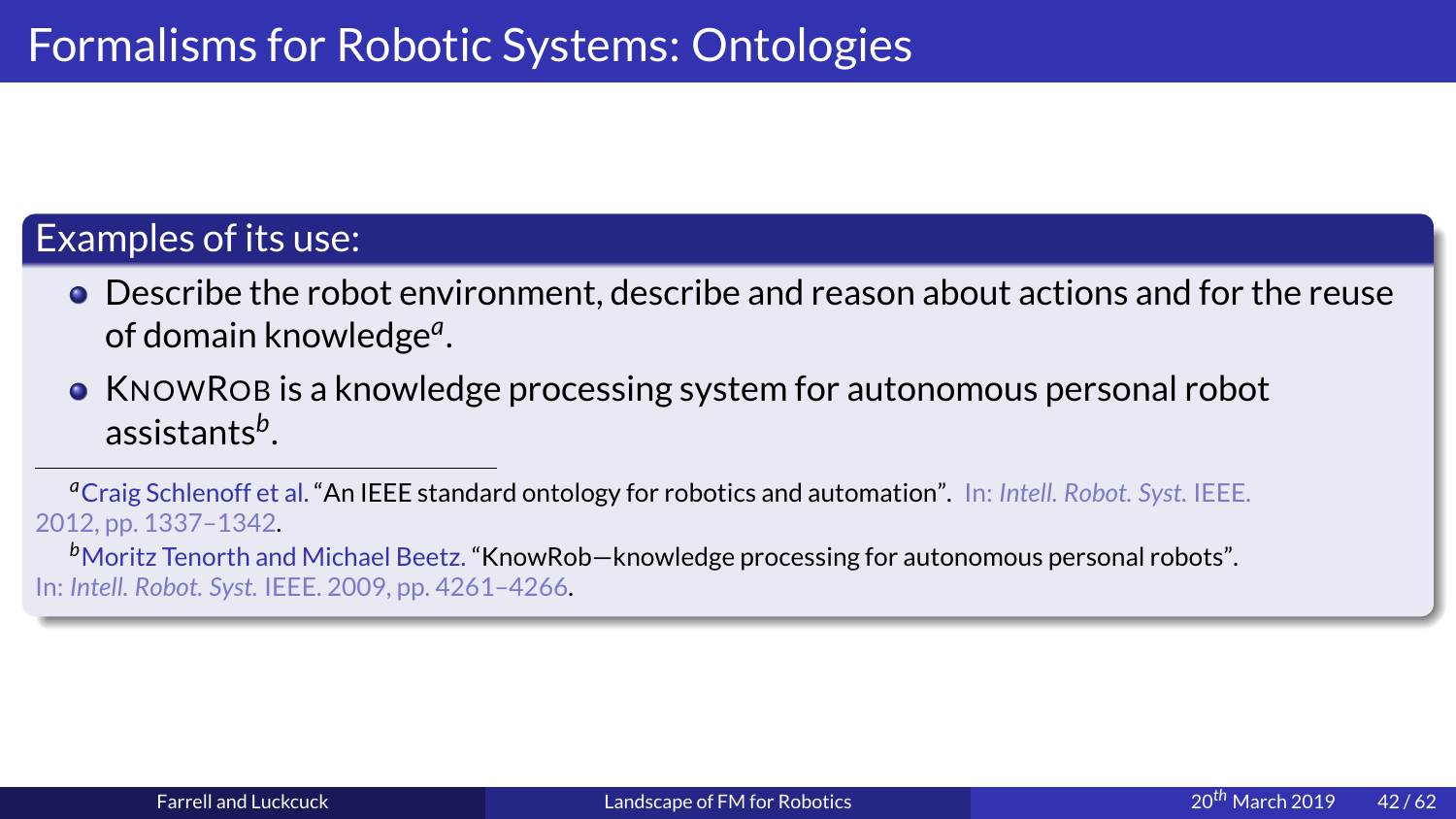- 
- Examples of other formalisms<br>
 KLAIM is a formal language to capture properties<br>
stochastic extension, STOKLAIM<sup>a</sup>.<br>
 Dynamic logic for the specification and verification<br>
discrete and continuous navigation behaviour of • KLAIM is a formal language t<br>stochastic extension, STOKL<br>• Dynamic logic for the specificaliscrete and continuous nav<br>• Propositional dynamic logic Substration of hybrid programs to describe the<br> **O** Dynamic logic for the specification and verification of hybrid programs to describe the<br>
discrete and continuous navigation behaviour of a ground robot<sup>b</sup>.<br>
• Propositio stochastic extension, STOKLAIM<sup>a</sup><br>Dynamic logic for the specificatic<br>discrete and continuous navigati<br>Propositional dynamic logic as a<br>mond Gjondrekaj et al. "Towards a formal ve<br>Eng. Methods. Vol. 7635 LNCS. Springer, 201 .<br>.<br>.<br>.<br>. Dynamic logic for the specification and verification of hybrid programs to describe the<br>discrete and continuous navigation behaviour of a ground robot<sup>b</sup>.<br>Propositional dynamic logic as a verification logic for agent-based
	-

discrete and continuous navigation behaviour of a ground robot<sup>b</sup><br>Propositional dynamic logic as a verification logic for agent-based<br>Imond Gjondrekaj et al. "Towards a formal verification methodology for collective roboti .<br>.<br>.<br>. Propositional dynamic logic as a verification logic for agent-based systems<sup>c</sup><br>Imond Gjondrekaj et al. "Towards a formal verification methodology for collective robotic systems". In:<br>Fing. Methods. Vol. 7635 LNCS. Springer .<br>.<br>. a Edmond Giondrekai et al. "Towards a formal verification methodology for collective robotic systems". In: Edmond Gjondrekaj et al. "Towards a formal verification methodology for collective robotic systems". In:<br>1. Eng. Methods. Vol. 7635 LNCS. Springer, 2012, pp. 54–70.<br>Stefan Mitsch, Khalil Ghorbal, and André Platzer. "On Pro *Form. Eng. Methods*

**Example 15 Example 15 And André Platzer. "On Prov**<br>**botic Ground Vehicles"**. In: Robot. Sci. Syst. (2013).<br><sup>C</sup>K V Hindriks and J.-J. Ch. Meyer. **"Toward a programming the Platter 15 Syst.** 19.1 (2009), pp. 4–29. otic Ground Vehicles". In: Robot. Sci. Syst. (2013).<br>K V Hindriks and J.-J. Ch. Meyer. "Toward a programming theory for rational agents". In: Auton. Agent. Mu<br>t. Syst. 19.1 (2009), pp. 4–29. Robotic Ground Vehicles". In: *Robot. Sci. Syst.* (201[3\).](#page-0-0)<br>
"K V Hindriks and J.-J. Ch. Meyer. "Toward a programming theory for ra<br>
Agent. Syst. 19.1 (2009), pp. 4–29.<br>
Farrell and Luckcuck Landscape of FM for Robotics *c*K V Hindriks and J.-J. Ch. Meyer. "Toward a programming theory for rational agents". In: *Auton. Agent. Multi. Agent. Syst.*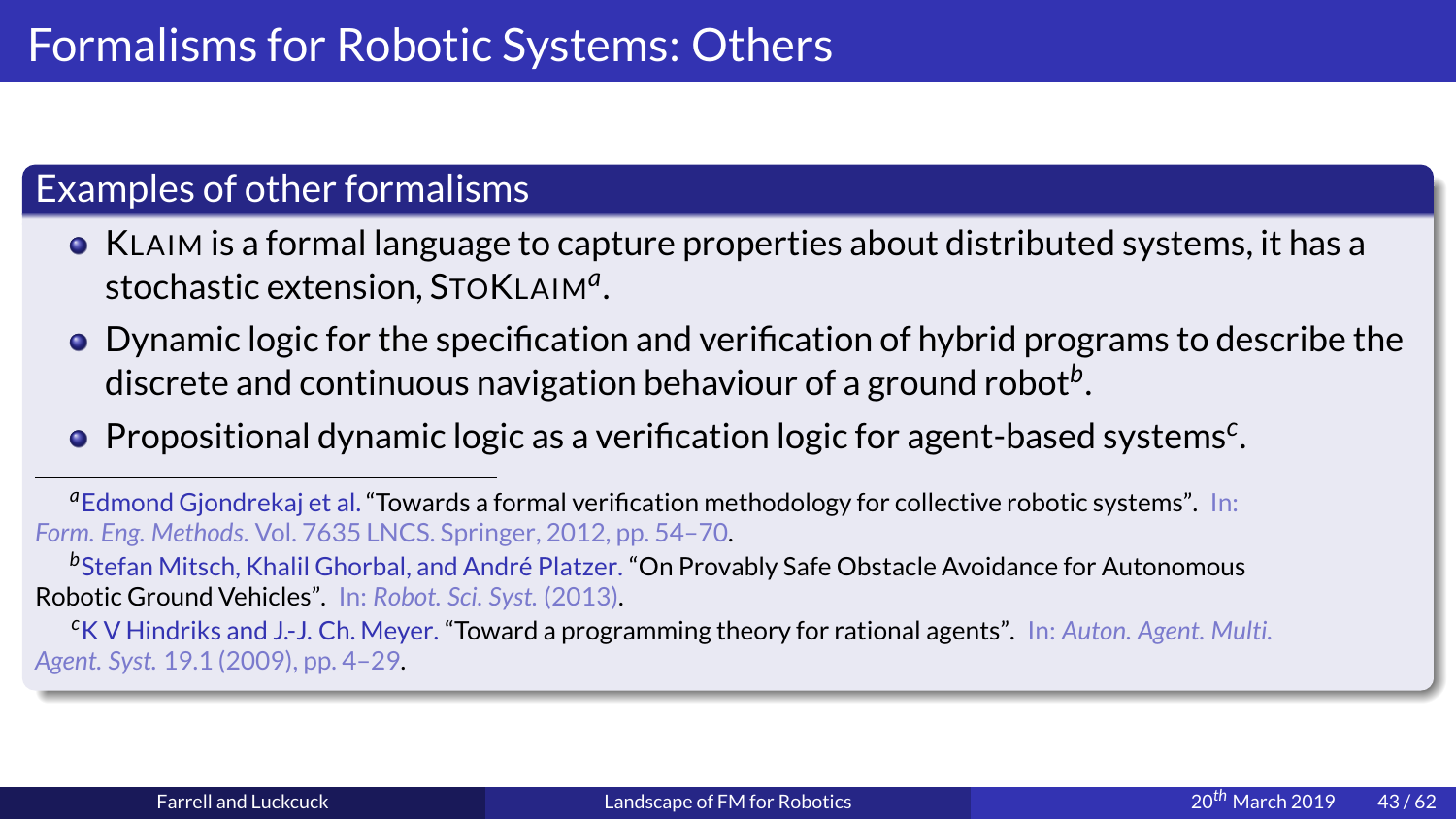- Summary<br>
 Model checkers were the mo<br>
 Temporal Logics and Discre
	-
- Mode<br>• Tr<br>• Other • Temporal Logics and Discrete Event Systems<br>Other toolsets for specific logics or approaches<br>of the most used to approach of the most used to approach of the most set of the most set of the most set of the most set of the Other toolsets for specific logics or approaches were the second most common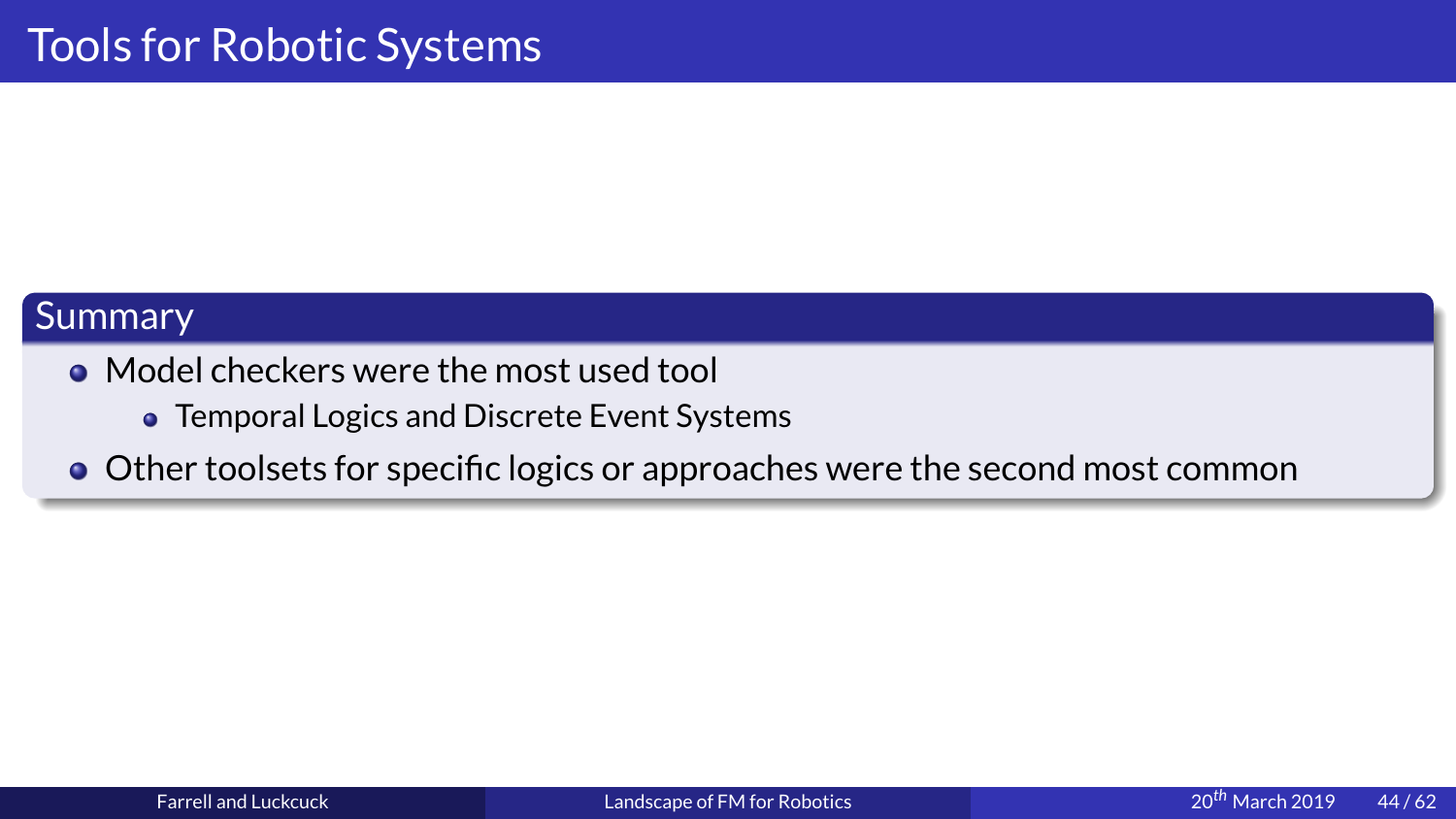| <b>Type of Tool</b> | <b>Tool</b>                                                                  | <b>Total</b>                                                                                                                                                                                 | <b>Type Total</b>                                                                                                                                                   |
|---------------------|------------------------------------------------------------------------------|----------------------------------------------------------------------------------------------------------------------------------------------------------------------------------------------|---------------------------------------------------------------------------------------------------------------------------------------------------------------------|
|                     | Prism                                                                        | $\overline{4}$                                                                                                                                                                               |                                                                                                                                                                     |
|                     |                                                                              |                                                                                                                                                                                              |                                                                                                                                                                     |
|                     |                                                                              |                                                                                                                                                                                              |                                                                                                                                                                     |
|                     |                                                                              |                                                                                                                                                                                              |                                                                                                                                                                     |
|                     |                                                                              |                                                                                                                                                                                              |                                                                                                                                                                     |
|                     |                                                                              |                                                                                                                                                                                              | 25                                                                                                                                                                  |
|                     |                                                                              |                                                                                                                                                                                              |                                                                                                                                                                     |
|                     |                                                                              |                                                                                                                                                                                              |                                                                                                                                                                     |
|                     |                                                                              |                                                                                                                                                                                              |                                                                                                                                                                     |
|                     |                                                                              |                                                                                                                                                                                              |                                                                                                                                                                     |
|                     |                                                                              |                                                                                                                                                                                              | $\overline{7}$                                                                                                                                                      |
|                     |                                                                              |                                                                                                                                                                                              |                                                                                                                                                                     |
|                     | <b>KeyMaera</b>                                                              | $\overline{2}$                                                                                                                                                                               | 3                                                                                                                                                                   |
|                     | <b>SteP</b>                                                                  | $\overline{1}$                                                                                                                                                                               |                                                                                                                                                                     |
|                     | <b>Bio-PEPA Tool Suite</b>                                                   | $\overline{1}$                                                                                                                                                                               |                                                                                                                                                                     |
|                     | <b>TmeNET</b>                                                                | $\overline{1}$                                                                                                                                                                               |                                                                                                                                                                     |
|                     | <b>TuLiP</b>                                                                 | $\overline{1}$                                                                                                                                                                               |                                                                                                                                                                     |
|                     | <b>LTLMoP</b>                                                                | $\overline{2}$                                                                                                                                                                               |                                                                                                                                                                     |
|                     | Alloy                                                                        | $\overline{2}$                                                                                                                                                                               |                                                                                                                                                                     |
|                     | Evaluator                                                                    | $\overline{1}$                                                                                                                                                                               | 14                                                                                                                                                                  |
|                     | minisat                                                                      | $\overline{1}$                                                                                                                                                                               |                                                                                                                                                                     |
|                     |                                                                              | $\overline{1}$                                                                                                                                                                               |                                                                                                                                                                     |
|                     | RV-BIP                                                                       | $\overline{1}$                                                                                                                                                                               |                                                                                                                                                                     |
|                     |                                                                              | $\overline{3}$                                                                                                                                                                               |                                                                                                                                                                     |
|                     |                                                                              |                                                                                                                                                                                              |                                                                                                                                                                     |
|                     | Landscape of FM for Robotics                                                 |                                                                                                                                                                                              |                                                                                                                                                                     |
|                     | Model-Checkers<br>Program Model Checkers<br><b>Theorem Provers</b><br>Others | <b>NuSMV</b><br>Uppaal<br><b>SAL</b><br><b>SPIN</b><br>Beryl<br>Aldebaran<br><b>Dfinder</b><br>Unspecified<br><b>AJPF</b><br><b>MCMAS</b><br>MissionLab (VIPARS)<br><b>Community Z Tools</b> | $\overline{2}$<br>$\overline{3}$<br>$\overline{1}$<br>$\overline{5}$<br>$\overline{2}$<br>$\overline{1}$<br>$\overline{4}$<br>3<br>$\overline{4}$<br>$\overline{3}$ |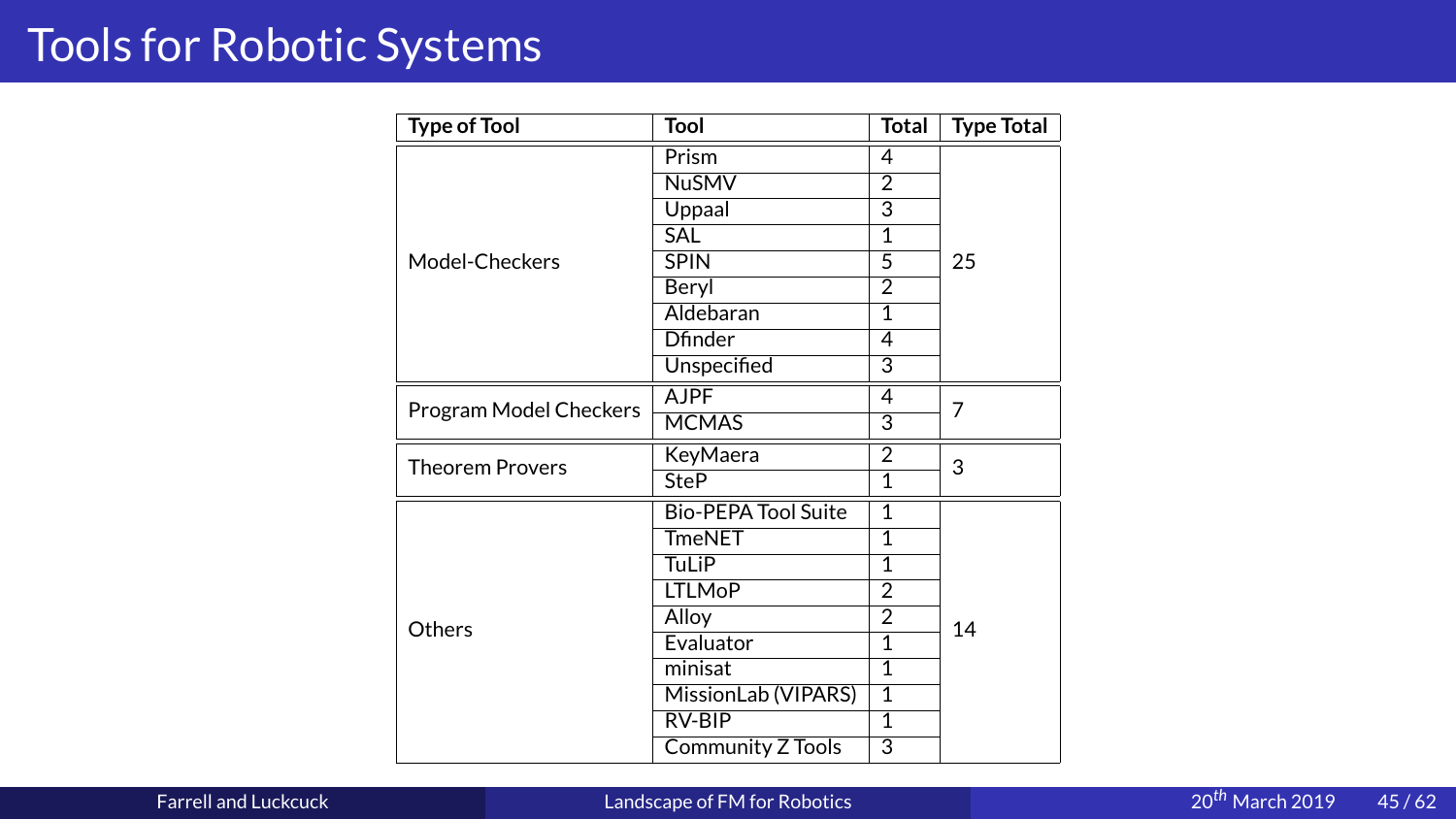- Approach<sup>2</sup> meaning the tool(s) or technique(s) used to verify to Most used was model-checking
	- -
- "Appre"<br>● Most<br>● Ir<br>● Forma "Approximated was model-checking"<br>"Approximated the toolcol(s) or technique (s) or technique (s) or technique (s) or technique(s) or technique(s) or technique(s) systems for the system of the system of the system of the sy • Including program model-checking<br>Formal software development frame<br> Formal software development frameworks were the next most popular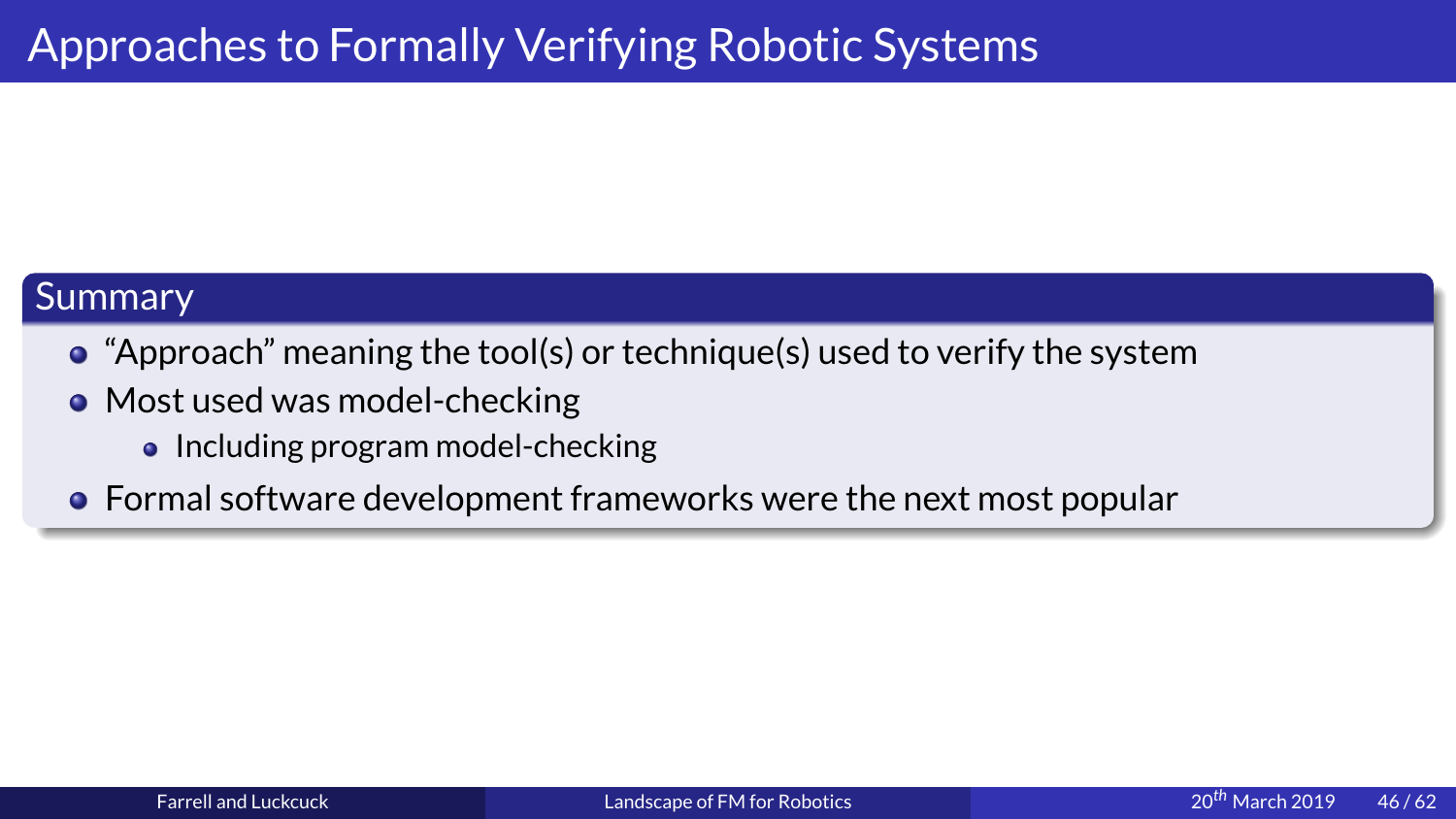| Model-Checking                             |    |
|--------------------------------------------|----|
|                                            | 32 |
| Formal Software Frameworks / Architectures | 10 |
| <b>Integrated Formal Methods</b>           | 8  |
| Theorem Proving                            | 3  |
| <b>Runtime Monitoring</b>                  | 3  |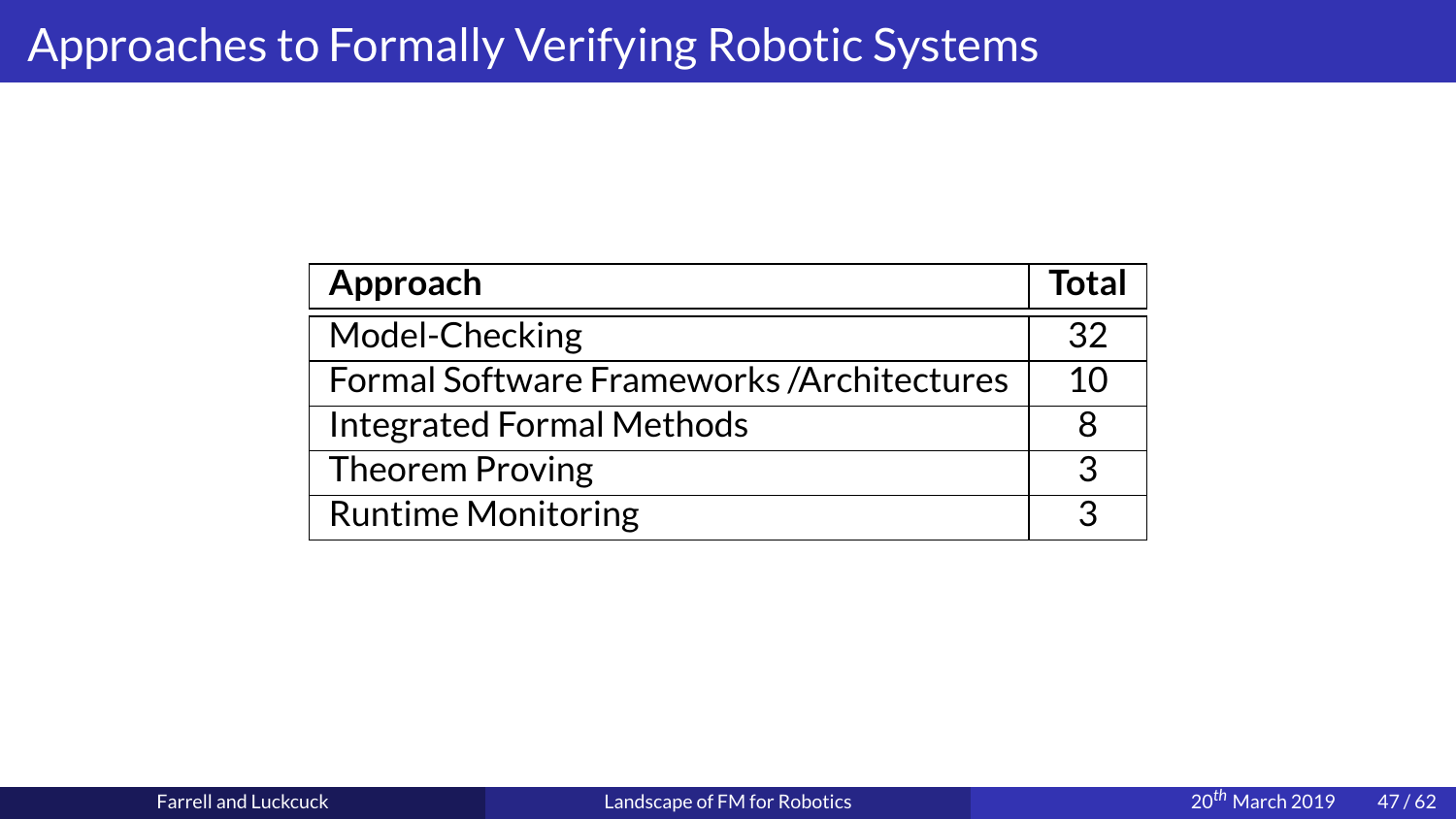- 
- 4<br>
 Can be used with temporal logics,<br>
 Model-checkers are automatic, ma<br>
easy to explain to stakeholders. ● Can be used with temporal logics, process algebras and programs.<br>● Model-checkers are automatic, making them easy to use and the approach is relatively easy to explain to stakeholders. easy to explain to stakeholders.<br>Some can handle timing and others, probabilities.<br>RQ3: Suffers from state space explosion problem.
	- $\bullet$  Some can handle timing and others, probabilities.
	- $\bullet$  RQ3: Suffers from state space explosion problem. RQ3: Suffers from state space e[xplosion problem.](#page-0-0)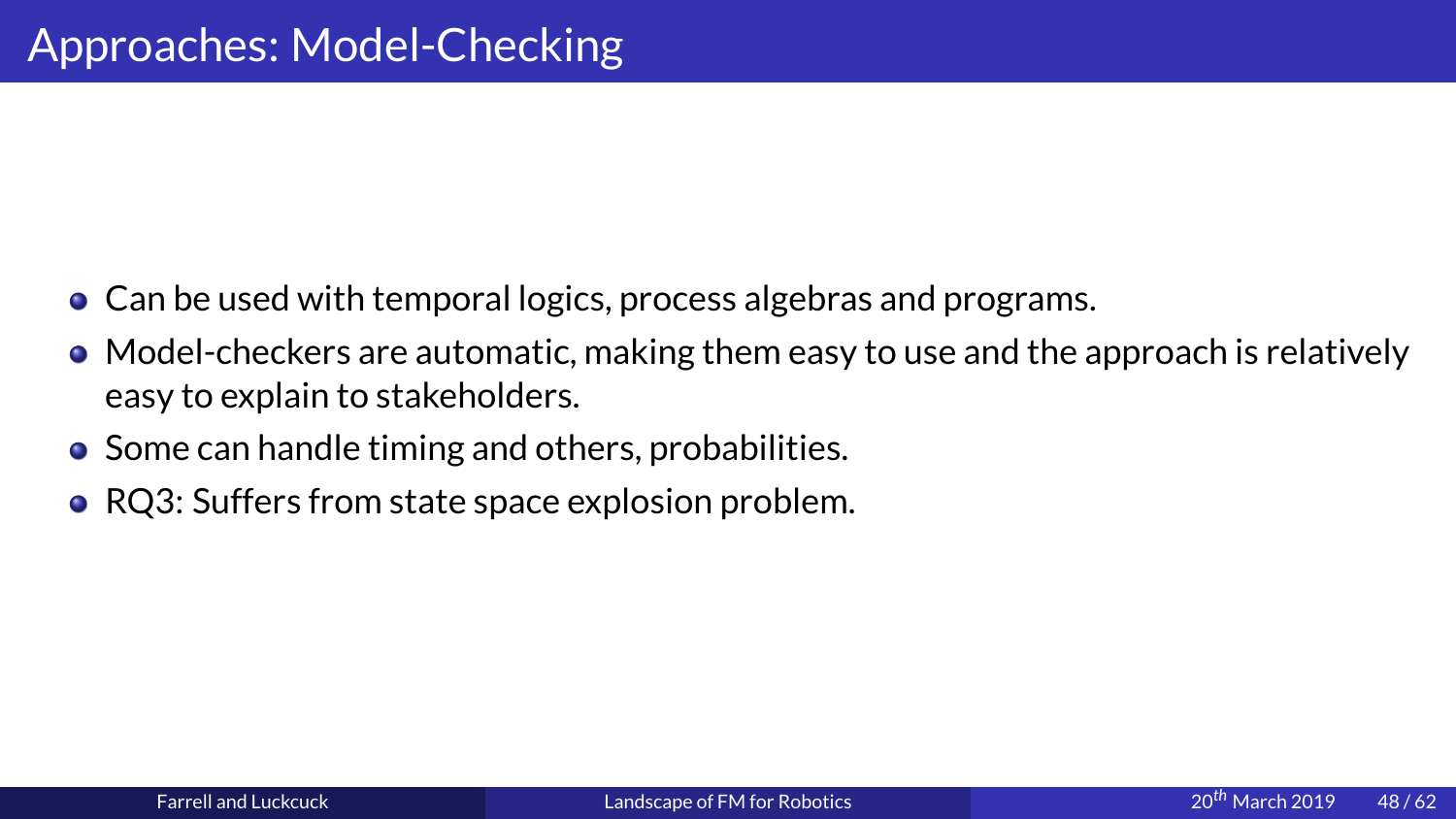- Model-Checking Examples<br>
 Büchi Automata have been used to<br>
model-checked for an accepting pa<br>
 Model-checking used to find trace<br>
robot team that satisfy an LTL-X for • Büchi Automata have bee<br>
model-checked for an acc<br>
• Model-checking used to<br>
robot team that satisfy and Dim<br>  $\frac{a_{\text{Meng Guo, Karl Johansson, and Dim}}{b_{\text{Maring Kugino}}}}$ ■ Büchi Automata have been used to represent the robot's environment and<br>
model-checked for an accepting path satisfying an LTL specification<sup>a</sup>.<br>
■ Model-checking used to find traces of a transition system describing th
	- robot team that satisfy an LTL-X formula*<sup>b</sup>*

model-checked for an accepting path satisfying an LTL specification<sup>*a*</sup><br>Model-checking used to find traces of a transition system describing<br>robot team that satisfy an LTL-X formula<sup>b</sup>.<br>Then g Guo, Karl Johansson, and Dim .<br>5<br>.<br>. Model-checking used to find traces of a transition system describing the behaviour of a<br>robot team that satisfy an LTL-X formula<sup>b</sup>.<br>eng Guo, Karl Johansson, and Dimos Dimarogonas. "Revising Motion Planning under Linear Te .<br>.<br>.<br>.<br>. a Meng Guo, Karl Johansson, and Dimos Dimarogonas. "Revising Motion Planning under Linear Temporal c Specifications in Partially Known Workspaces". In: Robot. Autom. IEEE. IEEE, 2013, pp. 5025–5032.<br>Marius Kloetzer, Xu Chu Ding, and Calin Belta. "Multi-robot deployment from LTL specifications with<br>ticed communication". Logic Specifications in Partially Known Workspaces". In: *Robot. Autom.* IEEE. IEEE, 2013, pp. 5025–5032. *b*Marius Kloetzer, Xu Chu Ding, and Calin Belta. "Multi-robot deployment from LTL specifications with<br>uced communication". In: *Decis. Control Eur. Control Conf.* IEEE. 2011, pp. 4867–4872.<br>Acced communication". In: *Decis.* reduced communication". In: *Decis. Control Eur. Control Conf.* [IEEE. 2011, pp](#page-0-0). 4867–4872.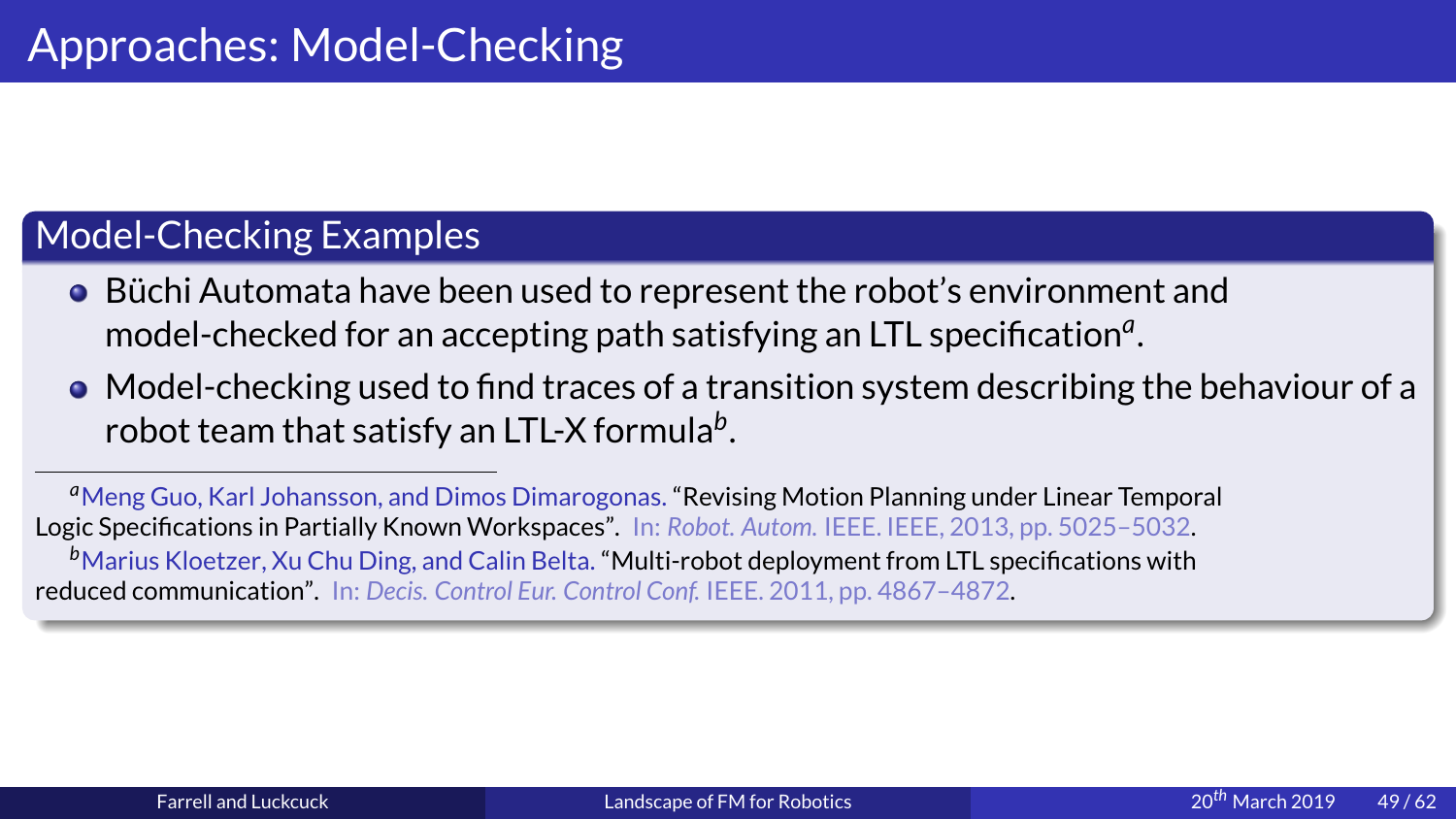# Approaches: Frameworks for Verifiable Robotic Software<br>• Toolsets and design guides for developing verifiable robotic systems.<br>• RQ3: no real consensus between the approaches.

- Toolsets and design guides for developing verifiable robotic systems.
- RQ3: no real consensus between the approaches.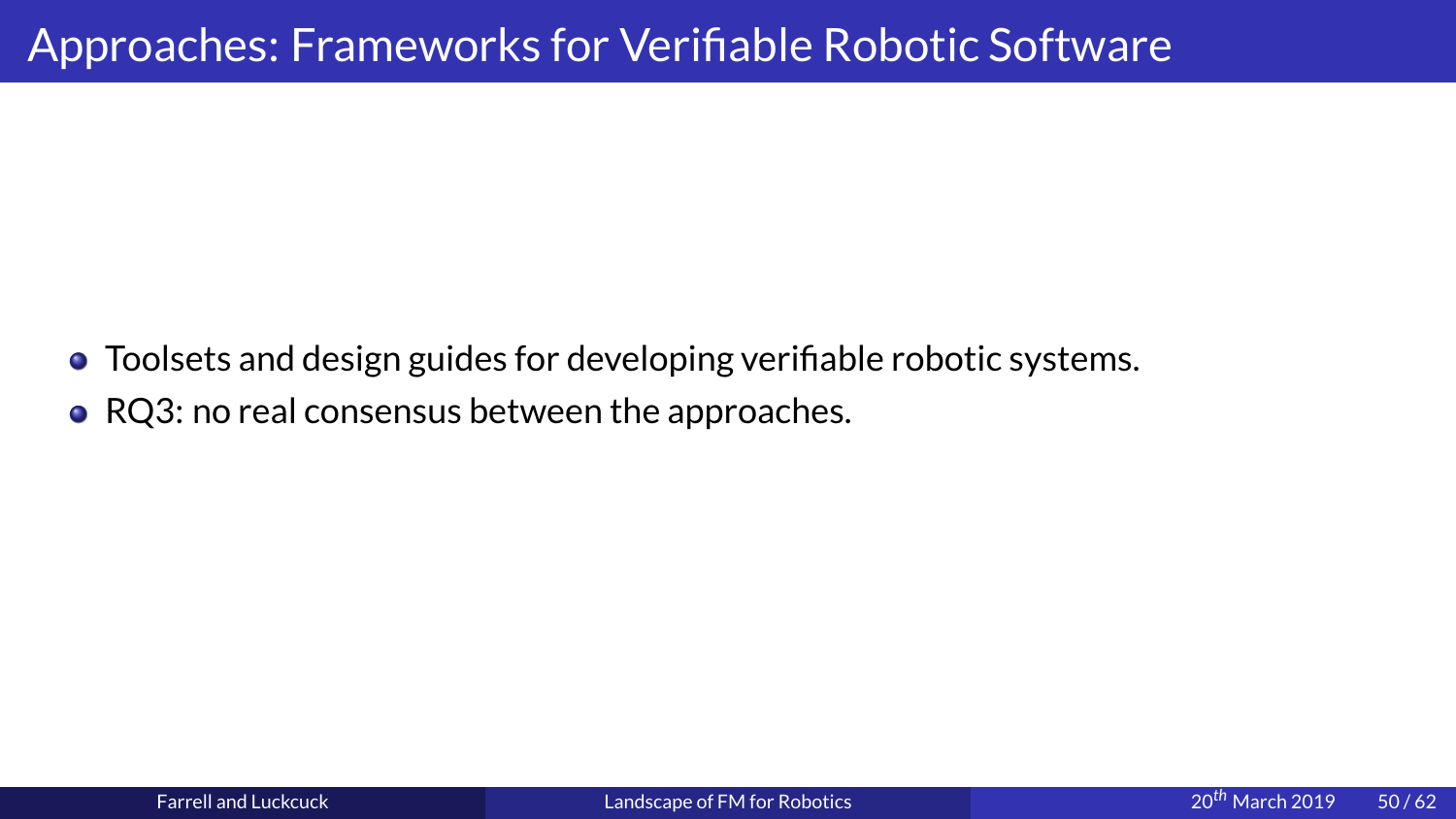- Approaches: Frameworks for Verifiable Robotic Software<br>
Frameworks Examples<br>
 Behaviour Interaction Priority (BIP) is a toolset for modelling compone<br>
real-time software, with a notation based on finite state machines<sup>*a</sup>* • Behaviour Interaction Priority (BIP) is a toolset for modelling component-based real-time software, with a notation based on finite state machines<sup>*a*</sup>.
	- are written in the Quartz language*<sup>b</sup>*

real-time software, with a notation based on finite state machines<sup>*a*</sup>.<br>Averest provides tools for verifying temporal properties of synchronous programe written in the Quartz language<sup>b</sup>.<br>nanda Basu et al. "Rigorous Syste .<br>.<br>.<br>. are written in the Quartz language<sup>b</sup>.<br>
handa Basu et al. "Rigorous System Design Using the BIP Framework". In: Software 28.3 (2011), pp. 41–48.<br>
artin Proetzsch and Karsten Berns. "Formal verification of safety behaviours .<br>.<br>.<br>. *a*Ananda Basu et al. "Rigorous System Design Using the BIP Framework". In: *Software* 28.3 (2011), pp. 41–48.<br><sup>b</sup>Martin Proetzsch and Karsten Berns. "Formal verification of safety behaviours of the outdoor robot ravon".<br>I <sup>b</sup>Martin Proetzsch and Karsten Berns. "Formal verification of safety behaviours of the outdoor robot ravon". Martin Proetzsch and Karsten Berns. "Formal verification of safety behaviours of the outdoor robot ravon".<br> *nformatics Control. Autom. Robot.* 2007, pp. 157–164.<br>
<u>Normatics Control.</u><br>
Autom. Robot. 2007, pp. 157–164. In: *Informatics Control. Autom. Robot.* 2007, pp. 157–164.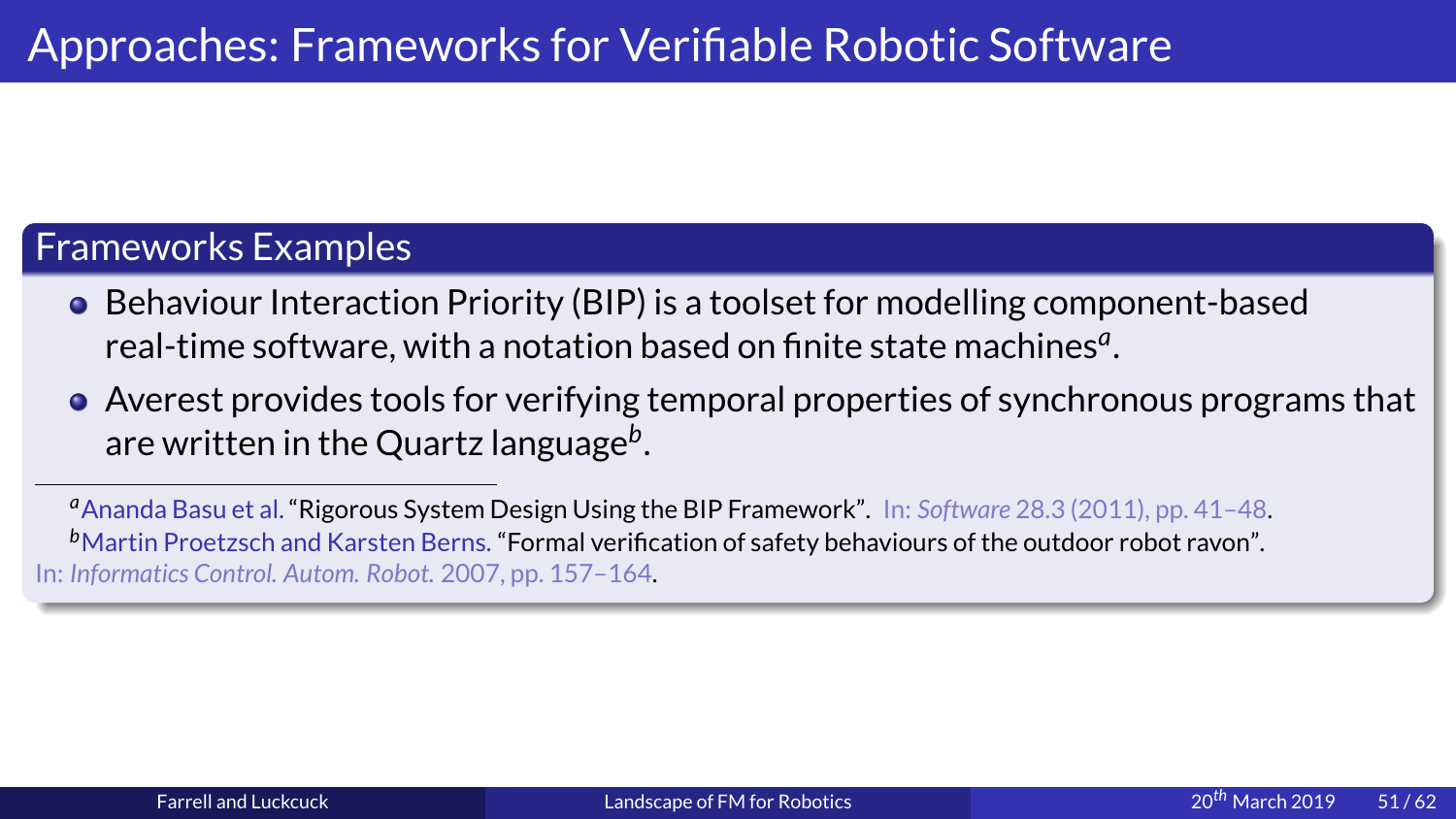- The integration of multiple formal methods, or a formal approach, that complement each other <br>• This becomes a necessary approach as systems b non-formal approach, that complement each other.<br>This becomes a necessary approach as systems become more complex and criti<br>RQ3: Currently no generic framework for integrating formal methods for robo<br>Q3: Currently no gener
	-
	- This becomes a necessary approach as systems bec<br>RQ3: Currently no generic framework for integrati RQ3: Currently no generic framework for integrating formal methods for robotics. RQ3: Currently no generic framework for integrating formal methods for robotics.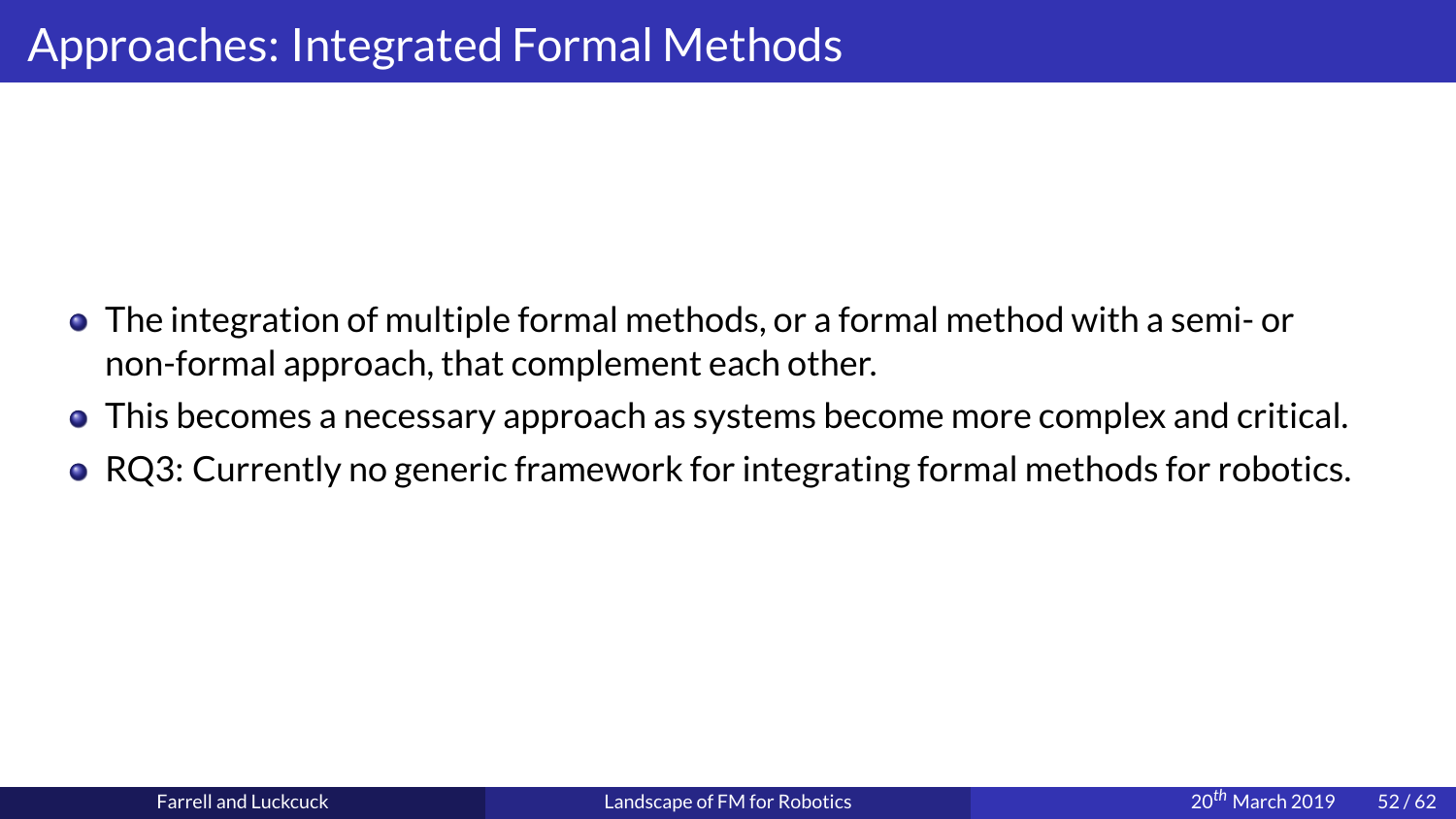- Examples of its use:<br>
 Combination of spatial reasoning, AJPF and Uppacar<sup>9</sup>.<br>
 Combination of CSP and B (CSP||B) to verify coop
- **Combination of s**<br>
car<sup>a</sup>.<br>
 Combination of C<br>
abstract behavio<br>  $\frac{a_{\text{Maryam Kanali, Sven Lin}}}{\text{Recosus (Spirata) (i) mata (ii) }}$ • Combination of spatial reasoning, AJPF and Uppaal to verify an agent controlling a<br>
car<sup>a</sup>.<br>
• Combination of CSP and B (CSP||B) to verify cooperation between vehicles and the<br>
abstract behaviour of the physical vehicle car<sup>a</sup><br>Con<br>abst<br>aryan<br>isions<br>muel<br>hop or ר<br>... |<br>| ייר Combination of CSP and B (CSP||B) to verify cooperation between vehicles and the abstract behaviour of the physical vehicle<sup>b</sup>.<br>
aryam Kamali, Sven Linker, and Michael Fisher. "Modular verification of vehicle platooning w abstract behaviour of the physical vehicle*<sup>b</sup>*

.<br>.<br>.<br>. <sup>a</sup> Marvam Kamali. Sven Linker, and Michael Fisher. "Modular verification of vehicle platooning with respect Maryam Kamali, Sven Linker, and Michael Fisher. "Modular verification of vehicle platooning with respect<br>ecisions, space and time". In: (2018), pp. 18–36.<br>Samuel Colin et al. "Using CSP || B components: application to a pl

**b**Samuel Colin et al. "Using CSP || B components: application to a platoon of vehicles". In: *International*<br>Workshop on Formal Methods for Industrial Critical Systems. Springer. 2008, pp. 103–118.<br> **b**Samuel Colin et al. *Workshop on Formal Methods for Industrial Critical Systems*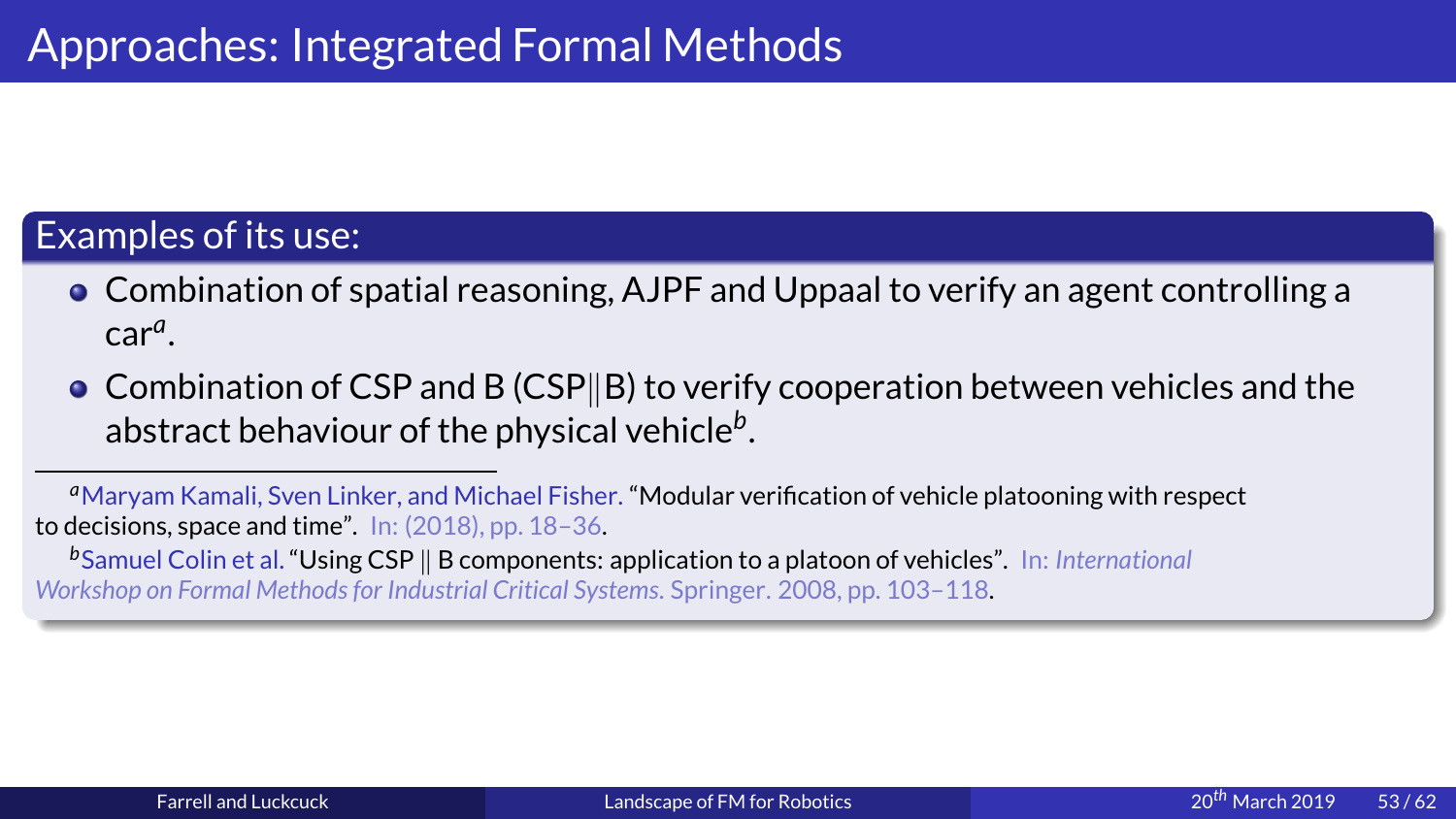- Approaches:<br>
 Produces a formal proof of the corr<br>
 Proofs can be used to provide robus • Produces a formal proof of the correctness of the software system.<br>• Proofs can be used to provide robust trust and certification evidence.
	-
	- $\bullet$  RQ3: Not as usable as other approaches and tools are generally difficult to use. RQ3: Not as usable as other approaches and tools are generally difficult to use.<br><br><br>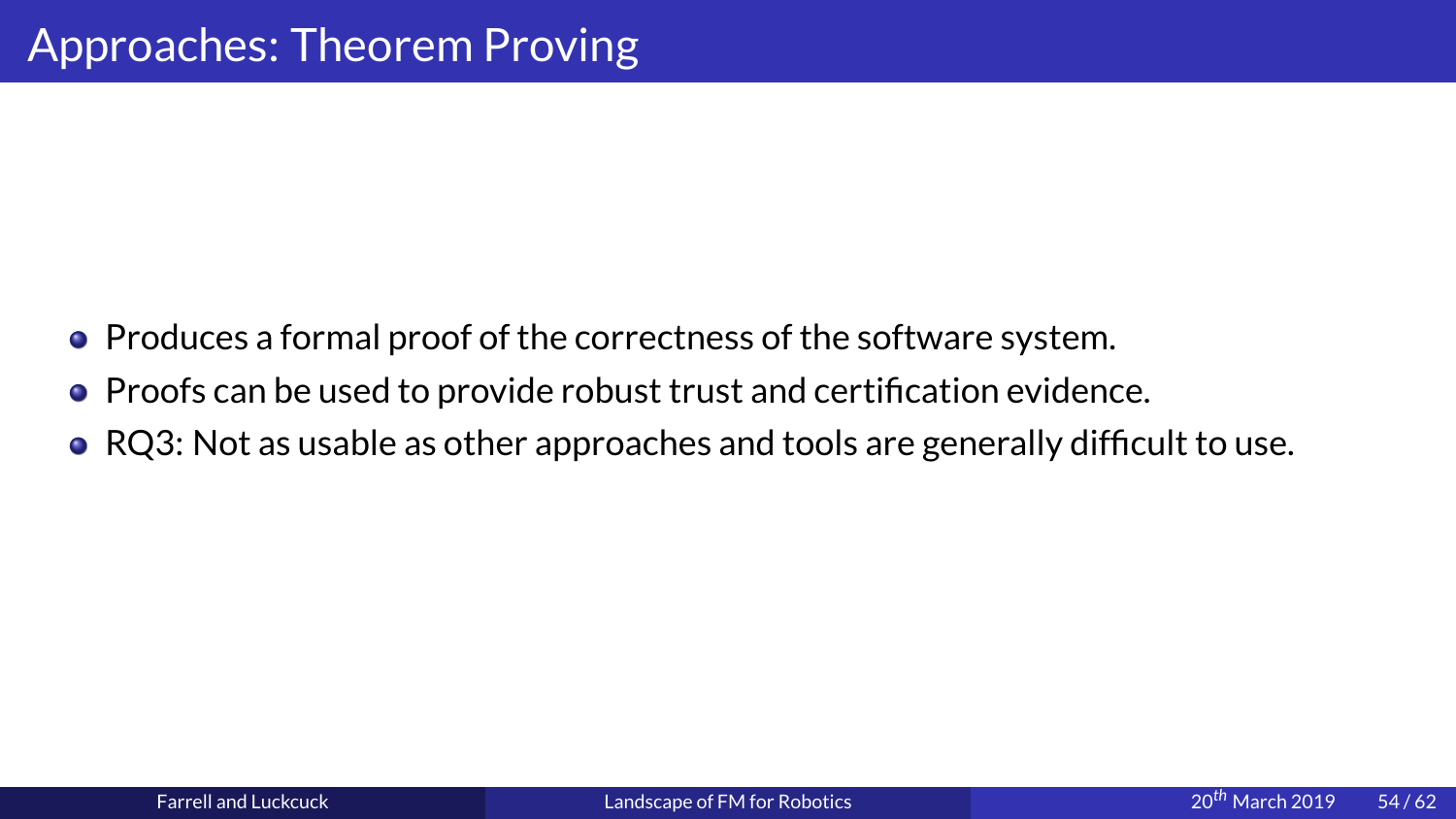- .
- Examples of its use:<br>
 Isabelle/HOL to formalise a subset<br>
 KeYmaera hybrid theorem prover theorem stationary or moving obstacles and • Isabelle/HOL to t<br>• KeYmaera hybric<br>stationary or move<br>albert Rizaldi et al. "Form<br>Integr. Form. Methods. Vol. 105<br>b Stefan Mitsch, Khalil Gho<br>Robotic Ground Vehicles". In **Isabelle/HOL to formalise a subset of the German traffic rules for vehicle overtaking<sup>a</sup>.<br>
<b>Is a KeYmaera hybrid theorem prover to verify that a robot would not collide with**<br> **Intagrity of the German is a suitable dista** .

<sup>a</sup> Albert Rizaldi et al. "Formalising and monitoring traffic rules for autonomous vehicles in Isabelle/HOL". In: *Integr. Form. Methods*

stationary or moving obstacles and maintain a suitable distance from obstacles<sup>b</sup><br>bert Rizaldi et al. "Formalising and monitoring traffic rules for autonomous vehicles in Isabelle/HOL". In:<br>Form. Methods. Vol. 10510. LNCS. Albert Rizaldi et al. "Formalising and monitoring traffic rules for autonomous vehicles in Isabelle/HOL". In:<br>gr. Form. Methods. Vol. 10510. LNCS. 2017, pp. 50–66.<br>Stefan Mitsch, Khalil Ghorbal, and André Platzer. "On Prov *b*<br>Stefan Mitsch, Khalil Ghorbal, and André Platzer. "Or<br>botic Ground Vehicles". In: Robot. Sci. Syst. (2013).<br> Stefan Mitsch, Khalil Ghorbal, and Andre Platzer. ´ "On Provably Safe Obstacle Avoidance for Autonomous Robotic Ground Vehicles". In: *Robot. Sci. Syst.* (2013).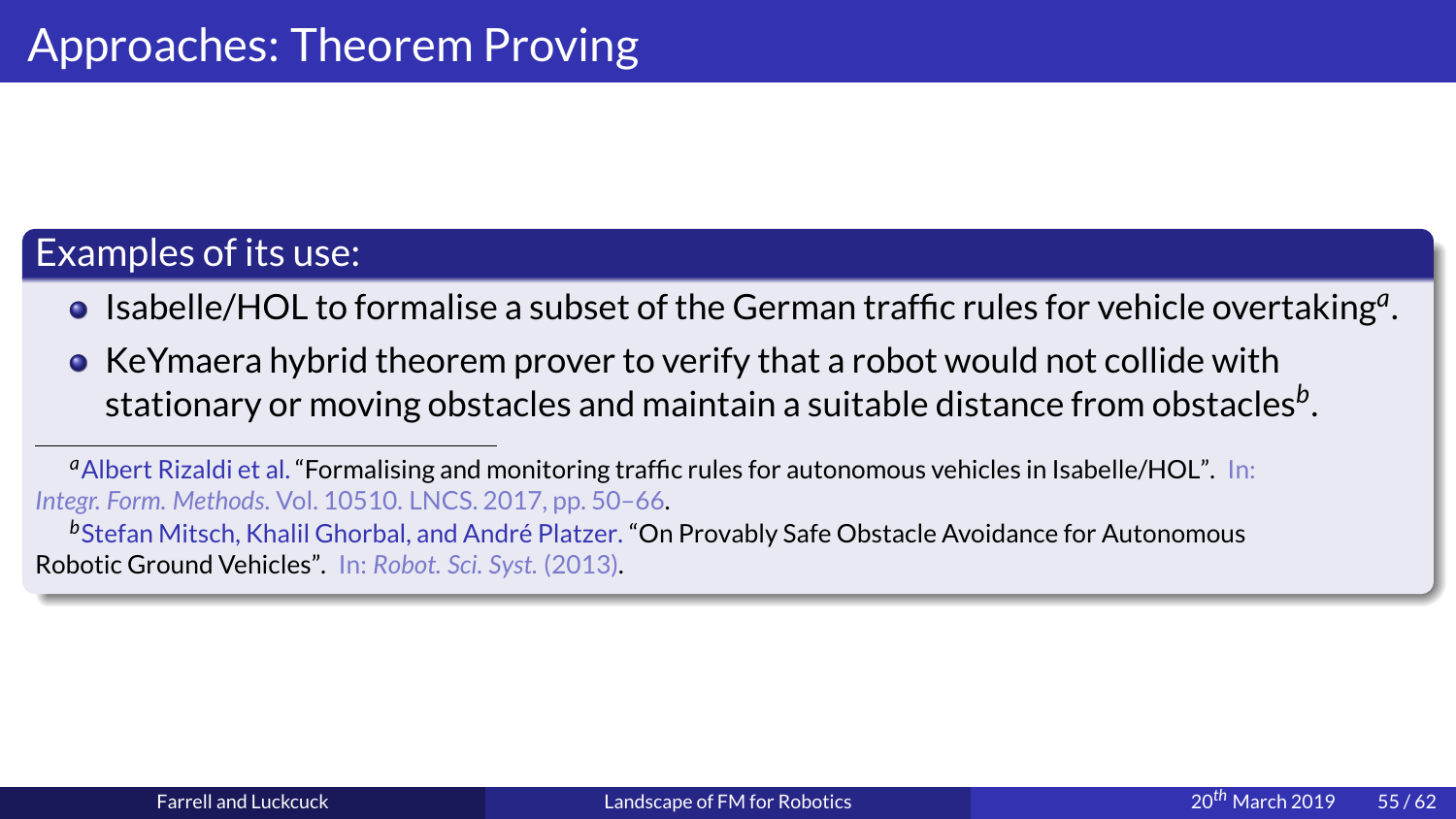- Monitor: consumes events from the systechaviour. If they differ, then it can invertors and the easier to verify. • Monitor: consumes events from the system and compares them to the expected
	-
	- ur. If they differ, then it can invoke mitigating activities e.g. warn the user<br>asier to verify.<br>pointigate the problem of the 'reality gap' when used to complement offli<br>ion. Can be easier to verify.<br>Can help mitigate the problem of the 'reality gap' when used to complement offlir<br>verification. Can help mitigate the p<br>verification.<br> $\frac{1}{2}$ Can help mitigate the problem of the 'reality gap' when used to complement offline<br>verification.<br>cerification. verification.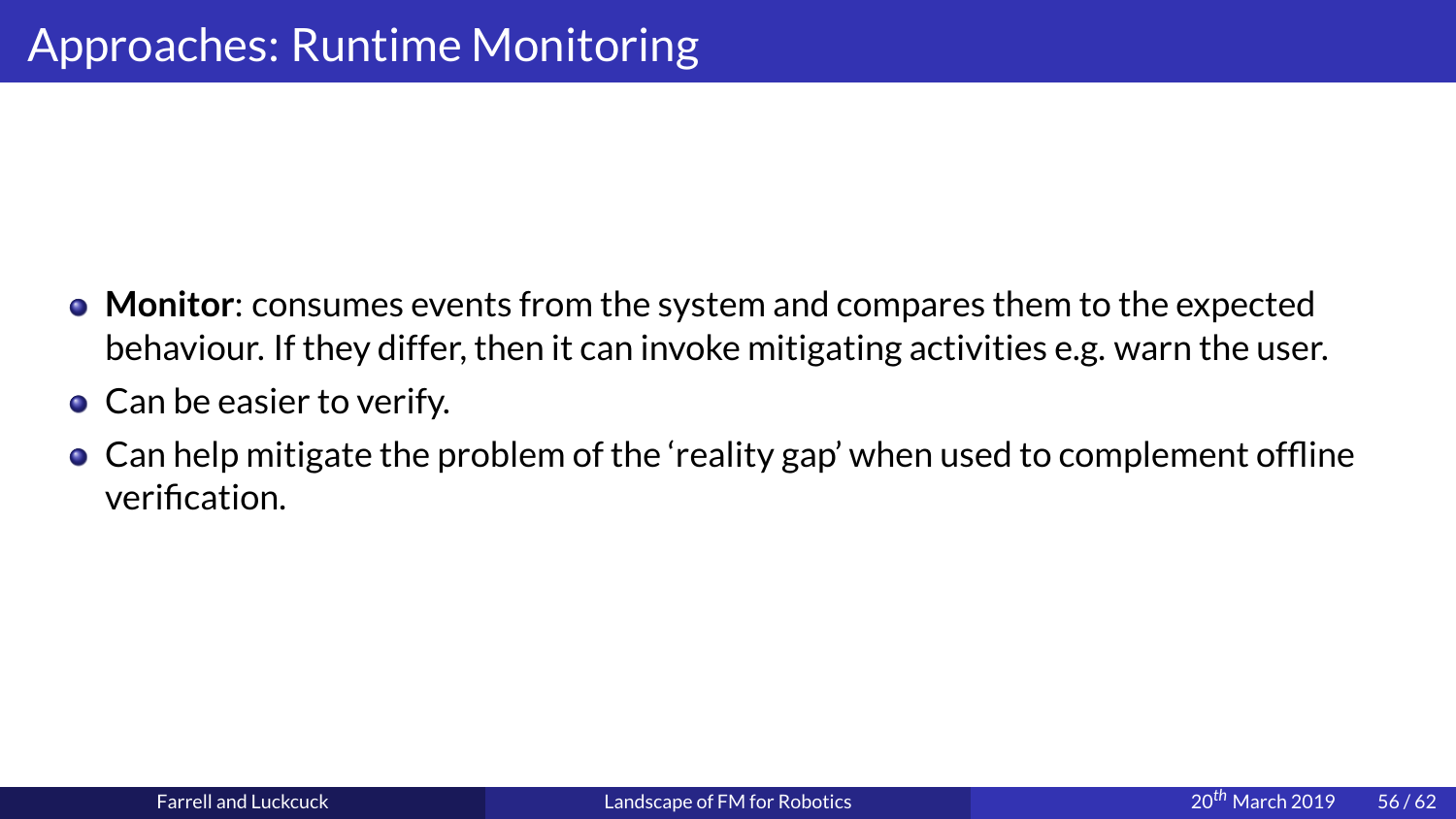- Examples of its use:<br>
 Used to recognise anomalous environm<br>
previous formal verification done on an<br>
 ROSRV is a runtime verification framew <ul>\n<li>❑ Use d to recognize anomalous environmental interactions and so highlight when the previous formal verification done on an autonomous robotic system becomes invalid<sup>a</sup>.</li>\n<li>❑ ROSRV is a runtime verification framework for robotics systems deployed on ROS<sup>b</sup>.</li>\n<li>❑ <sup>a</sup>Angelo Ferrando et al. "Recognising assumption violations in autonomous systems verification". In: <i>Proceedings of the 17th International Conference on Automonus Agents and Multiagent Systems. International Foundation for Automomous A^{eents}</i> and Multiagent Systems. 2018, pp. 1933–1935.</li>\n</ul> .
	- .

• Used to recognis<br>previous formal<br>• ROSRV is a runtil<br>• *Angelo Ferrando et al.* "Reproceedings of the 17th Internation for Autonomous by beff Huang et al. "ROSRV: previous formal verification done on an autonomous robotic system becomes invalid<sup>a</sup><br>ROSRV is a runtime verification framework for robotics systems deployed on ROS<sup>b</sup>.<br><sub>Igelo</sub> Ferrando et al. "Recognising assumption violat ROSRV is a runtime verification framework for robotics systems deployed on ROS<sup>b</sup><br>ngelo Ferrando et al. "Recognising assumption violations in autonomous systems verification". In:<br>dings of the 17th International Conference a Angelo Ferrando et al. "Recognising assumption violations in autonomous systems verification". In: Angelo Ferrando et al. "Recognising assumption violations in autonomous systems verification". In:<br>eedings of the 17th International Conference on Autonomous Agents and MultiAgent Systems. Internatio<br>ndation for Autonomous *Proceedings of the 17th International Conference on Autonomous Agents and MultiAgent Systems* $247 - 254.$ *b* Jeff Huang et al. "ROSRV: Runtime Verification for Robots". In: *Runtime Verif.* 2014, pp. 247–254.<br> *b* Jeff Huang et al. "ROSRV: Runtime Verification for Robots". In: *Runtime Verif.* 2014, pp. 247–254.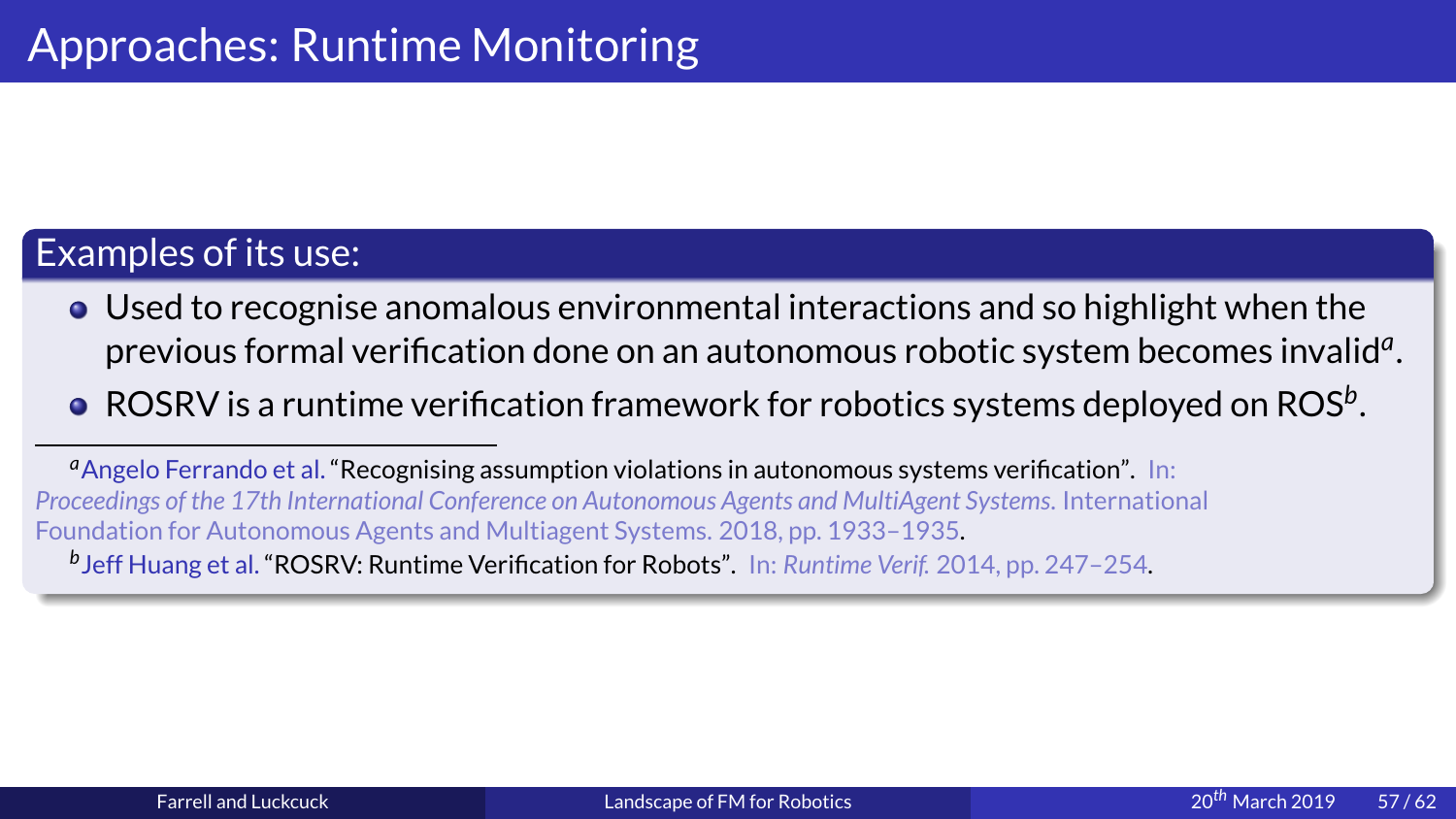<span id="page-58-0"></span>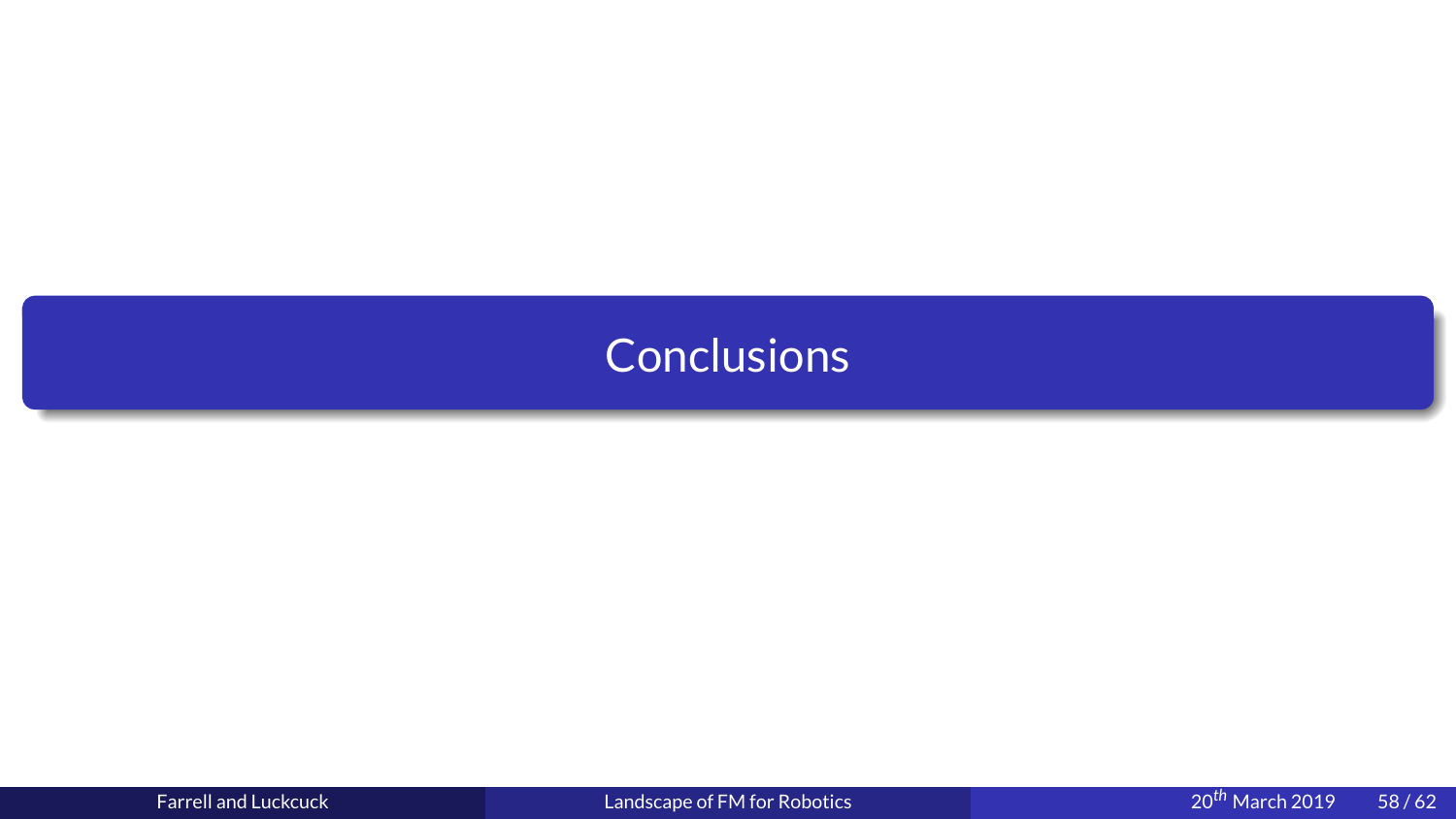Randon<br>
(autonomous) rol<br>
Fyternal Challenges External Challenges:<br>
• Modelling the Physical Environment<br>
• Multi-Robot Systems<br>
• Trust and Certification Evidence<br>
• Self-Adantive and Reconfigurable

- External Challenges:<br>
 Modelling the Physical Environment<br>
 Trust and Certification Evidence
- Modelling the Phy<br>• Trust and Certifica Trust and Certification Evidence Trust and Certification Evidence<br>Express and Luckcuck<br>Farrell and Luckcuck

- 
- 
- Agent-Based Syst<br>• Multi-Robot Syst<br>• Self-Adaptive and<br>Systems Multi-Robot Systems<br>Self-Adaptive and Rec<br>Systems Self-Adaptive and Res<br>Systems<br>The Systems [Self](#page-0-0)-Adaptive and Reconfigurable<br>Systems<br><sub>botics</sub> and and a co<sup>th</sup> March 20<sup>th</sup> March 20 systems<br>botics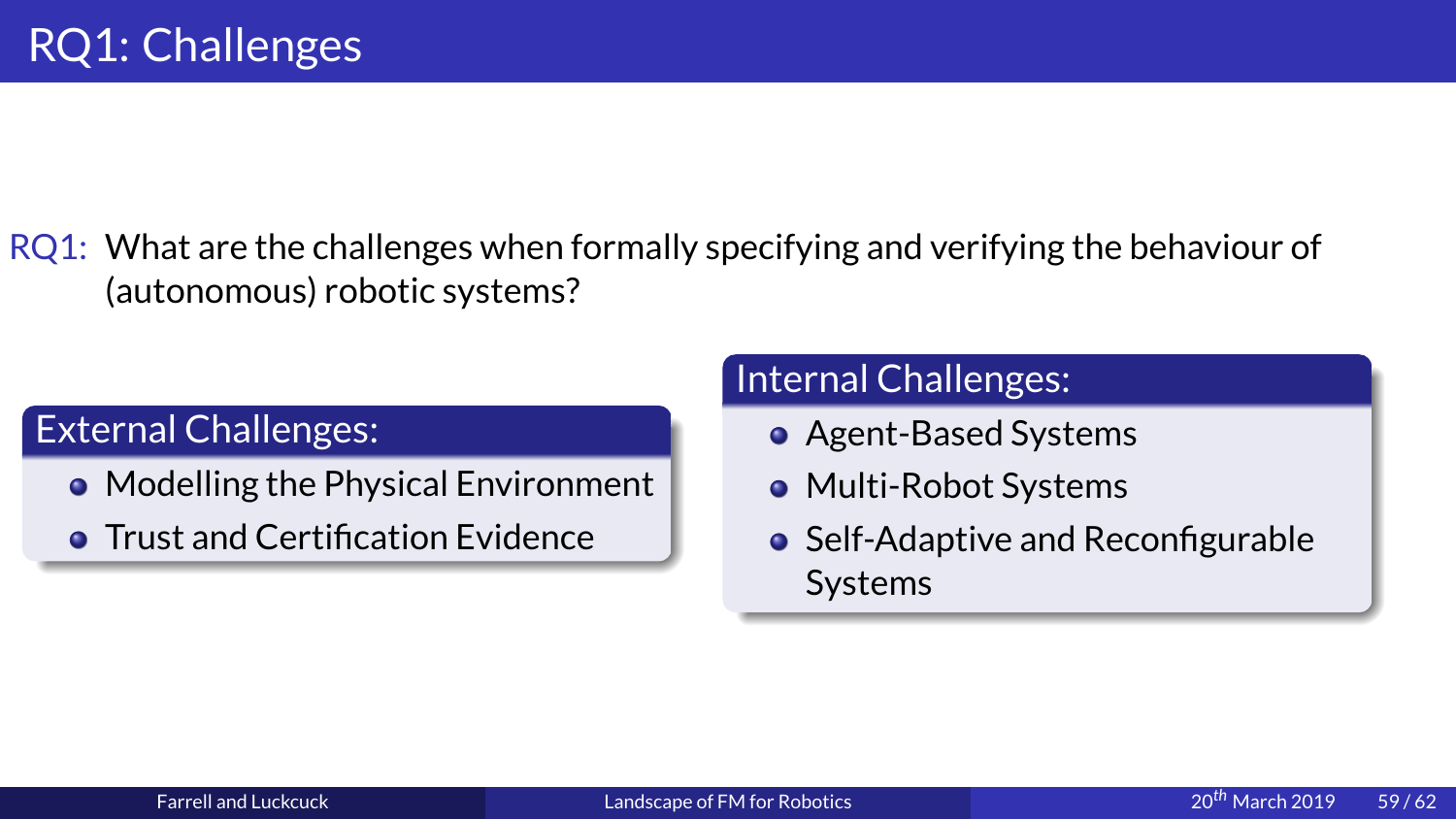Research<br>
RQ2: What are the current formalisms, tools, and approaches us<br>
answer to RQ1?<br> **Answer RQ2**<br>
• Temporal logics, discrete event systems and model-checke<br>
formalisms and approaches in the literature

- FRQ2:<br>
The current formal logics, discrete event systems and model-checkers are the most promine<br>
formalisms and approaches in the literature.<br>
 Why? wer RQ2<br>Temporal logics,<br>formalisms and<br>Why?<br>• Temporal log • Temporal<br>formalism<br>• Why?<br>• Temp<br>early<br>• Mode<br>meth
	-
- The interacture of the literature.<br>Temporal logics and discrete event systems allow abstract specification, which is useful<br>early in the development process.<br>• Model-checking is easy to explain to stakeholders who do not h Why?<br>
• Temporal logics and discrete event systems<br>
early in the development process.<br>
• Model-checking is easy to explain to stakeh<br>
methods.
	- $\begin{array}{c}\n\bullet \\
	\bullet \\
	\bullet \\
	\end{array}$ Temporal logics and discrete e[vent systems allow](#page-0-0) abstract specification, which is useful<br>early in the development process.<br>Model-checking is easy to explain to stakeholders who do not have experience with for<br>methods. Model-checking is easy to explain<br>methods.<br>Firell and Luckcuck Land Model-checking is easy to explain to the checking is easy to experiment to state the checking is easy to experience with formal to start and Luckcuck and Luckcuck and Luckcuck and Luckcuck and Luckcuck and Luckcuck and Luc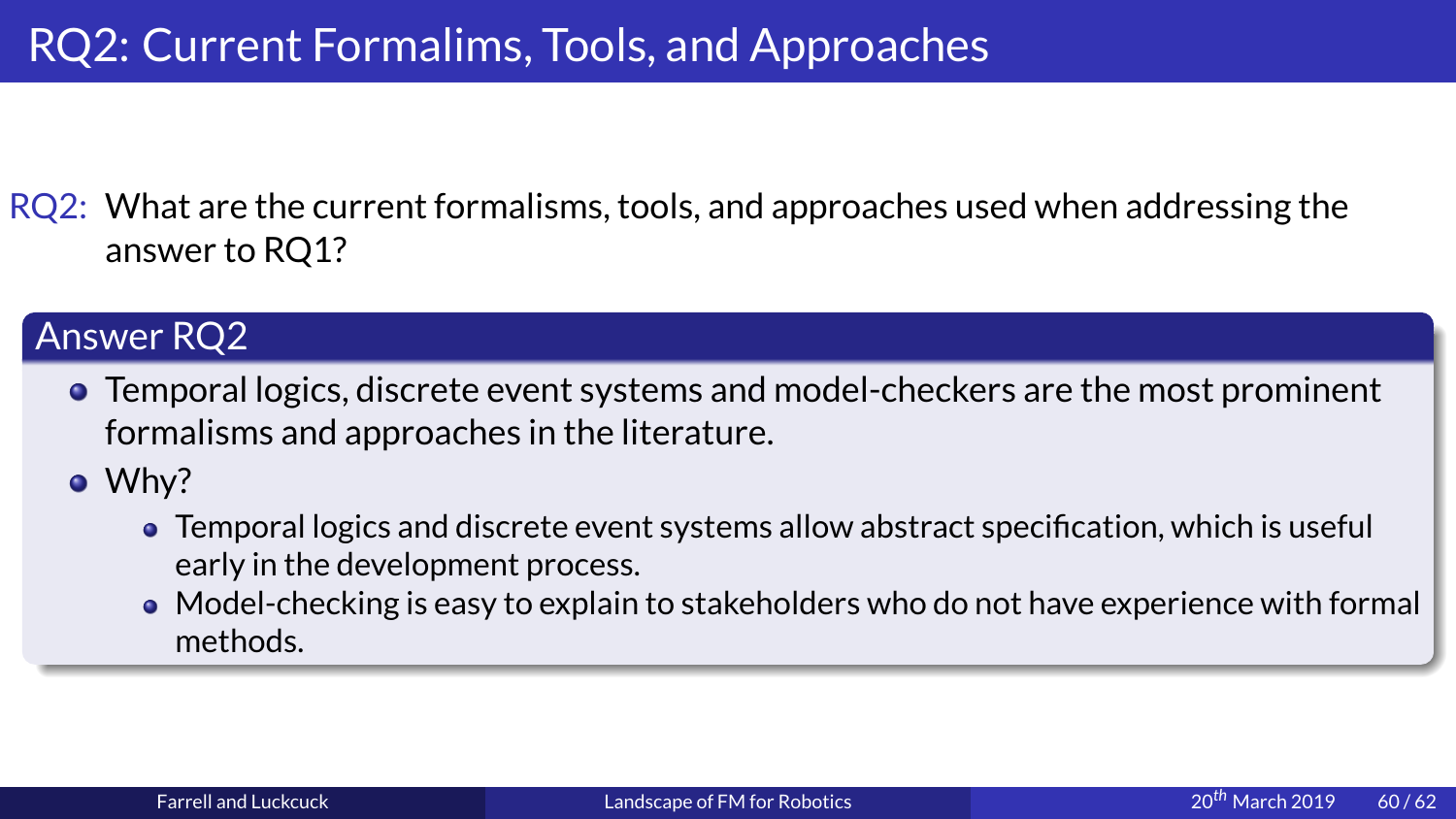Example 19 and the curve of the curve of the curve of the curve of the curve of the control of the control of the control of the control of the control of the control of the control of the control of the control of the co Solutions aiming to address them?<br>
Answer RQ3<br>
• Formal Methods aren't well integrated into robotic systems engineering<br>
• Some tool-chains tackling the whole process<br>
• Tool support for mere mortals...

- Answer RQ3<br>
 Formal Methods aren't well integrated into robotic systems engineering<br>
 Some tool-chains tackling the whole process<br>
 Tool support for mere mortals...<br>
 Getting better, but needs testing/trials with real
	-
	- -
	- support for mere mortals...<br>Getting better, but needs testing/trials with a<br>of notations and tools but barely any interalising the *last link* between the formal n Tool support *for mere mortals...*<br>• Getting better, but needs tesplots of notations and tools but<br>Formalising the *last link* betwee Getting better, but needs testi[ng/trials with](#page-0-0) *real users*<br>of notations and tools but barely any interoperal<br>nalising the *last link* between the formal model an
- Formal M<br>• Some<br>• Tool supp<br>• Getti<br>• Lots of no<br>• Formalisi ● Some tool-chains tackling the whole process<br>
Tool support for mere mortals...<br>
● Getting better, but needs testing/trials with real users<br>
Lots of notations and tools but barely any interoperability<br>
Formalising the *la* Formalising the *last link* between the formal model and the<br>Farrell and Luckcuck<br>Examples of FM for Robotics Formalising the *last link* between the formal model and the program code<br>Farrell and Luckcuck Landscape of FM for Robotics